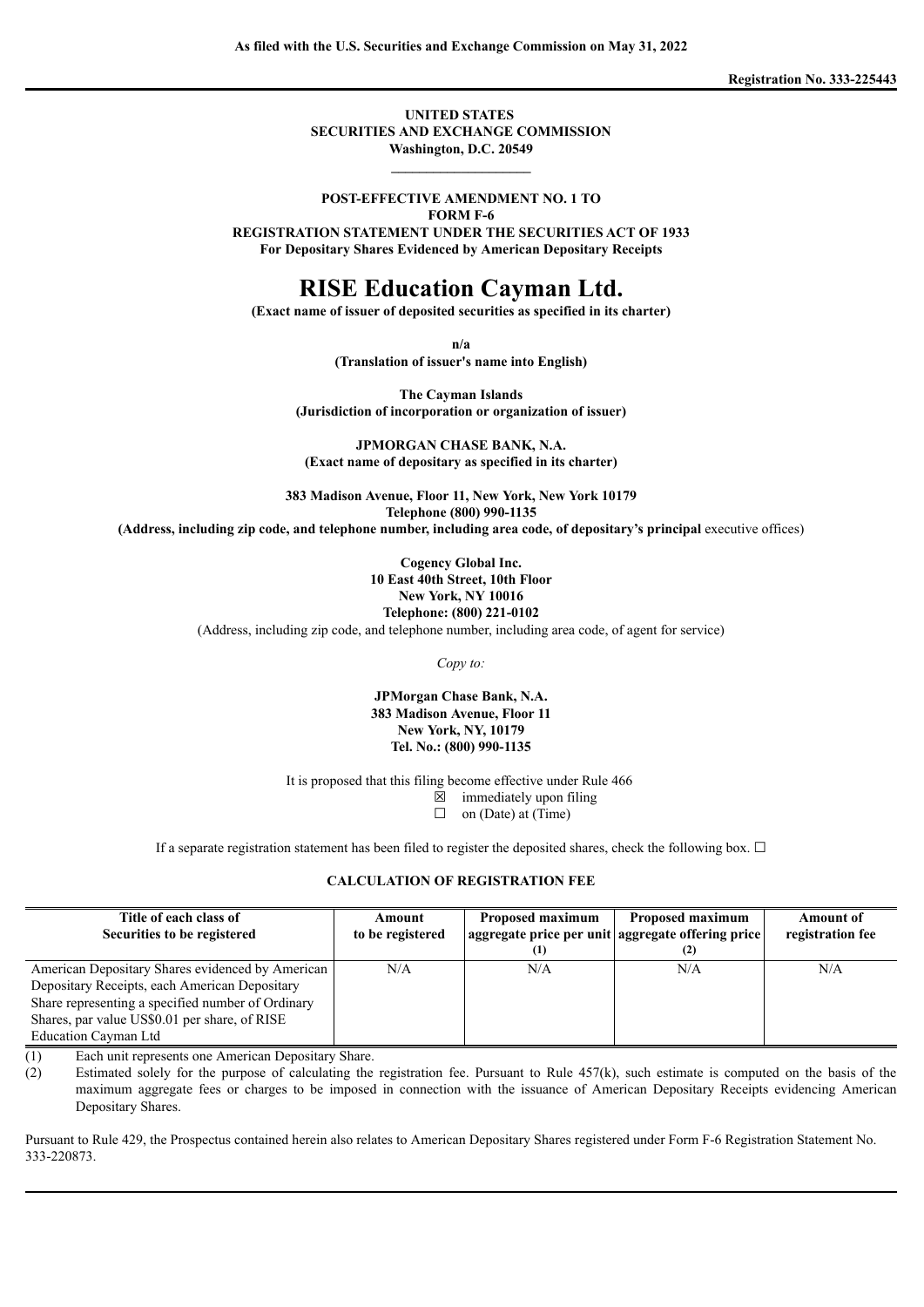## **PART I**

## **INFORMATION REQUIRED IN PROSPECTUS**

The Prospectus consists of the proposed form of American Depositary Receipt ("ADR" or "American Depositary Receipt") included as Exhibit A to the Amendment No. 1 to Deposit Agreement filed as Exhibit (a)(2) to this Post-Effective Amendment to Registration Statement on Form F-6, which is incorporated herein by reference.

## CROSS REFERENCE SHEET

## **Item 1. DESCRIPTION OF SECURITIES TO BE REGISTERED**

|     |                                                                               | <b>Item Number and Caption</b>                                                                               | Location in Form of American Depositary<br>Receipt Filed Herewith as Prospectus |  |
|-----|-------------------------------------------------------------------------------|--------------------------------------------------------------------------------------------------------------|---------------------------------------------------------------------------------|--|
| (1) | Name and address of Depositary                                                |                                                                                                              | Introductory paragraph and bottom of face of American Depositary<br>Receipt     |  |
| (2) | Title of American Depositary Receipts and identity of deposited<br>securities |                                                                                                              | Face of American Depositary Receipt, top center                                 |  |
|     |                                                                               | Terms of Deposit:                                                                                            |                                                                                 |  |
|     | (i)                                                                           | Amount of deposited securities represented by one unit of<br><b>American Depositary Shares</b>               | Face of American Depositary Receipt, upper right corner                         |  |
|     | (ii)                                                                          | Procedure for voting, if any, the deposited securities                                                       | Paragraph (5), (6), (11) and (12)                                               |  |
|     | (iii)                                                                         | Collection and distribution of dividends                                                                     | Paragraphs $(4)$ , $(5)$ , $(7)$ and $(10)$                                     |  |
|     | (iv)                                                                          | Transmission of notices, reports and proxy soliciting material                                               | Paragraphs $(3)$ , $(8)$ , $(11)$ and $(12)$                                    |  |
|     | (v)                                                                           | Sale or exercise of rights                                                                                   | Paragraphs $(4)$ , $(5)$ and $(10)$                                             |  |
|     | (vi)                                                                          | Deposit or sale of securities resulting from dividends, splits or<br>plans of reorganization                 | Paragraphs (3), (4), (5), (10) and (13)                                         |  |
|     | (vii)                                                                         | Amendment, extension or termination of the Deposit<br>Agreement                                              | Paragraphs $(15)$ , $(16)$ and $(17)$                                           |  |
|     | (viii)                                                                        | Rights of holders of ADRs to inspect the transfer books of the<br>Depositary and the list of Holders of ADRs | Paragraph (3)                                                                   |  |
|     | (ix)                                                                          | Restrictions upon the right to deposit or withdraw the<br>underlying securities                              | Paragraphs $(1)$ , $(2)$ , $(4)$ , $(5)$ and $(6)$                              |  |
|     | (x)                                                                           | Limitation upon the liability of the Depositary                                                              | Paragraph (14)                                                                  |  |
| (3) |                                                                               | Fees and Charges                                                                                             | Paragraph (7)                                                                   |  |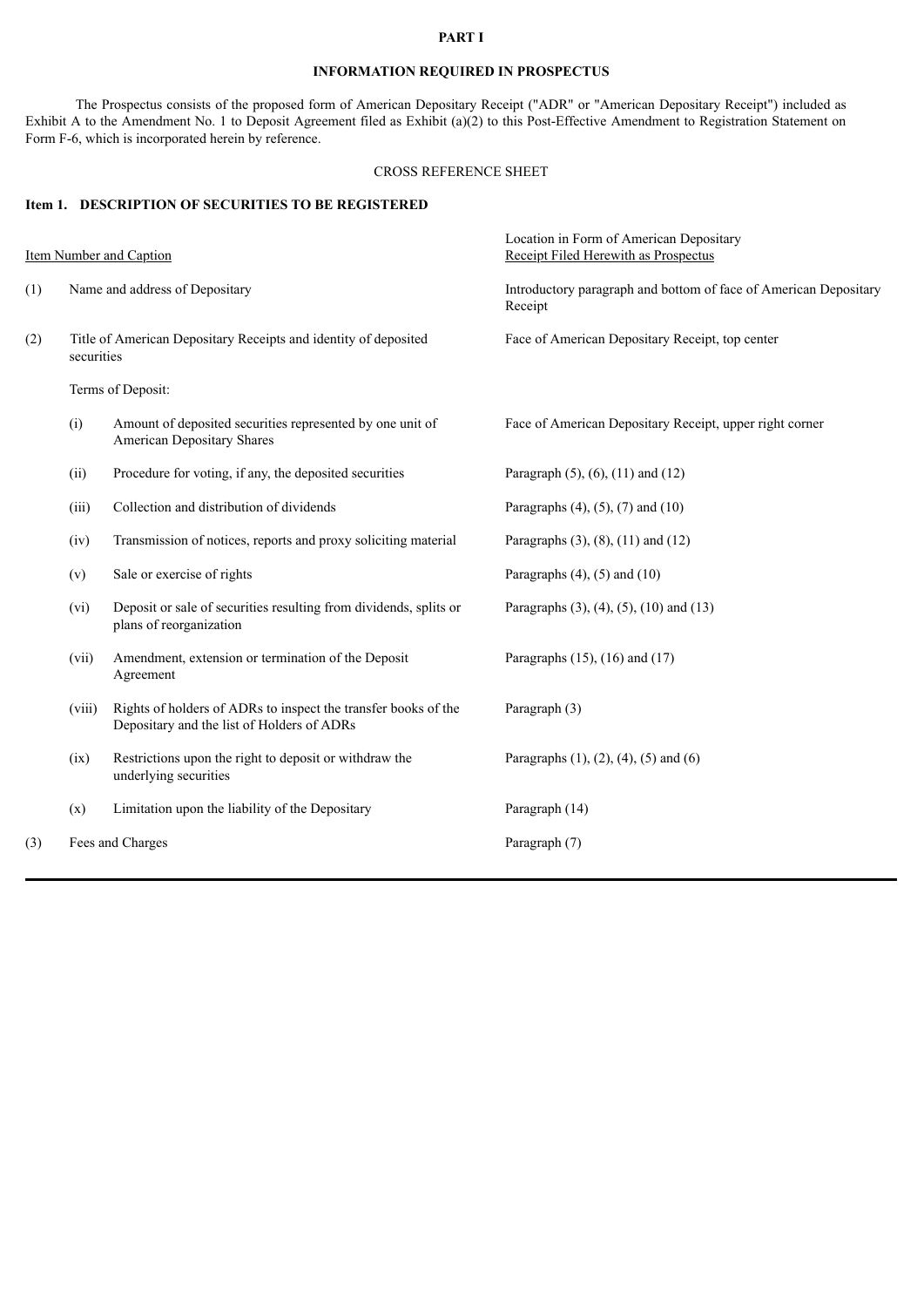## Item Number and Caption

(a) Statement that RISE Education Cayman Ltd is subject to the periodic reporting requirements of the Securities Exchange Act of 1934, as amended, and, accordingly files certain reports with the Securities and Exchange Commission, and that such reports can be inspected by holders of American Depositary Receipts and copied at public reference facilities maintained by the Securities and Exchange Commission in Washington, D.C.

Location in Form of American Depositary Receipt Filed Herewith as Prospectus

Paragraph (8)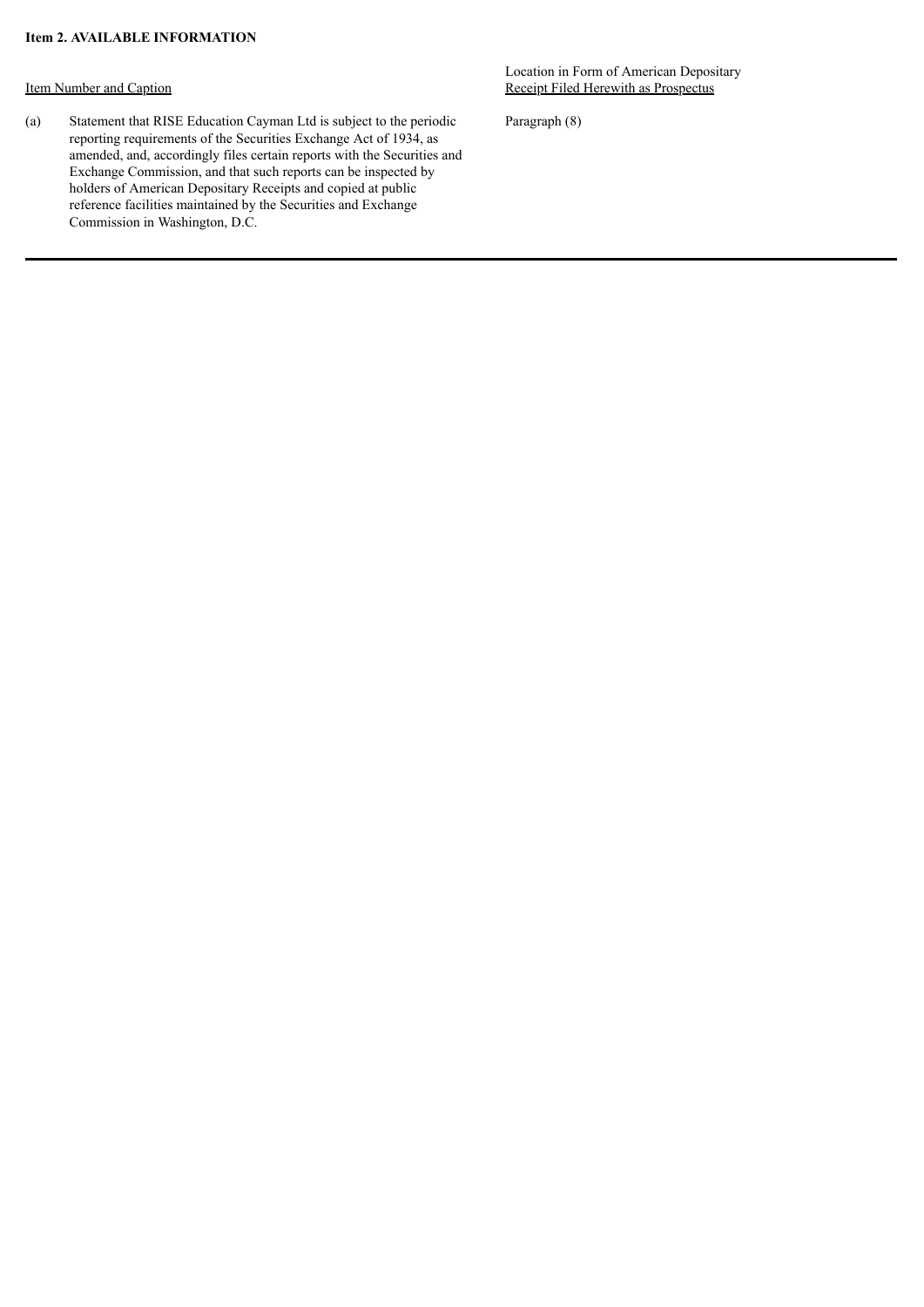### **PART II**

### **INFORMATION NOT REQUIRED IN PROSPECTUS**

#### **Item 3. EXHIBITS**

- (a)(1) **Deposit Agreement**. Form of Deposit Agreement among RISE Education Cayman Ltd, JPMorgan Chase Bank, N.A., as depositary (the "Depositary"), and all holders from time to time of ADRs issued thereunder (the "Deposit Agreement"). Previously filed as Exhibit (a) to Post-Effective Amendment No. 1 to Registration Statement on Form F-6/A (File No. 333-220873) filed on October 17, 2017 and incorporated by reference herein.
- (a)(2) **Form of Amendment to Deposit Agreement, including the form of American Depositary Receipt.** Filed herewith as Exhibit (a) (2).
- (b) Any other agreement to which the Depositary is a party relating to the issuance of the American Depositary Shares registered **hereunder or the custody of the deposited securities represented thereby.** Not Applicable.
- (c) Every material contract relating to the deposited securities between the Depositary and the issuer of the deposited securities **in effect at any time within the last three years.** Not Applicable.
- (d) **Opinion of counsel to the Depositary as to the legality of the securities being registered.** Previously filed.
- (e) **Certification under Rule 466.** Filed herewith as Exhibit (e).
- (f) **Power of Attorney for certain officers and directors of the Registrant**. Included as part of the signature pages hereto.

#### **Item 4. UNDERTAKINGS**

- (a) The Depositary hereby undertakes to make available at the principal office of the Depositary in the United States, for inspection by holders of the American Depositary Receipts, any reports and communications received from the issuer of the deposited securities which are both (1) received by the Depositary as the holder of the deposited securities, and (2) made generally available to the holders of the underlying securities by the issuer.
- (b) If the amounts of fees charged are not disclosed in the prospectus, the Depositary undertakes to prepare a separate document stating the amount of any fee charged and describing the service for which it is charged and to deliver promptly a copy of such fee schedule without charge to anyone upon request. The Depositary undertakes to notify each registered holder of an American Depositary Receipt thirty days before any change in the fee schedule.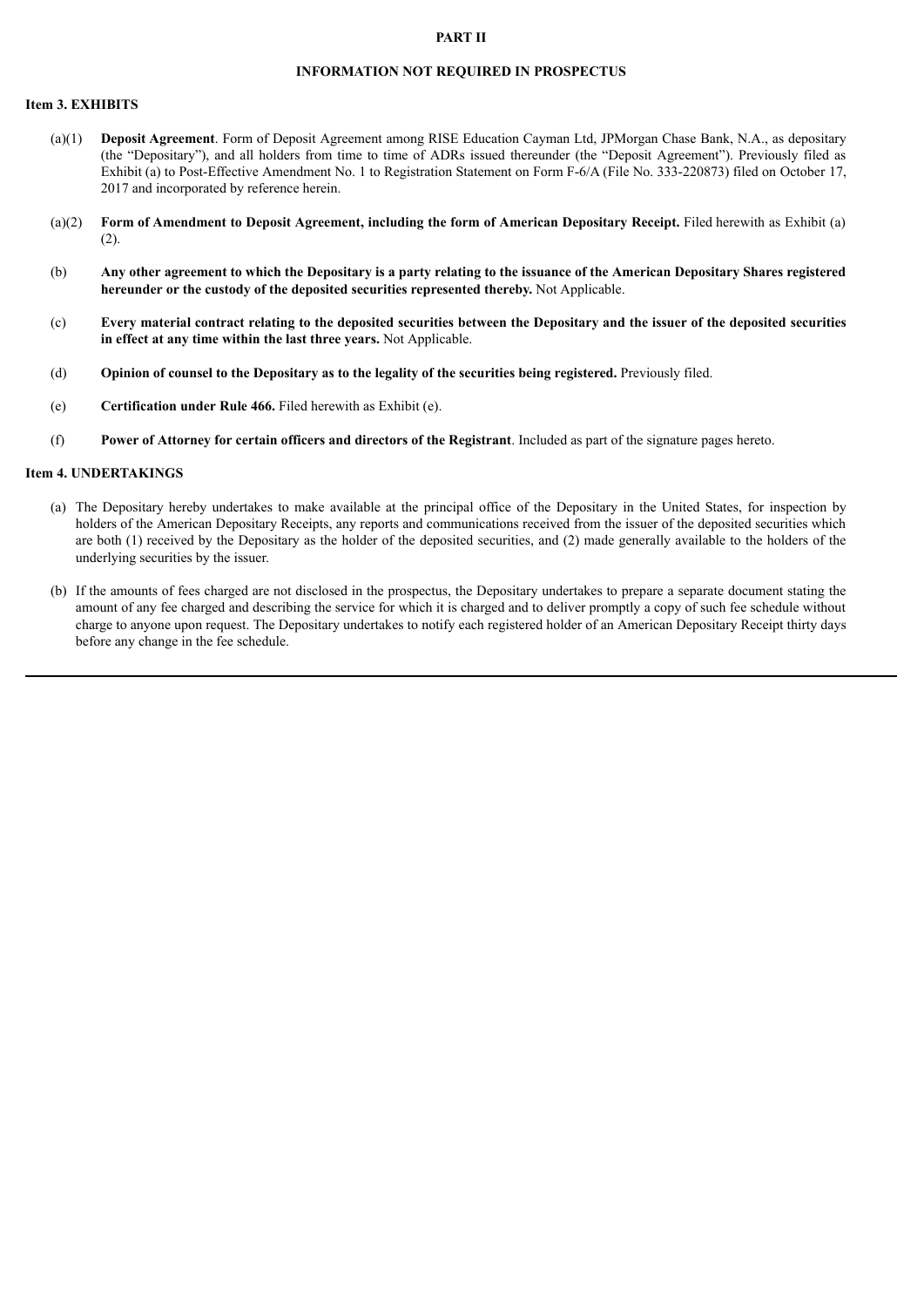## **SIGNATURE**

Pursuant to the requirements of the Securities Act of 1933, as amended, JPMorgan Chase Bank, N.A. on behalf of the legal entity created by the Deposit Agreement, certifies that it has reasonable grounds to believe that all the requirements for filing on Form F-6 are met and has duly caused this Post-Effective Amendment to Registration Statement on Form F-6 to be signed on its behalf by the undersigned, thereunto duly authorized, in The City of New York, State of New York, on May 31, 2022.

> Legal entity created by the form of Deposit Agreement for the issuance of ADRs evidencing American Depositary Shares

By: JPMORGAN CHASE BANK, N.A., as Depositary

By: /s/ Lisa M. Hayes

Name: Lisa M. Hayes Title: Vice President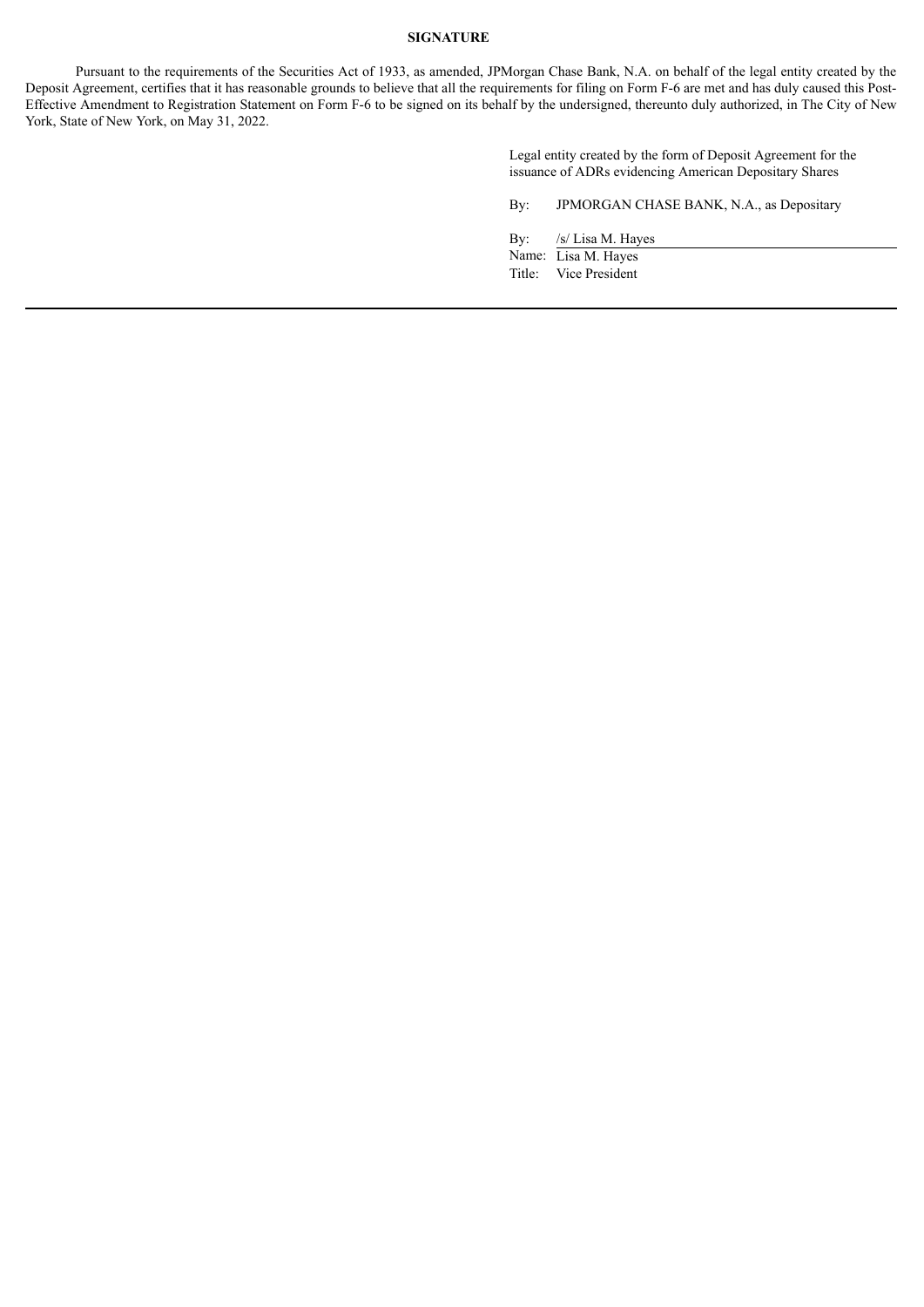#### **SIGNATURES**

Pursuant to the requirements of the Securities Act of 1933, as amended, RISE Education Cayman Ltd certifies that it has reasonable grounds to believe that all the requirements for filing on Form F-6 are met and has duly caused this Post-Effective Amendment to Registration Statement on Form F-6 to be signed on its behalf by the undersigned, thereunto duly authorized, in Beijing, China, on May 31, 2022.

#### RISE EDUCATION CAYMAN LTD

| By:    | $/s$ Lihong Wang                       |
|--------|----------------------------------------|
| Name:  | Lihong Wang                            |
| Title: | Chairwoman and Chief Executive Officer |

Each person whose signature appears below constitutes and appoints each of Lihong Wang and Alex Wu as attorneys-in-fact with full power of substitution, for him or her in any and all capacities, to do any and all acts and all things and to execute any and all instruments which said attorney and agent may deem necessary or desirable to enable the registrant to comply with the Securities Act of 1933, as amended (the "Securities Act"), and any rules, regulations and requirements of the Securities and Exchange Commission thereunder, in connection with the registration under the Securities Act of American depositary shares (the "ADSs") representing ordinary shares of the registrant, including, without limitation, the power and authority to sign the name of each of the undersigned in the capacities indicated below to the Registration Statement on Form F-6 (the "Registration Statement") to be filed with the Securities and Exchange Commission with respect to such ADSs, to any and all amendments or supplements to such Registration Statement, whether such amendments or supplements are filed before or after the effective date of such Registration Statement, to any related Registration Statement filed pursuant to Rule 462(b) under the Securities Act, and to any and all instruments or documents filed as part of or in connection with such Registration Statement or any and all amendments thereto, whether such amendments are filed before or after the effective date of such Registration Statement; and each of the undersigned hereby ratifies and confirms all that such attorney and agent shall do or cause to be done by virtue hereof.

Under the requirements of the Securities Act of 1933, as amended, this Post-Effective Amendment to Registration Statement on Form F-6 has been signed by the following persons on May 31, 2022 in the capacities indicated.

| Signature                                | <b>Title</b>                                                                      |  |  |
|------------------------------------------|-----------------------------------------------------------------------------------|--|--|
| /s/ Lihong Wang<br>Lihong Wang           | Chairwoman, Chief Executive Officer and Director<br>(Principal Executive Officer) |  |  |
| /s/ Jonathan Jia Zhu<br>Jonathan Jia Zhu | Director                                                                          |  |  |
| /s/ Zhongjue Chen<br>Zhongjue Chen       | Director                                                                          |  |  |
| /s/ Weili Hong<br>Weili Hong             | <b>Independent Director</b>                                                       |  |  |
| /s/ Jun Yan<br>Jun Yan                   | <b>Independent Director</b>                                                       |  |  |
| /s/ Alex Wu<br>Alex Wu                   | Acting Chief Financial Officer<br>(Principal Financial and Accounting officer)    |  |  |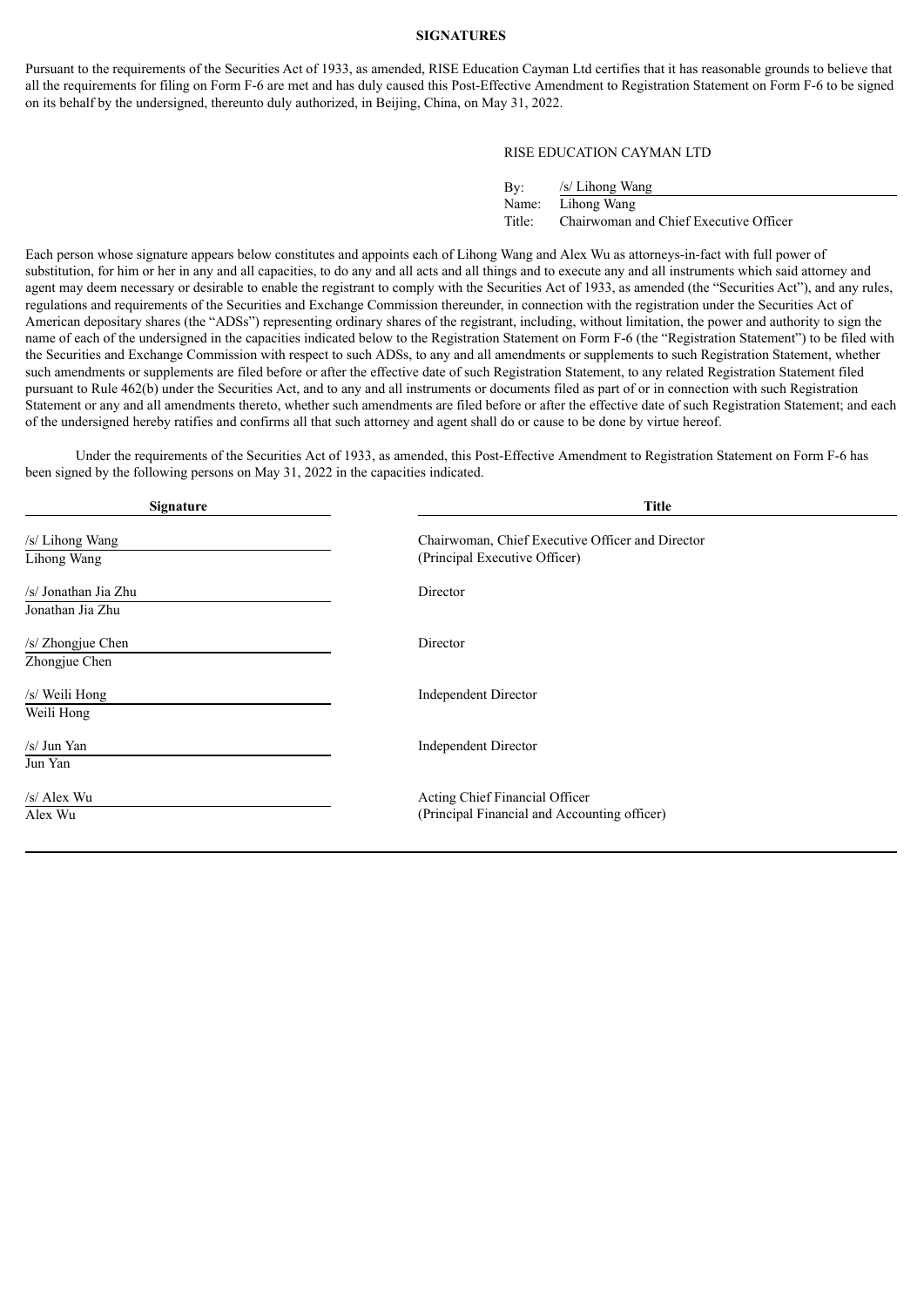## **SIGNATURE OF AUTHORIZED U.S. REPRESENTATIVE OF THE REGISTRANT**

Pursuant to the requirements of the United States Securities Act of 1933, as amended, the undersigned, the registrant's duly authorized representative in the United States, has signed this Post-Effective Amendment to Registration Statement on Form F-6 in the City of New York, State of New York, on the 31st day of May, 2022.

## AUTHORIZED U.S. REPRESENTATIVE

| By:    | /s/ Colleen A. De Vries   |
|--------|---------------------------|
|        | Name: Colleen A. De Vries |
| Title: | Senior Vice President     |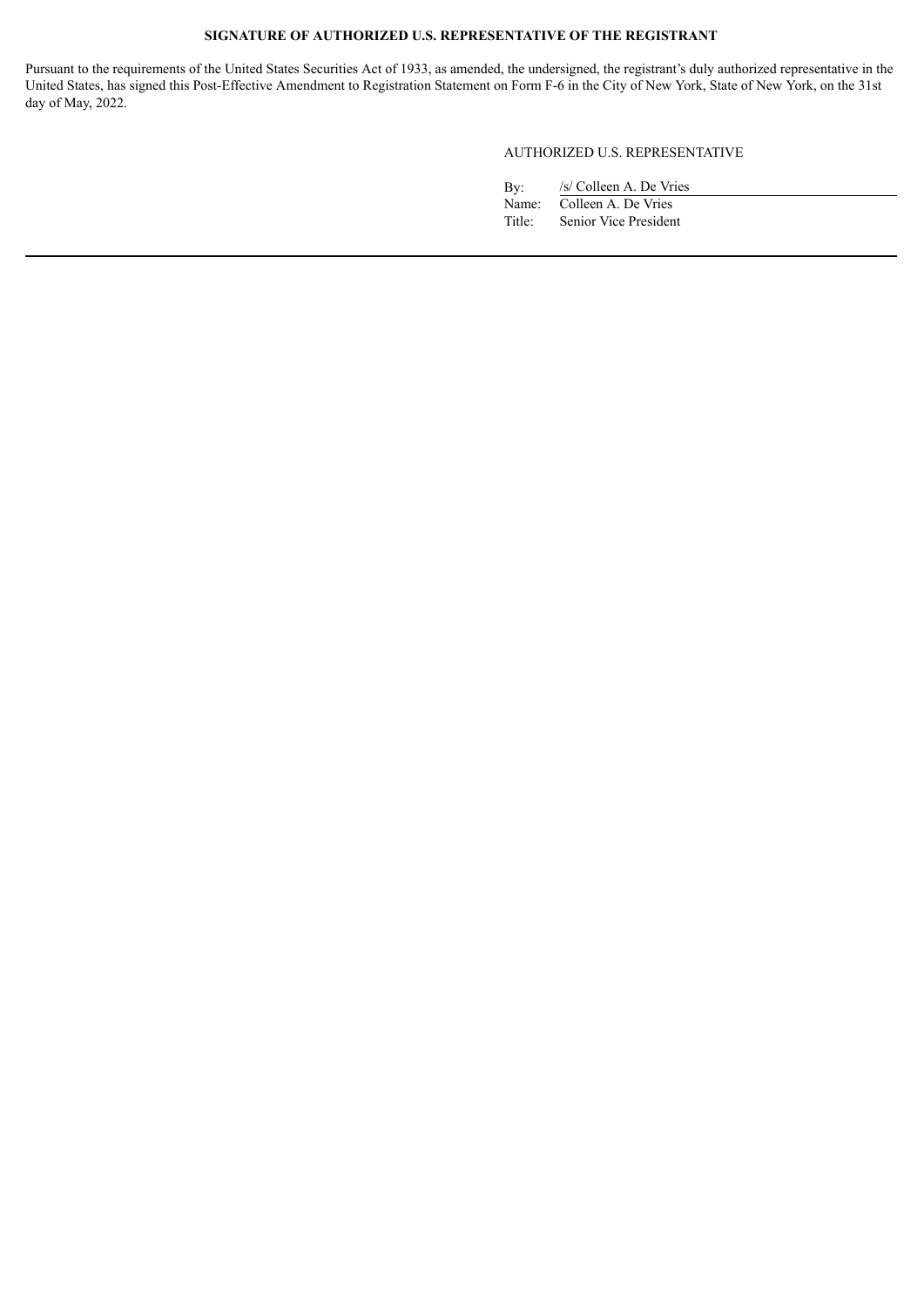## **INDEX TO EXHIBITS**

Exhibit Number

## (a)(2) Form of Amendment No. 1 to Deposit Agreement.

(e) Rule 466 Certification.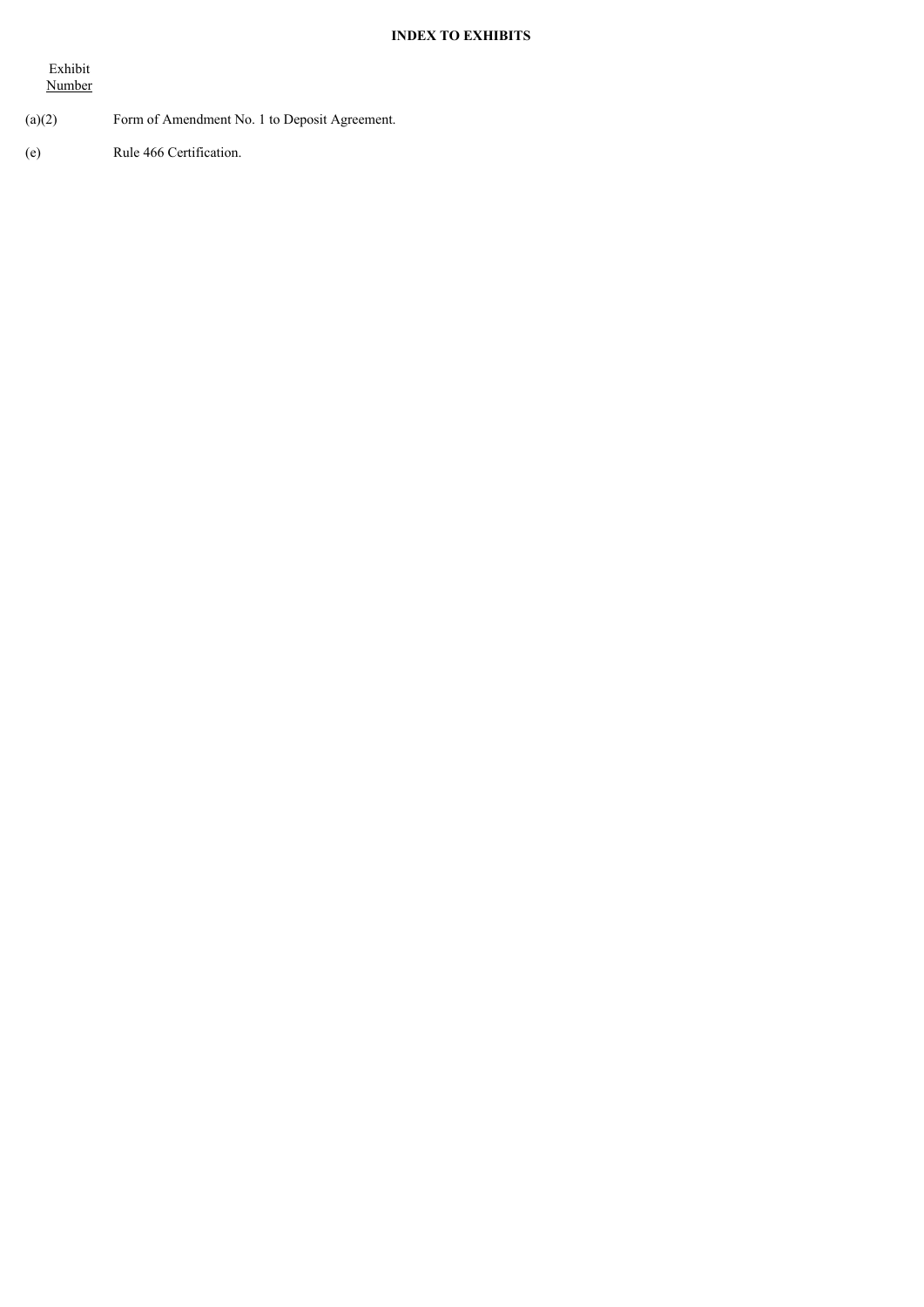AMENDMENT NO.1 TO DEPOSIT<br>AGREEMENT AMONG RISE EDUCATION<br>CAYMAN LTD, JPMORGAN CHASE BANK,<br>N.A. AS DEPOSITARY<br>AND<br>HOLDERS OF AMERICAN DEPOSITARY<br>RECEIPTS

WORLDWIDE SECURITIES SERVICES jpmorgan.com



# J.P.Morgan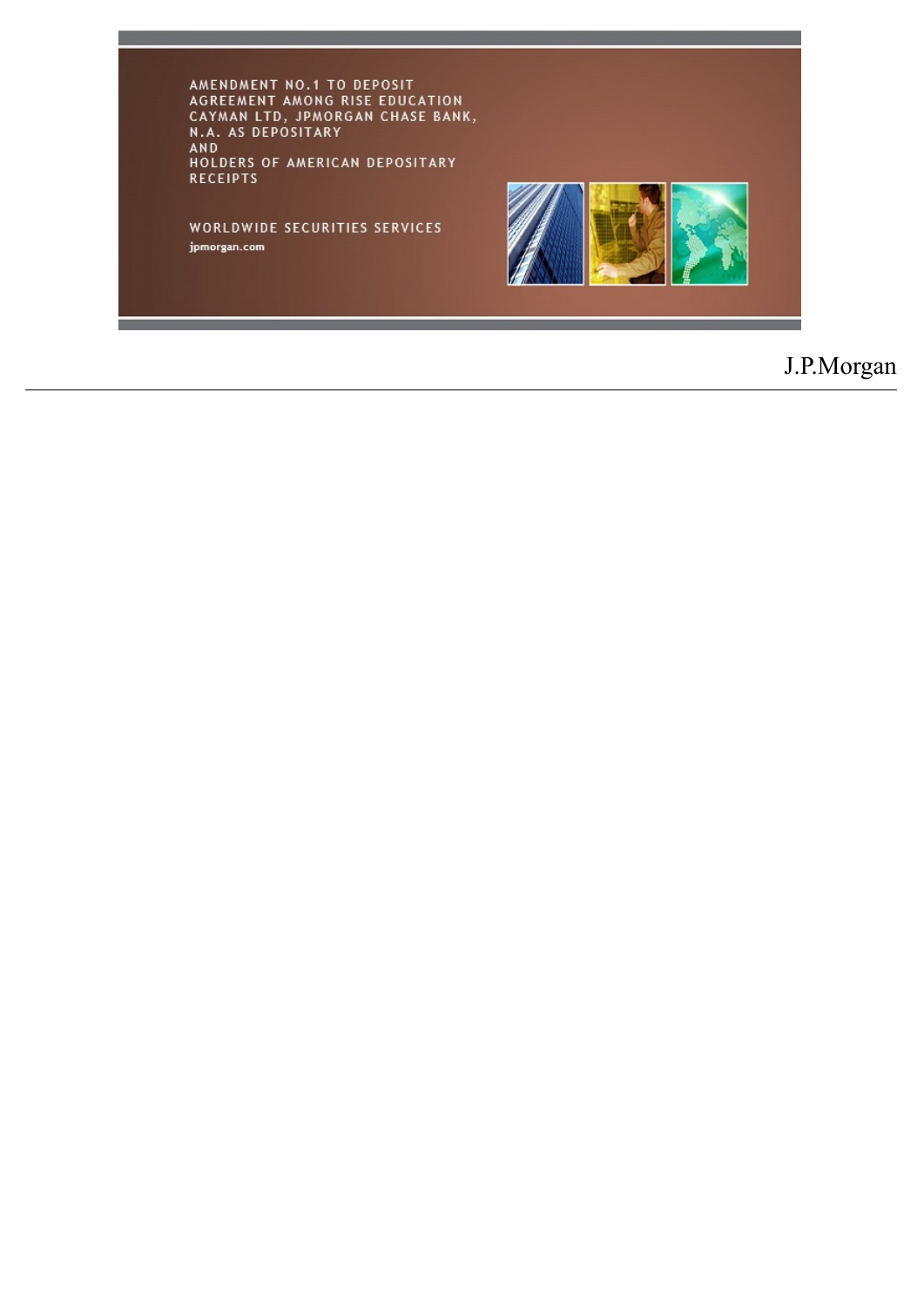**AMENDMENT NO. 1** dated as of , 2022 (the "**Amendment**"), to the Deposit Agreement dated as of October 19, 2017 (the "**Deposit Agreement**"), among RISE Education Cayman Ltd, incorporated under the laws of the Cayman Islands (the "**Company**"), JPMorgan Chase Bank, N.A., as depositary (the "**Depositary**"), and all holders from time to time of American depositary receipts ("**ADRs**") issued thereunder.

## WITNESSETH:

**WHEREAS**, the Company and the Depositary executed the Deposit Agreement for the purposes set forth therein; and

**WHEREAS**, pursuant to paragraph (16) of the ADRs, the form of which is contained as Exhibit A of the Deposit Agreement, the Company and the Depositary desire to amend the terms of the Deposit Agreement and the ADRs.

**NOW, THEREFORE,** for good and valuable consideration, the receipt and sufficiency of which are hereby acknowledged, the Company and the Depositary hereby agree to amend the Deposit Agreement and the ADRs as follows:

### **ARTICLE I DEFINITIONS**

**SECTION 1.01. Definitions**. Unless otherwise defined in this Amendment, all capitalized terms used, but not otherwise defined, herein shall have the meaning given to such terms in the Deposit Agreement.

### **ARTICLE II AMENDMENTS TO THE DEPOSIT AGREEMENT AND ADRS**

**SECTION 2.01.** All references in the Deposit Agreement to the term "Deposit Agreement" shall, as of the date hereof, refer to the Deposit Agreement (as defined above) as further amended by this Amendment.

**SECTION 2.02.** Effective as of the date first announced by the Depositary, Section 1 (c) of the Deposit Agreement is amended by replacing "two  $(2)$ " with "ten  $(10)$ ".

**SECTION 2.03.** Section 1 (g) of the Deposit Agreement is amended to include the following at the conclusion thereof:

Deposited Securities are not intended to, and shall not, constitute proprietary assets of the Depositary, the Custodian or their nominees. Beneficial ownership in Deposited Securities is intended to be, and shall at all times during the term of the Deposit Agreement continue to be, vested in the beneficial owners of the ADSs representing such Deposited Securities.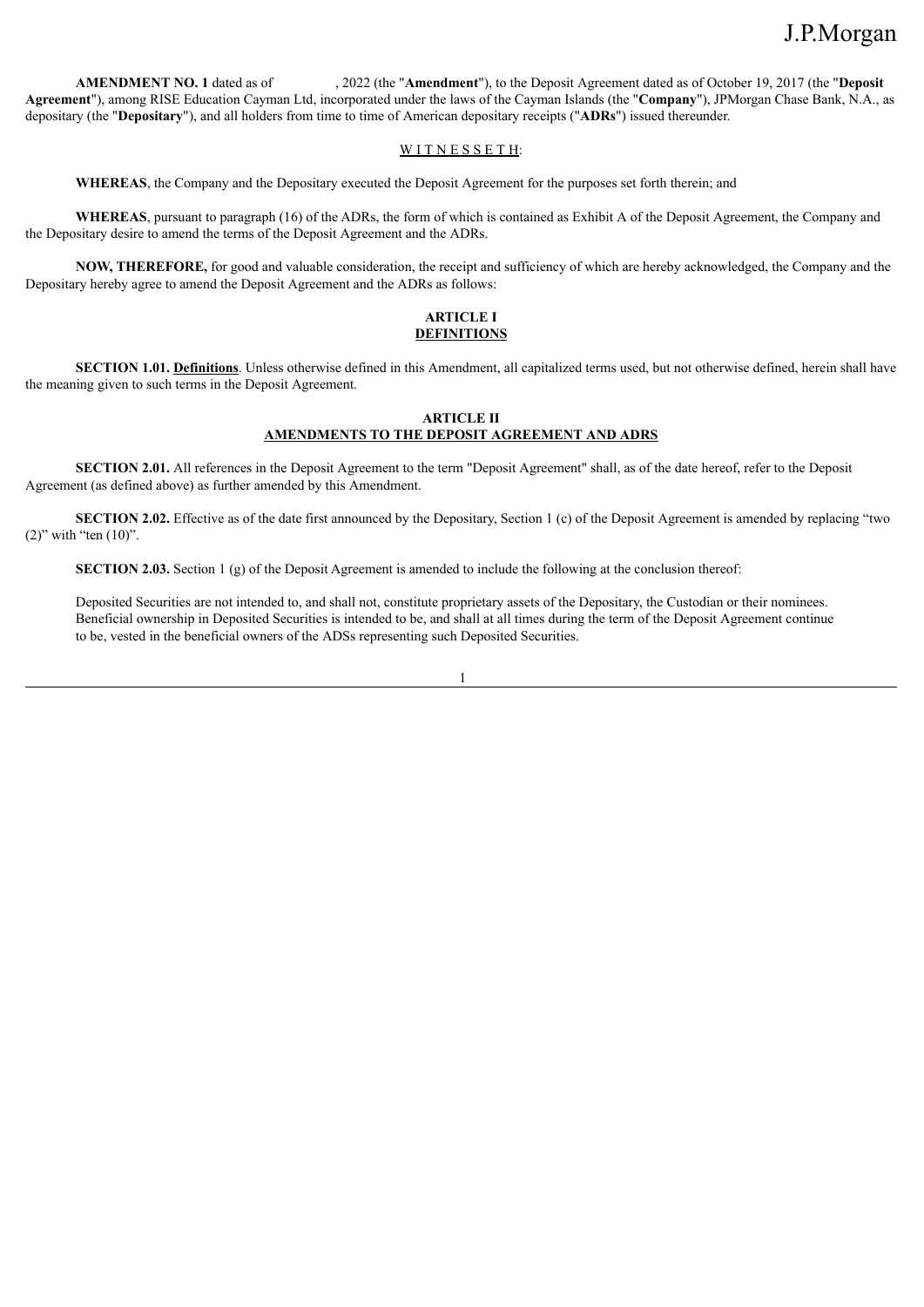**SECTION 2.04.** Section 3(b) of the Deposit Agreement is amended to include the following at the conclusion thereof:

Notwithstanding anything else contained herein, in the form of ADR and/or in any outstanding ADSs, the Depositary, the Custodian and their respective nominees are intended to be, and shall at all times during the term of the Deposit Agreement be, the record holder(s) only of the Deposited Securities represented by the ADSs for the benefit of the Holders. The Depositary, on its own behalf and on behalf of the Custodian and their respective nominees, disclaims any beneficial ownership interest in the Deposited Securities held on behalf of the Holders.

**SECTION 2.05.** Section 6 of the Deposit Agreement is amended to include the following at the conclusion thereof:

To the extent any instructions, input, consent, notice and/or other actions on the part of the Company are required in order for the Company or its share registrar and/or transfer agent to process Share delivery instructions, the Company shall not unreasonably withhold the provision of such instructions, input, consent or notice or the taking of any such other action. If the Company's share registrar and/or transfer agent refuses to process any Share delivery instructions, the Company will provide all reasonable cooperation to the Depositary in its efforts to cause such instructions to be processed. The obligations of the Company set forth in this Section 6 shall survive the termination of this Deposit Agreement until all ADSs issued by the Depositary have been cancelled.

**SECTION 2.06.** The third paragraph of Section 15 of the Deposit Agreement is amended to read as follows:

Subject to the limitations provided for in Sections 9 and in the next succeeding paragraph of this Section 15, the Depositary shall indemnify, defend and save harmless the Company and its directors, officers, employees, agents and affiliates acting on the Company's behalf hereunder against any direct loss, liability or expense (including reasonable fees and expenses of counsel) incurred by the Company in respect of this Deposit Agreement to the extent such loss, liability or expense is due to the negligence or willful misconduct of the Depositary acting in its capacity as such hereunder or its Custodian (subject to the limitations provided for in Section 9 hereof or their respective directors, officers, employees, agents and affiliates acting in their capacities as such hereunder on behalf of the Depositary.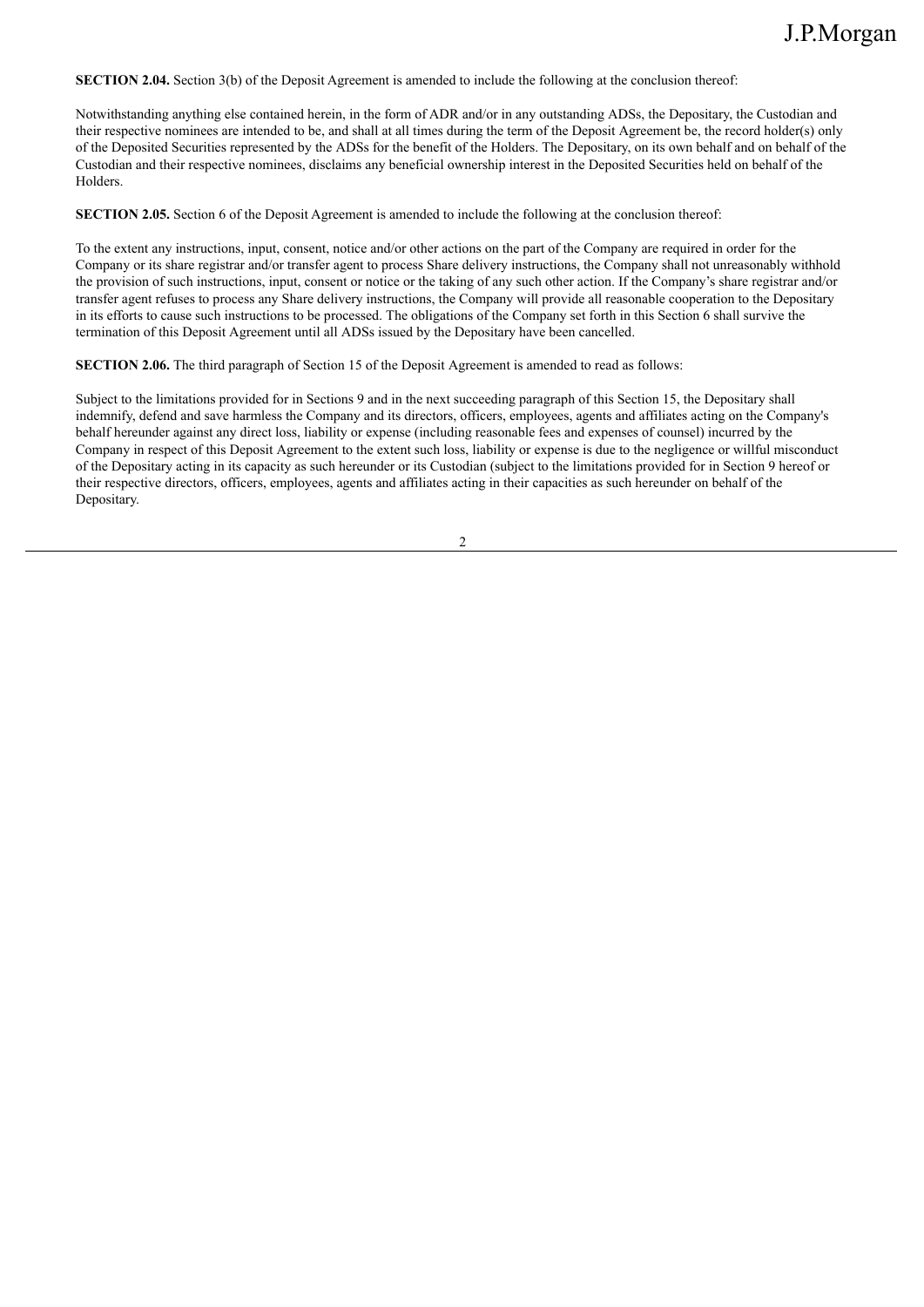**SECTION 2.07.** The body of Section 16(b) of the Deposit Agreement is amended to read as follows:

Notice to the Depositary or the Company shall be deemed given when first received by it at the address or by electronic transmission to the e-mail address set forth in (i) or (ii), respectively, or at such other address or email address provided by the Depositary or the Company to the other, respectively, in the same manner as notices are required to be provided in this Section 16:

- (i) JPMorgan Chase Bank, N.A. 383 Madison Avenue, Floor 11 New York, New York, 10179 Attention: Depositary Receipts Group E-mail Address: DR\_Global\_CSM@jpmorgan.com
- (ii) Rise Education Cayman Ltd c/o Maples Corporate Services Limited PO Box 309, Ugland House Grand Cayman, KY1-1104 Cayman Islands Tel: +1 345 949 8066 Email address: alexwu@rdchina.net

Delivery of a notice by means of electronic messaging shall be deemed to be effective at the time of the initiation of the transmission by the sender (as shown on the sender's records) to the email address set forth above, notwithstanding that the intended recipient retrieves the message at a later date, fails to retrieve such message, or fails to receive such notice on account of its failure to maintain the designated e-mail address, its failure to designate a substitute e-mail address or for any other reason.

**SECTION 2.08.** Section 18 of the Deposit Agreement is amended to include the following at the conclusion thereof:

Beneficial owners of, or holders of interests in, ADSs and ADRs shall only be able to exercise any right or receive any benefit hereunder solely through the Holder of the ADR(s) evidencing the ADSs owned by such beneficial owners and/or holders of interests.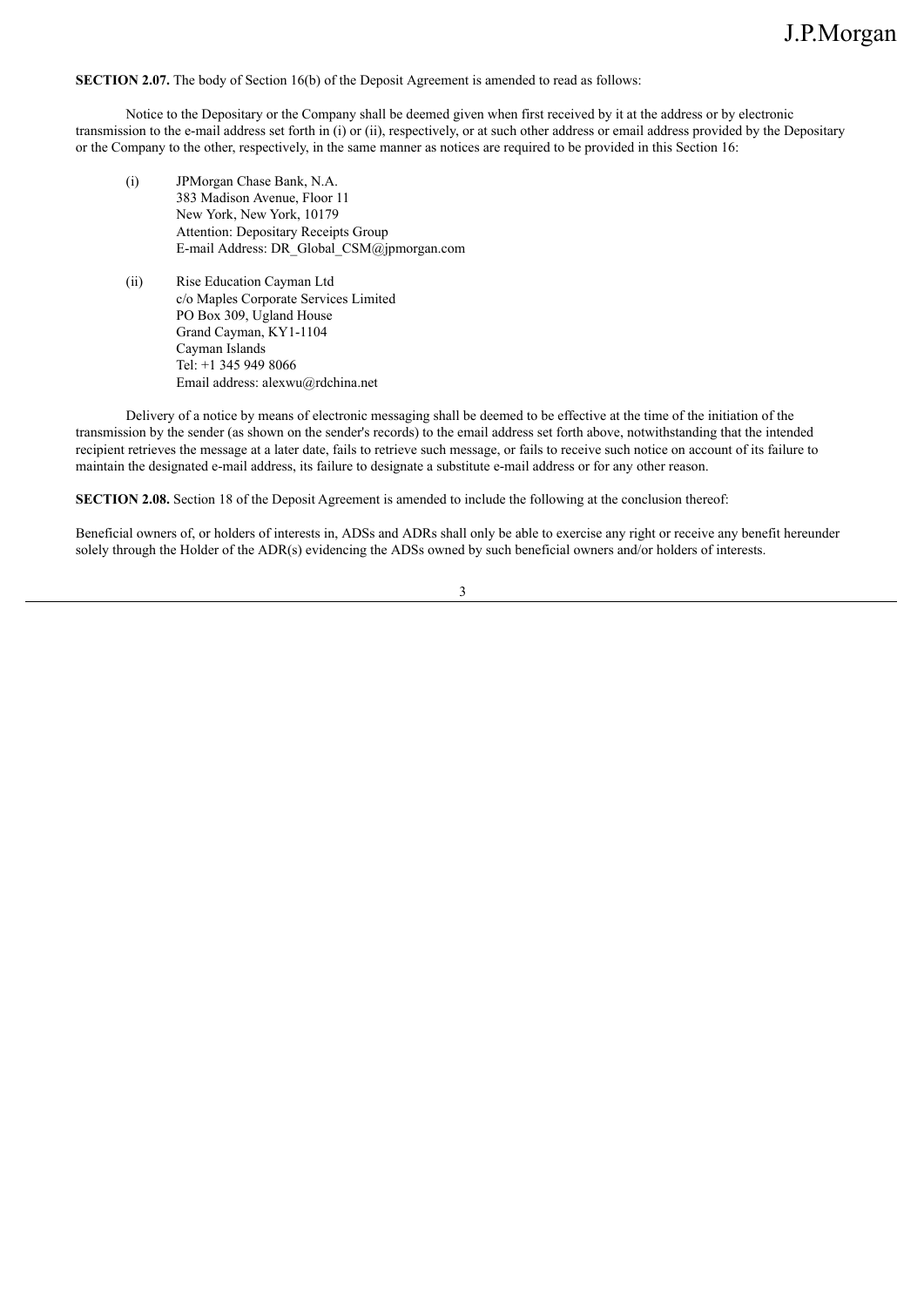**SECTION 2.09**. Section 23 of the Deposit Agreement is amended to read as follows:

EACH PARTY TO THIS DEPOSIT AGREEMENT (INCLUDING, FOR AVOIDANCE OF DOUBT, EACH HOLDER AND BENEFICIAL OWNER OF, AND/OR HOLDER OF INTERESTS IN, ADSS OR ADRS) HEREBY IRREVOCABLY WAIVES, TO THE FULLEST EXTENT PERMITTED BY APPLICABLE LAW, ANY RIGHT IT MAY HAVE TO A TRIAL BY JURY IN ANY SUIT, ACTION OR PROCEEDING AGAINST THE DEPOSITARY AND/OR THE COMPANY DIRECTLY OR INDIRECTLY ARISING OUT OF, BASED ON OR RELATING IN ANY WAY TO THE SHARES OR OTHER DEPOSITED SECURITIES, THE ADSs OR THE ADRs, THE DEPOSIT AGREEMENT OR ANY TRANSACTION CONTEMPLATED HEREIN OR THEREIN, OR THE BREACH HEREOF OR THEREOF (WHETHER BASED ON CONTRACT, TORT, COMMON LAW OR ANY OTHER THEORY). No provision of this Deposit Agreement or any ADR is intended to constitute a waiver or limitation of any rights which a Holder or any beneficial owner may have under the Securities Act of 1933 or the Securities Exchange Act of 1934, to the extent applicable.

**SECTION 2.10.** All references in the form of ADR, and all outstanding ADRs, to "Pre-Release" are deleted including, without limitation, the contents of subparagraph (b) of Paragraph (1) thereof and the proviso set forth in the first sentence of Paragraph (2) thereof.

**SECTION 2.11.** Subparagraph (b) of Paragraph (1) of the form of ADR, and all outstanding ADRs, is amended to read:

Notwithstanding anything else contained in the Deposit Agreement, in this ADR and/or in any outstanding ADSs, the Depositary, the Custodian and their respective nominees are intended to be, and shall at all times during the term of the Deposit Agreement be, the record holder(s) only of the Deposited Securities represented by the ADSs for the benefit of the Holders. The Depositary, on its own behalf and on behalf of the Custodian and their respective nominees, disclaims any beneficial ownership interest in the Deposited Securities held on behalf of the Holders.

**SECTION 2.12.** Paragraph (1) of the form of ADR, and all outstanding ADRs, is amended by removing subsection (iii) from paragraph (a) thereof, inserting an "and" immediately prior to subsection (ii) thereof and by replacing the body of subsection (b) thereof with "Intentionally Omitted".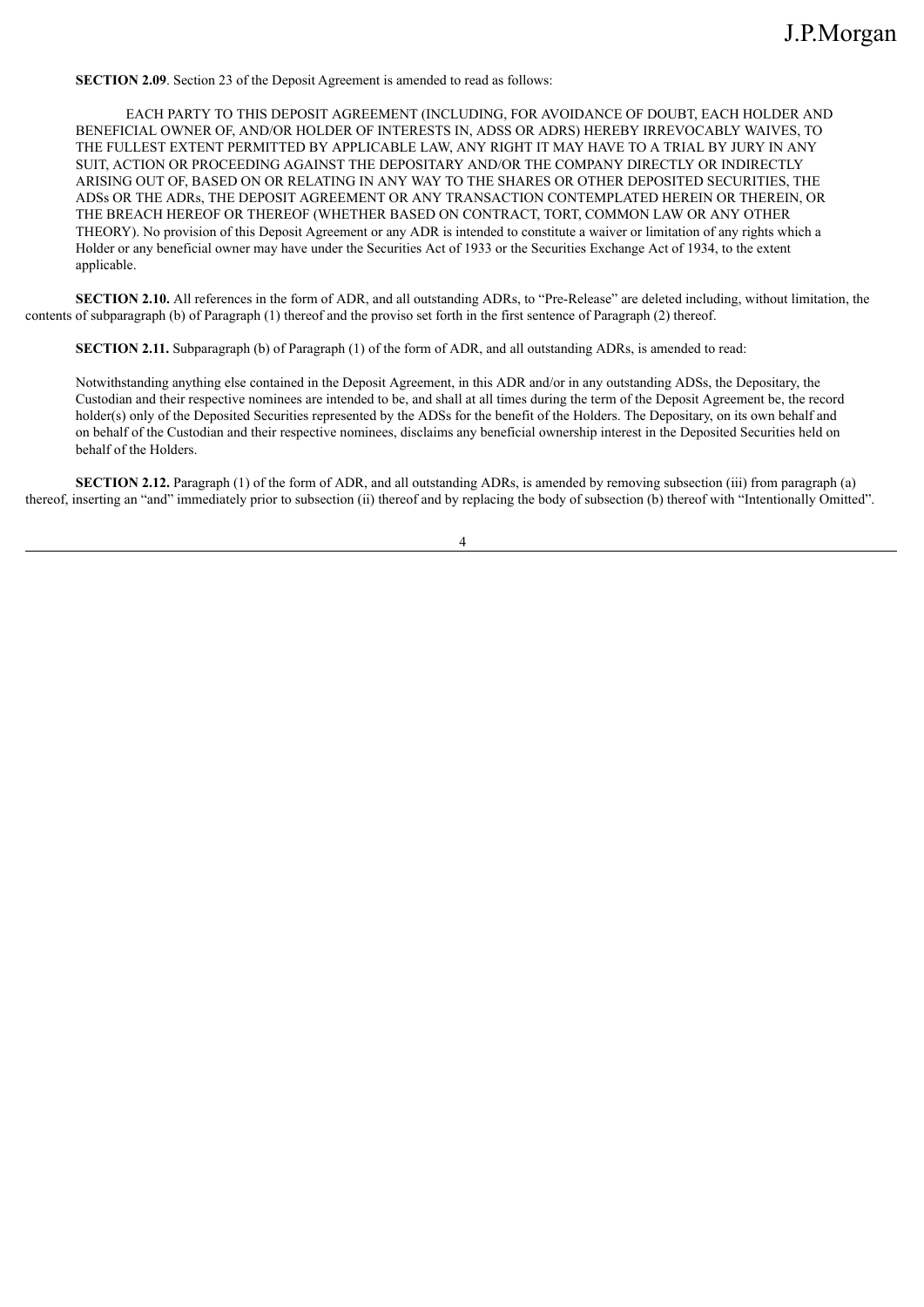**SECTION 2.13.** The fourth sentence of paragraph (3) of the form of ADR, and all outstanding ADRs, is amended to read as follows:

Subject to paragraphs (4) and (5), this ADR is transferable on the ADR Register and may be split into other ADRs or combined with other ADRs into one ADR, evidencing the aggregate number of ADSs surrendered for split-up or combination, by the Holder hereof or by duly authorized attorney upon surrender of this ADR at the Transfer Office properly endorsed (in the case of ADRs in certificated form) or upon delivery to the Depositary of proper instruments of transfer and duly stamped as may be required by applicable law; provided that the Depositary may close the ADR Register at any time or from time to time when deemed expedient by it. Additionally, at the reasonable request of the Company, the Depositary may close the issuance book portion of the ADR Register solely in order to enable the Company to comply with applicable law; provided , further, that the Depositary shall have no liability and shall be indemnified by the Company in such event.

**SECTION 2.14.** Paragraph (5) of the form of ADR, and all outstanding ADRs, is amended as follows:

(a) The following is inserted immediately after the first sentence thereof:

Neither the Depositary, nor any of its agents, shall be liable to Holders or beneficial owners of the ADSs and ADRs for failure of any of them to comply with applicable tax laws, rules and/or regulations. Notwithstanding the Depositary's right to seek payment from current and former beneficial owners of ADSs, the Holders hereof (and all prior Holders hereof) acknowledge and agree that the Depositary has no obligation to seek payment of amounts owing under this paragraph (5) from any current or former beneficial owner of ADSs.

And

(b) The parenthetical contained in the third sentence thereof (prior to giving effect to the insertions set forth in (a) above) is deleted.

**SECTION 2.15.** Subsection (c) of Paragraph (7) of the form of ADR, and all outstanding ADRs, is amended as follows:

(a) Subsection (ii) thereof is amended to read:

(ii) a transaction fee per cancellation request (including through SWIFT, telex and facsimile transmission) as disclosed on the "Disclosures" page (or successor page) of www.adr.com (as updated by the Depositary from time to time, "**ADR.com**") and any applicable delivery expenses (which are payable by such persons or Holders)

(b) Subsection (iii) thereof is amended by replacing "fees' with "expenses" and by inserting an "and" immediately prior to the start of said subsection (iii); and

(c) Subsection (iv) and the sentences that appear thereafter in subsection (c) are deleted.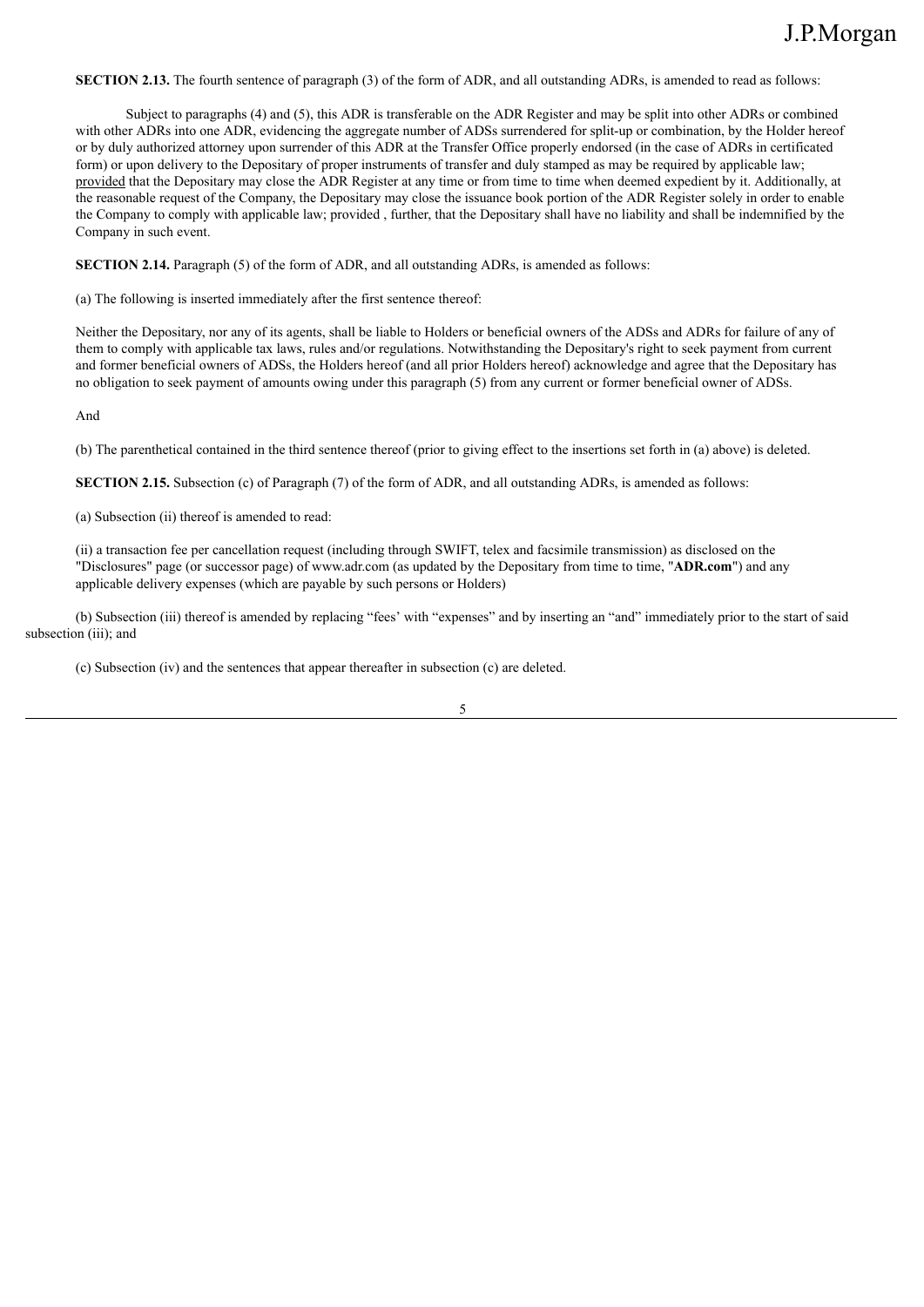**SECTION 2.16.** Paragraph (7) of the form of ADR, and all outstanding ADRs, is amended include the following as new subparagraphs (d) and (e) and by renumbering the pre-Amendment subparagraphs (d) and (e) as subparagraphs (f) and (g):

All of the above-referenced charges may at any time and from time to time be changed by agreement between the Company and the Depositary.

(e) To facilitate the administration of various depositary receipt transactions, including disbursement of dividends or other cash distributions and other corporate actions, the Depositary may engage the foreign exchange desk within JPMorgan Chase Bank, N.A. (the "**Bank**") and/or its affiliates in order to enter into spot foreign exchange transactions to convert foreign currency into U.S. dollars ("**FX Transactions**"). For certain currencies, FX Transactions are entered into with the Bank or an affiliate, as the case may be, acting in a principal capacity. For other currencies, FX Transactions are routed directly to and managed by an unaffiliated local custodian (or other third-party local liquidity provider), and neither the Bank nor any of its affiliates is a party to such FX Transactions.

The foreign exchange rate applied to an FX Transaction will be either (i) a published benchmark rate, or (ii) a rate determined by a third-party local liquidity provider, in each case plus or minus a spread, as applicable. The Depositary will disclose which foreign exchange rate and spread, if any, apply to such currency on the "Disclosures" page (or successor page) of ADR.com. Such applicable foreign exchange rate and spread may (and neither the Depositary, the Bank nor any of their affiliates is under any obligation to ensure that such rate does not) differ from rates and spreads at which comparable transactions are entered into with other customers or the range of foreign exchange rates and spreads at which the Bank or any of its affiliates enters into foreign exchange transactions in the relevant currency pair on the date of the FX Transaction. Additionally, the timing of execution of an FX Transaction varies according to local market dynamics, which may include regulatory requirements, market hours and liquidity in the foreign exchange market or other factors. Furthermore, the Bank and its affiliates may manage the associated risks of their position in the market in a manner they deem appropriate without regard to the impact of such activities on the Company, the Depositary, Holders or beneficial owners of ADSs. The spread applied does not reflect any gains or losses that may be earned or incurred by the Bank and its affiliates as a result of risk management or other hedging related activity.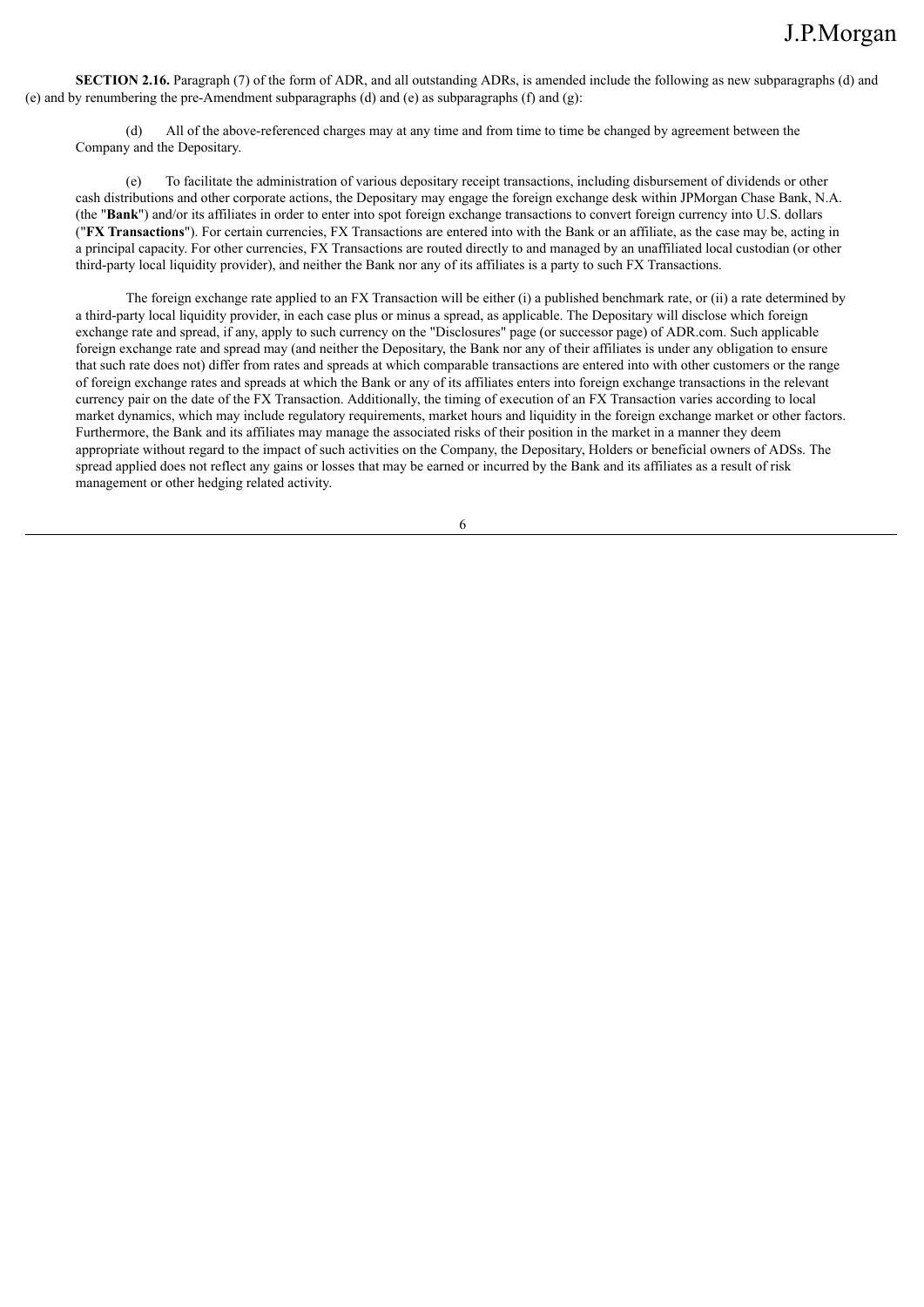Notwithstanding the foregoing, to the extent the Company provides U.S. dollars to the Depositary, neither the Bank nor any of its affiliates will execute an FX Transaction as set forth herein. In such case, the Depositary will distribute the U.S. dollars received from the Company.

Further details relating to the applicable foreign exchange rate, the applicable spread and the execution of FX Transactions will be provided by the Depositary on ADR.com. The Company, Holders and beneficial owners of ADSs each acknowledge and agree that the terms applicable to FX Transactions disclosed from time to time on ADR.com will apply to any FX Transaction executed pursuant to the Deposit Agreement.

**SECTION 2.17.** Paragraph (14) of the form of ADR, and all outstanding ADRs, is amended to read as follows:

### (14) Exoneration.

(a)The Depositary, the Company, and each of their respective directors, officers, employees, agents and affiliates and each of them shall: (i) incur or assume no liability (including, without limitation, to Holders or beneficial owners of ADSs (A) if any present or future law, rule, regulation, fiat, order or decree of the Cayman Islands, Hong Kong, the People's Republic of China, the United States or any other country or jurisdiction, or of any governmental or regulatory authority or any securities exchange or market or automated quotation system, the provisions of or governing any Deposited Securities, any present or future provision of the Company's charter, any act of God, war, terrorism, epidemic, pandemic, nationalization, expropriation, currency restrictions, work stoppage, strike, civil unrest, revolutions, rebellions, explosions, computer failure or circumstance beyond its direct and immediate control shall prevent or delay, or shall cause any of them to be subject to any civil or criminal penalty in connection with, any act which the Deposit Agreement or this ADR provides shall be done or performed by it or them (including, without limitation, voting pursuant to paragraph (12) hereof), or (B) by reason of any non-performance or delay, caused as aforesaid, in the performance of any act or things which by the terms of the Deposit Agreement it is provided shall or may be done or performed or any exercise or failure to exercise any discretion given it in the Deposit Agreement or this ADR (including, without limitation, any failure to determine that any distribution or action may be lawful or reasonably practicable); (ii) incur or assume no liability (including, without limitation, to Holders or beneficial owners of ADSs) except to perform its obligations to the extent they are specifically set forth in this ADR and the Deposit Agreement without gross negligence or willful misconduct and the Depositary shall not be a fiduciary or have any fiduciary duty to Holders or beneficial owners; (iii) in the case of the Depositary and its agents, be under no obligation to appear in, prosecute or defend any action, suit or other proceeding in respect of any Deposited Securities, the ADSs or this ADR; (iv) in the case of the Company and its agents hereunder be under no obligation to appear in, prosecute or defend any action, suit or other proceeding in respect of any Deposited Securities, the ADSs or this ADR, which in its opinion may involve it in expense or liability, unless indemnity satisfactory to it against all expense (including fees and disbursements of counsel) and liability be furnished as often as may be required; and (v) not be liable (including, without limitation, to Holders or beneficial owners of ADSs) for any action or inaction by it in reliance upon the advice of or information from any legal counsel, any accountant, any person presenting Shares for deposit, any Holder, or any other person believed by it to be competent to give such advice or information and/or, in the case of the Depositary, the Company. The Depositary shall not be liable for the acts or omissions made by, or the insolvency of, any securities depository, clearing agency or settlement system.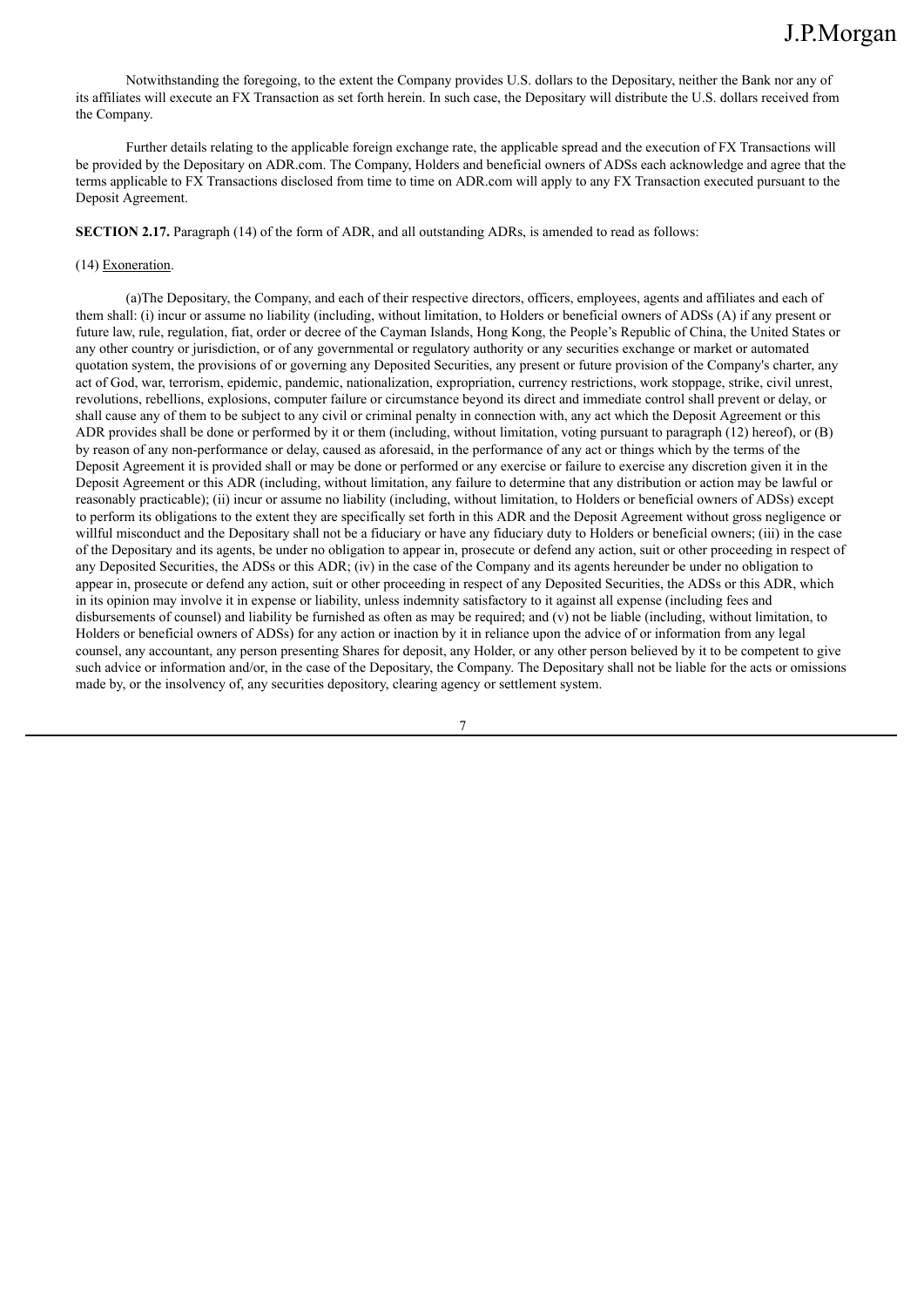(b)The Depositary shall not be responsible for, and shall incur no liability in connection with or arising from, the insolvency of any Custodian that is not a branch or affiliate of JPMorgan Chase Bank, N.A. The Depositary shall not have any liability for the price received in connection with any sale of securities, the timing thereof or any delay in action or omission to act nor shall it be responsible for any error or delay in action, omission to act, default or negligence on the part of the party so retained in connection with any such sale or proposed sale. Notwithstanding anything to the contrary contained in the Deposit Agreement (including the ADRs), subject to the penultimate sentence of this paragraph (14), the Depositary shall not be responsible for, and shall incur no liability in connection with or arising from, any act or omission to act on the part of the Custodian except to the extent that any Holder has incurred liability directly as a result of the Custodian having (i) committed fraud or willful misconduct in the provision of custodial services to the Depositary or (ii) failed to use reasonable care in the provision of custodial services to the Depositary as determined in accordance with the standards prevailing in the jurisdiction in which the Custodian is located.

(c) The Depositary, its agents and the Company may rely and shall be protected in acting upon any written notice, request, direction, instruction or document believed by them to be genuine and to have been signed, presented or given by the proper party or parties.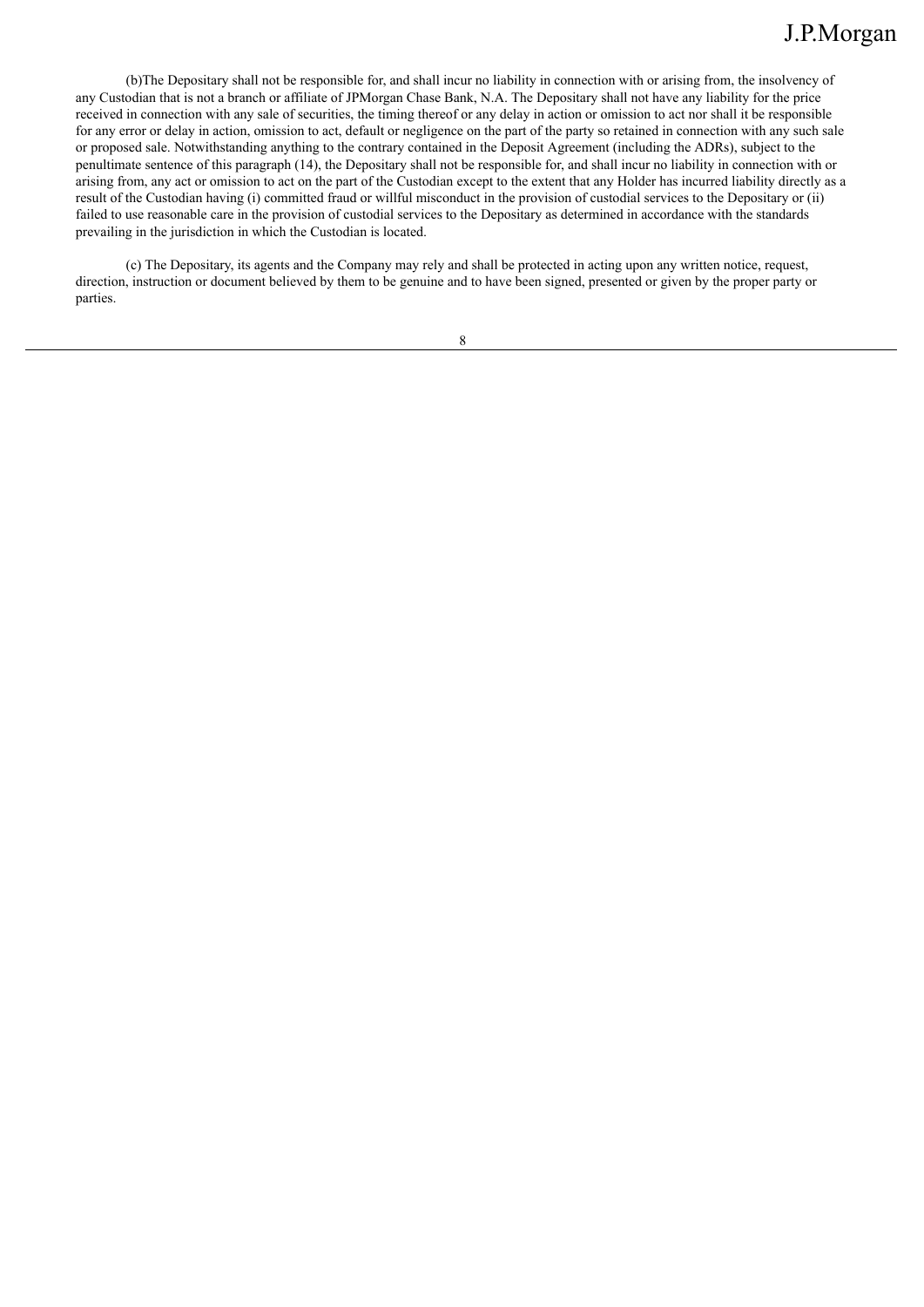(d) The Depositary shall be under no obligation to inform Holders or beneficial owners of, or any other holders of an interest in any ADSs about the requirements of the laws, rules or regulations or any changes therein or thereto of any country or jurisdiction or of any governmental or regulatory authority or any securities exchange or market or automated quotation system.

(e) The Depositary and its agents will not be responsible for any failure to carry out any instructions to vote any of the Deposited Securities, for the manner in which any voting instructions are given or deemed to be given in accordance with paragraph (12) hereof, including instructions to give a discretionary proxy to a person designated by the Company, for the manner in which any vote is cast, including, without limitation, any vote cast by a person to whom the Depositary is instructed to grant a discretionary proxy pursuant to paragraph (12) hereof or deemed to have been instructed, or for the effect of any such vote.

(f) The Depositary may rely upon instructions from the Company or its counsel in respect of any approval or license required for any currency conversion, transfer or distribution.

(g) The Depositary and its agents may own and deal in any class of securities of the Company and its affiliates and in ADRs.

(h) Notwithstanding anything to the contrary set forth in the Deposit Agreement or an ADR, the Depositary and its agents may fully respond to any and all demands or requests for information maintained by or on its behalf in connection with the Deposit Agreement, any Holder or Holders, any ADR or ADRs or otherwise related hereto or thereto to the extent such information is requested or required by or pursuant to any lawful authority, including without limitation laws, rules, regulations, administrative or judicial process, banking, securities or other regulators.

(i) None of the Depositary, the Custodian or the Company, or any of their respective directors, officers, employees, agents or affiliates shall be liable for the failure by any Holder or beneficial owner to obtain the benefits of credits or refunds of non-U.S. tax paid against such Holder's or beneficial owner's income tax liability.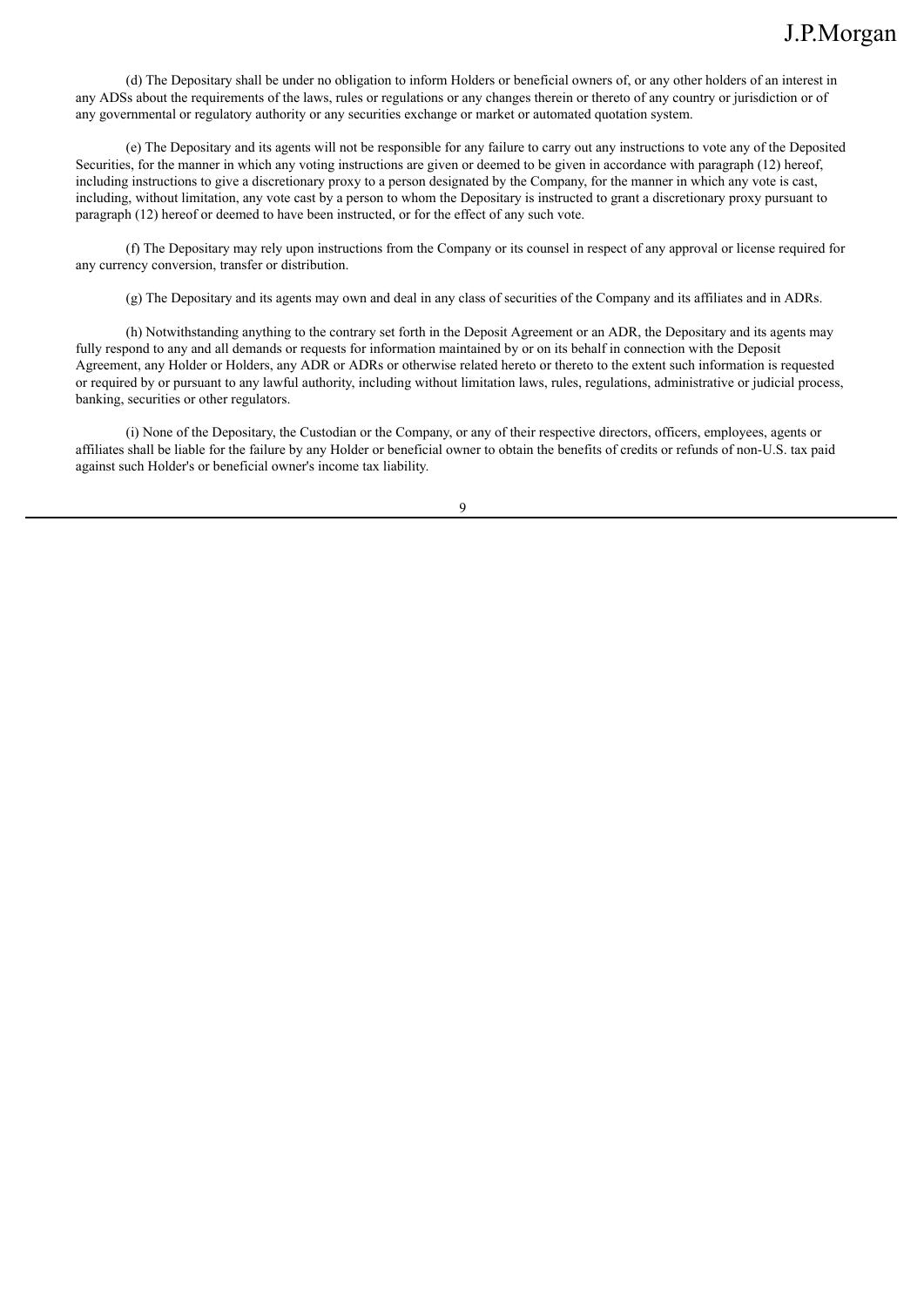(j) The Depositary is under no obligation to provide the Holders and beneficial owners of ADSs, or any of them, with any information about the tax status of the Company.

(k) None of the Depositary, the Custodian or the Company, or any of their respective directors, officers, employees, agents and affiliates, shall incur any liability for any tax or tax consequences that may be incurred by Holders and/or beneficial owners of, or other holders of interests in, ADSs or ADRs on account of their ownership or disposition of the ADSs or ADRs.

(l) The Depositary shall not incur any liability for the content of any information submitted to it by or on behalf of the Company for distribution to the Holders or for any inaccuracy of any translation thereof, for any investment risk associated with acquiring an interest in the Deposited Securities, for the validity or worth of the Deposited Securities, for the credit-worthiness of any third party, for allowing any rights to lapse upon the terms of the Deposit Agreement or for the failure or timeliness of any notice from the Company.

(m) Notwithstanding anything herein or in the Deposit Agreement to the contrary, the Depositary and the Custodian(s) may use third-party delivery services and providers of information regarding matters such as, but not limited to, pricing, proxy voting, corporate actions, class action litigation and other services in connection herewith and the Deposit Agreement, and use local agents to provide services such as, but not limited to, attendance at any meetings of security holders of issuers. Although the Depositary and the Custodian will use reasonable care (and cause their agents to use reasonable care) in the selection and retention of such third-party providers and local agents, they will not be responsible for any errors or omissions made by them in providing the relevant information or services.

(n) The Depositary shall not be liable for any acts or omissions made by a successor depositary.

(o) The Company has agreed to indemnify the Depositary and its agents under certain circumstances and the Depositary has agreed to indemnify the Company under certain circumstances.

(p) Neither the Company nor the Depositary nor any of their respective agents shall be liable to Holders or beneficial owners of interests in ADSs for any indirect, special, punitive or consequential damages (including, without limitation, legal fees and expenses) or lost profits, in each case of any form incurred by any person or entity, whether or not foreseeable and regardless of the type of action in which such a claim may be brought.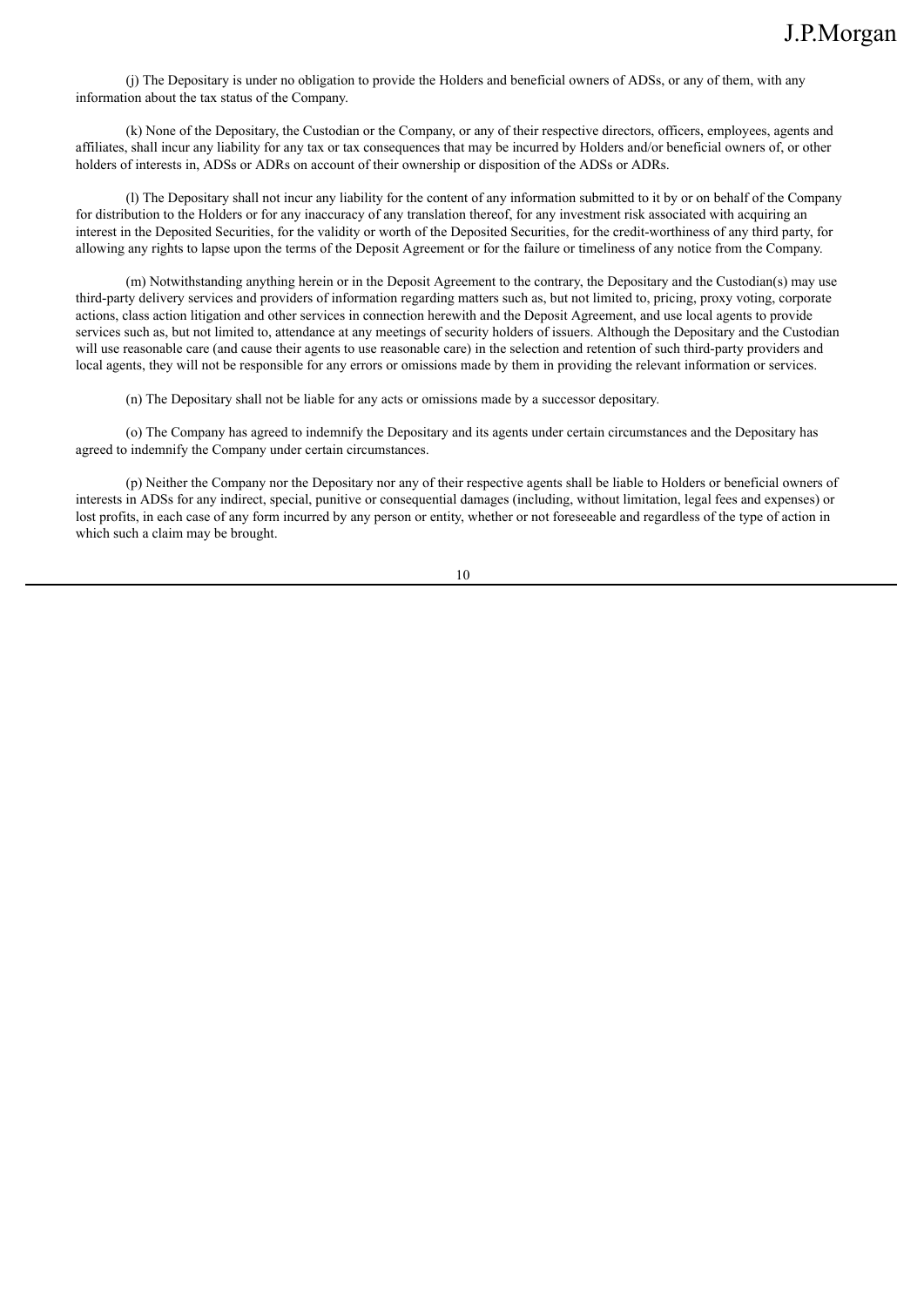(q) No provision of the Deposit Agreement or this ADR is intended to constitute a waiver or limitation of any rights which Holders or beneficial owners of interests in ADSs may have under the Securities Act of 1933 or the Securities Exchange Act of 1934, to the extent applicable.

**SECTION 2.18.** The first sentence of Paragraph (16) of the form of ADR, and all outstanding ADRs, is amended to read as follows:

Subject to the last sentence of paragraph (2) (*Withdrawal of Deposited Securities*), the ADRs and the Deposit Agreement may be amended by the Company and the Depositary, provided that any amendment that imposes or increases any fees, charges or expenses on a per ADS basis (other than stock transfer or other taxes and other governmental charges, transfer or registration fees, a transaction fee per cancellation request (including through SWIFT, telex or facsimile transmission), applicable delivery expenses or other such fees, charges or expenses), or that shall otherwise prejudice any substantial existing right of Holders or beneficial owners of interests in ADSs , shall become effective 30 days after notice of such amendment shall have been given to the Holders.

**SECTION 2.19.** The second sentence of the first paragraph of Paragraph (17) of the form of ADR, and all outstanding ADRs, is amended by inserting "(a)" immediately prior to "without notice" and by inserting the following at the end of that sentence:

and (b) immediately without prior notice to the Company, any Holder or beneficial owner of ADSs or any other person if required by any law, rule or regulation or any governmental authority or body, or the Depositary would be subject to liability under or pursuant to any law, rule or regulation, or by any governmental authority or body, in each case as determined by the Depositary in its reasonable discretion.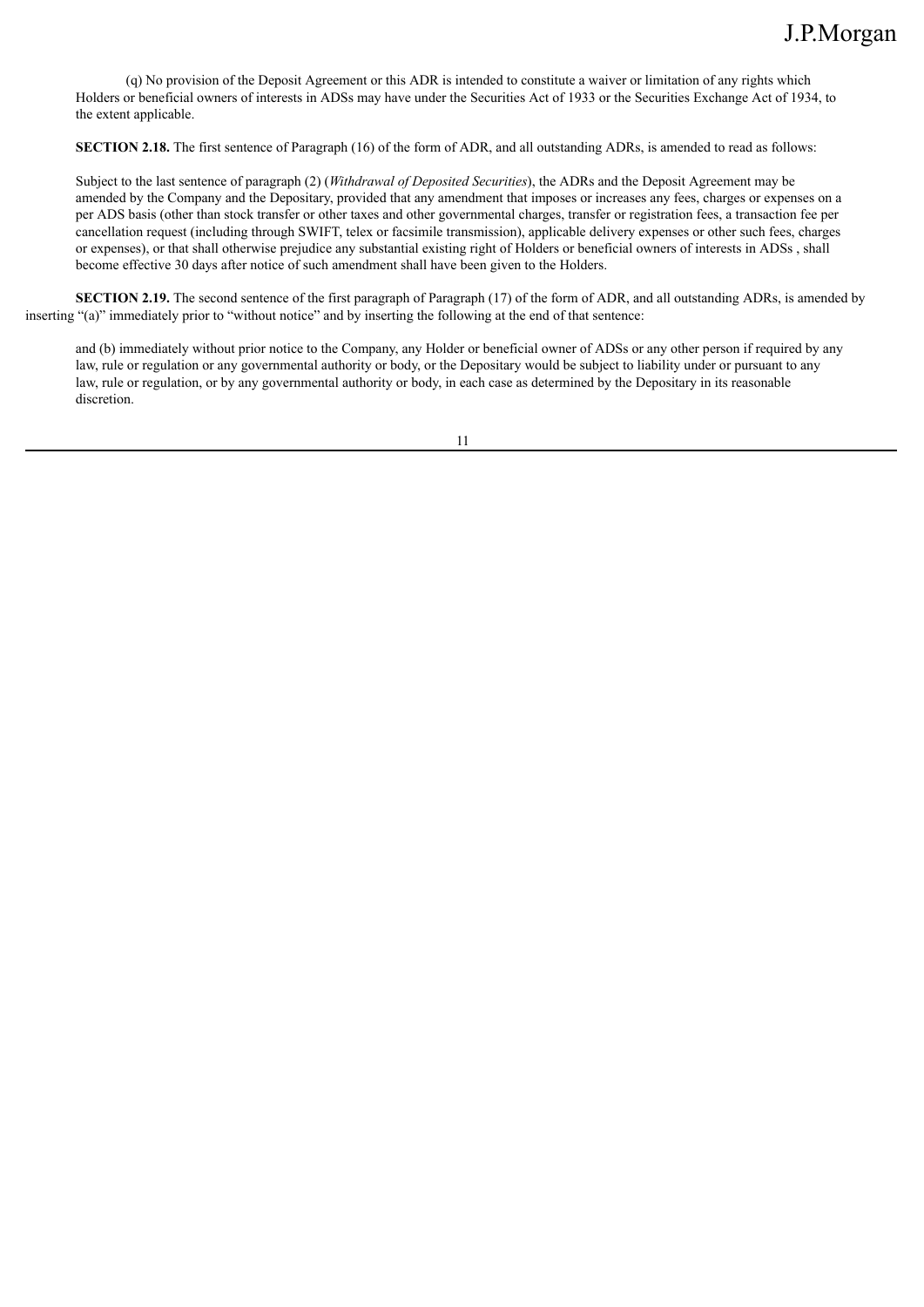**SECTION 2.20.** Paragraph (18) of the form of ADR, and all outstanding ADRs, is amended by deleting "and" immediately prior to subsection (b) thereof and by inserting the following as a new subsection (c):

and (c) acknowledge and agree that (i) nothing in the Deposit Agreement or any ADR shall give rise to a partnership or joint venture among the parties thereto, nor establish a fiduciary or similar relationship among such parties, (ii) the Depositary, its divisions, branches and affiliates, and their respective agents, may from time to time be in the possession of non-public information about the Company, Holders, beneficial owners of ADSs and/or their respective affiliates, (iii) the Depositary and its divisions, branches and affiliates may at any time have multiple banking relationships with the Company, Holders, beneficial owners of ADSs and/or the affiliates of any of them, (iv) the Depositary and its divisions, branches and affiliates may, from time to time, be engaged in transactions in which parties adverse to the Company or the Holders or beneficial owners of ADSs and/or their respective affiliates may have interests, (v) nothing contained in the Deposit Agreement or any ADR(s) shall (A) preclude the Depositary or any of its divisions, branches or affiliates from engaging in any such transactions or establishing or maintaining any such relationships, or (B) obligate the Depositary or any of its divisions, branches or affiliates to disclose any such transactions or relationships or to account for any profit made or payment received in any such transactions or relationships, (vi) the Depositary shall not be deemed to have knowledge of any information held by any branch, division or affiliate of the Depositary and (vii) notice to a Holder shall be deemed, for all purposes of the Deposit Agreement and this ADR, to constitute notice to any and all beneficial owners of the ADSs evidenced by such Holder's ADRs. For all purposes under the Deposit Agreement and this ADR, the Holder hereof shall be deemed to have all requisite authority to act on behalf of any and all beneficial owners of the ADSs evidenced by this ADR.

**SECTION 2.21.** Paragraph (19) of the form of ADR, and all outstanding ADRs, is amended to read as follows:

(19) Waiver. EACH PARTY TO THIS DEPOSIT AGREEMENT (INCLUDING, FOR AVOIDANCE OF DOUBT, EACH HOLDER AND BENEFICIAL OWNER OF, AND/OR HOLDER OF INTERESTS IN, ADSS OR ADRS) HEREBY IRREVOCABLY WAIVES, TO THE FULLEST EXTENT PERMITTED BY APPLICABLE LAW, ANY RIGHT IT MAY HAVE TO A TRIAL BY JURY IN ANY SUIT, ACTION OR PROCEEDING AGAINST THE DEPOSITARY AND/OR THE COMPANY DIRECTLY OR INDIRECTLY ARISING OUT OF, BASED ON OR RELATING IN ANY WAY TO THE SHARES OR OTHER DEPOSITED SECURITIES, THE ADSs OR THE ADRs, THE DEPOSIT AGREEMENT OR ANY TRANSACTION CONTEMPLATED HEREIN OR THEREIN, OR THE BREACH HEREOF OR THEREOF (WHETHER BASED ON CONTRACT, TORT, COMMON LAW OR ANY OTHER THEORY). No provision of this Deposit Agreement or any ADR is intended to constitute a waiver or limitation of any rights which a Holder or any beneficial owner may have under the Securities Act of 1933 or the Securities Exchange Act of 1934, to the extent applicable.

**SECTION 2.22.** The form of ADR, reflecting the amendments set forth in this Article II and a clarification change, and all outstanding ADRs, are amended and restated to read as set forth in Exhibit A hereto.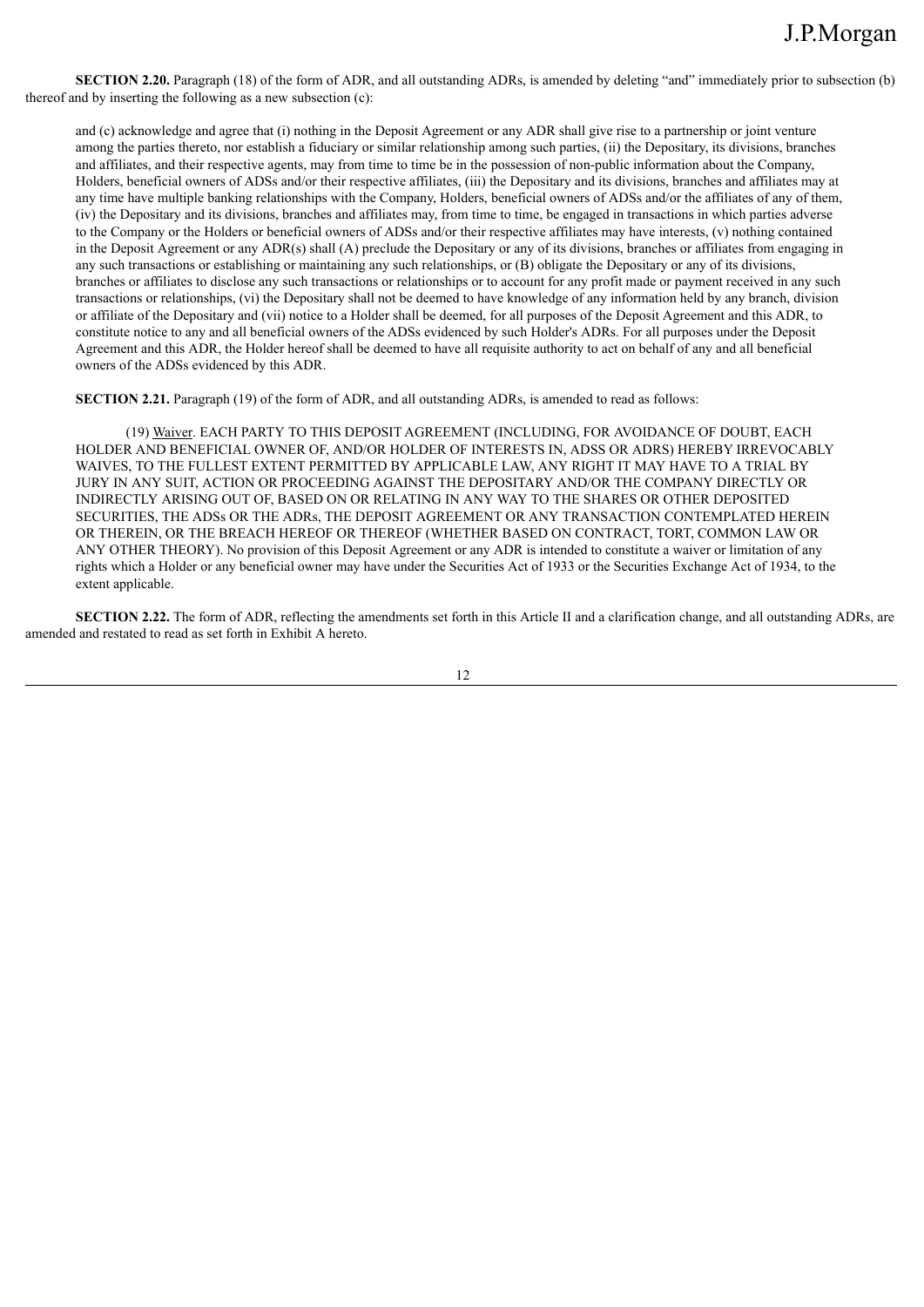## **ARTICLE III REPRESENTATIONS AND WARRANTIES**

#### **SECTION 3.01. Representations and Warranties**. The Company represents and warrants to, and agrees with, the Depositary, that:

(a) This Amendment, when executed and delivered by the Company, will be duly and validly authorized, executed and delivered by the Company, and it and the Deposit Agreement as amended hereby constitute the legal, valid and binding obligations of the Company, enforceable against the Company in accordance with their respective terms, subject to bankruptcy, insolvency, fraudulent transfer, moratorium and similar laws of general applicability relating to or affecting creditors' rights and to general equity principles; and

(b) In order to ensure the legality, validity, enforceability or admissibility into evidence of this Amendment or the Deposit Agreement as amended hereby, neither of such agreements need to be filed or recorded with any court or other authority in the Cayman Islands, Hong Kong, or the People's Republic of China nor does any stamp or similar tax or governmental charge need to be paid in the Cayman Islands, Hong Kong or the People's Republic of China on or in respect of such agreements.

### **ARTICLE IV MISCELLANEOUS**

Other than as set forth herein, nothing in this Amendment shall affect any of the respective rights and obligations of any of the parties hereto under the Deposit Agreement. By executing this Amendment, the parties hereto ratify and confirm the terms of the Deposit Agreement, as modified by the terms of this Amendment. The parties hereto shall be entitled to the benefits of the indemnification provisions of Section 15 of the Deposit Agreement in connection with any and all liability it or they may incur as a result of the terms of this Amendment and the transactions contemplated herein. This Amendment may be executed in one or more counterparts, each of which shall for all purposes be deemed to be an original and all of which shall constitute the same instrument. If there shall be any conflict in the terms and conditions of the Deposit Agreement and the terms and conditions of this Amendment, the terms and conditions of this Amendment shall control and be binding. This Amendment will be construed, regulated and administered under the laws of the United States or State of New York, as applicable, without regard to New York's principles regarding conflict of laws, except that the foregoing shall not reduce any statutory right to choose New York law or forum. The provisions of Section 19 of the Deposit Agreement are incorporated herein by reference and deemed to be a part hereof applicable hereto.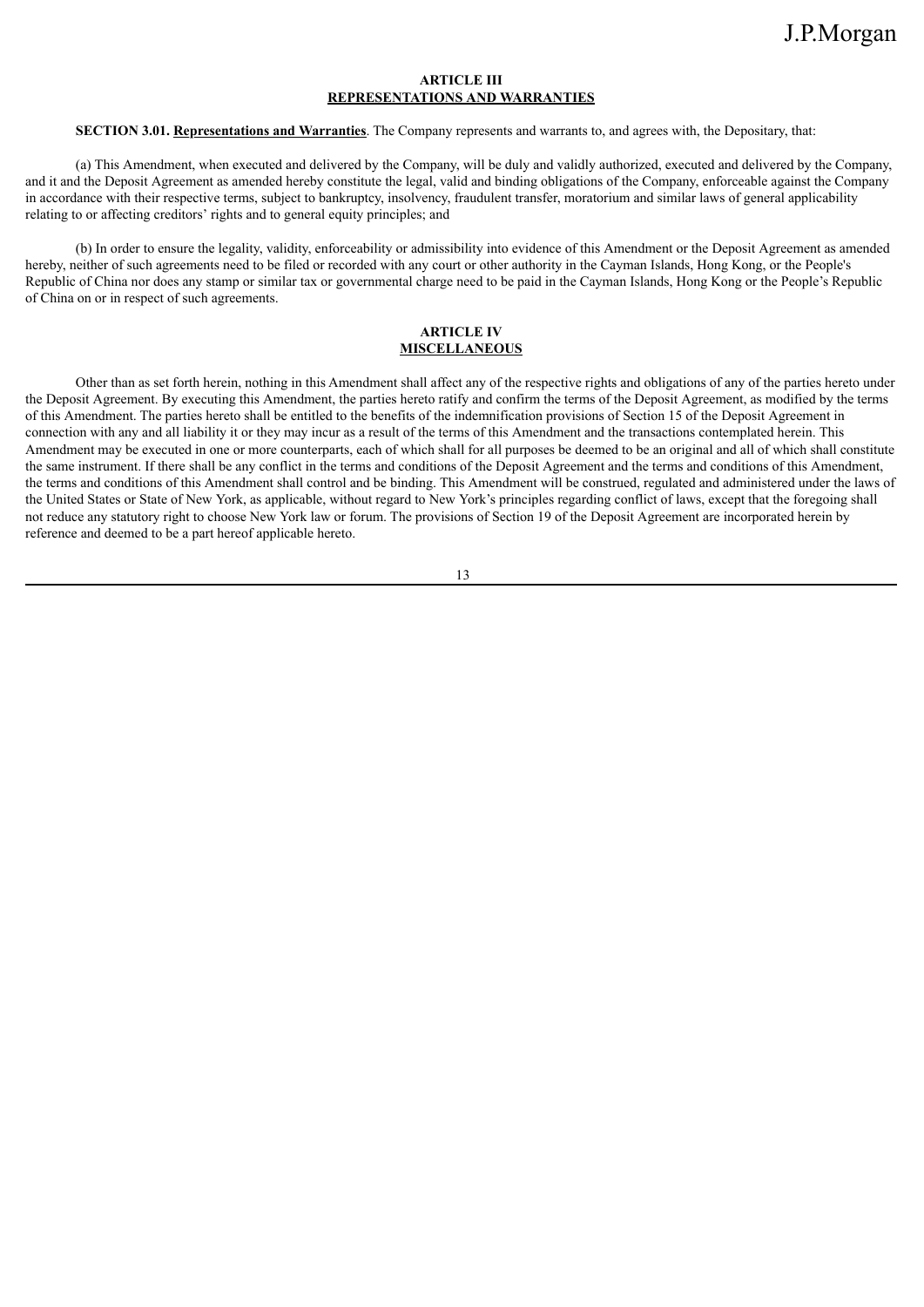This Agreement is dated, and shall be effective, as of the date set forth above; provided, however, (i) the provisions of Section 2.02 hereof, with the corresponding change reflected in the form of ADR, relating to the change in the number of Shares represented by each ADS shall become effective on the date first announced by the Depositary and (ii) any amendment that shall prejudice any substantial existing right of Holders shall not become effective until 30 days after notice hereof shall have been given to the Holders. After the effective time, each Holder shall be deemed, by continuing to hold ADRs, to have consented and agreed to this Amendment and to be subject to and bound by all of the terms and conditions of the Deposit Agreement, as amended by this Amendment. If any court of competent jurisdiction holds any provision of this Amendment invalid or unenforceable, the other provisions of the Deposit Agreement as amended hereby will remain in full force and effect. Any provision of this Amendment held invalid or unenforceable only in part or degree will remain in full force and effect to the extent not held invalid or unenforceable.

This Amendment, together with the Deposit Agreement as amended hereby, contains the entire agreement of the parties with respect to its subject matter and supersedes all existing and all other communications (oral, written or in any other form) between the parties hereto concerning this subject matter. Delivery of an executed signature page of this Amendment by facsimile or other electronic transmission (including ".pdf", ".tif" or similar format) shall be effective as delivery of a manually executed counterpart hereof.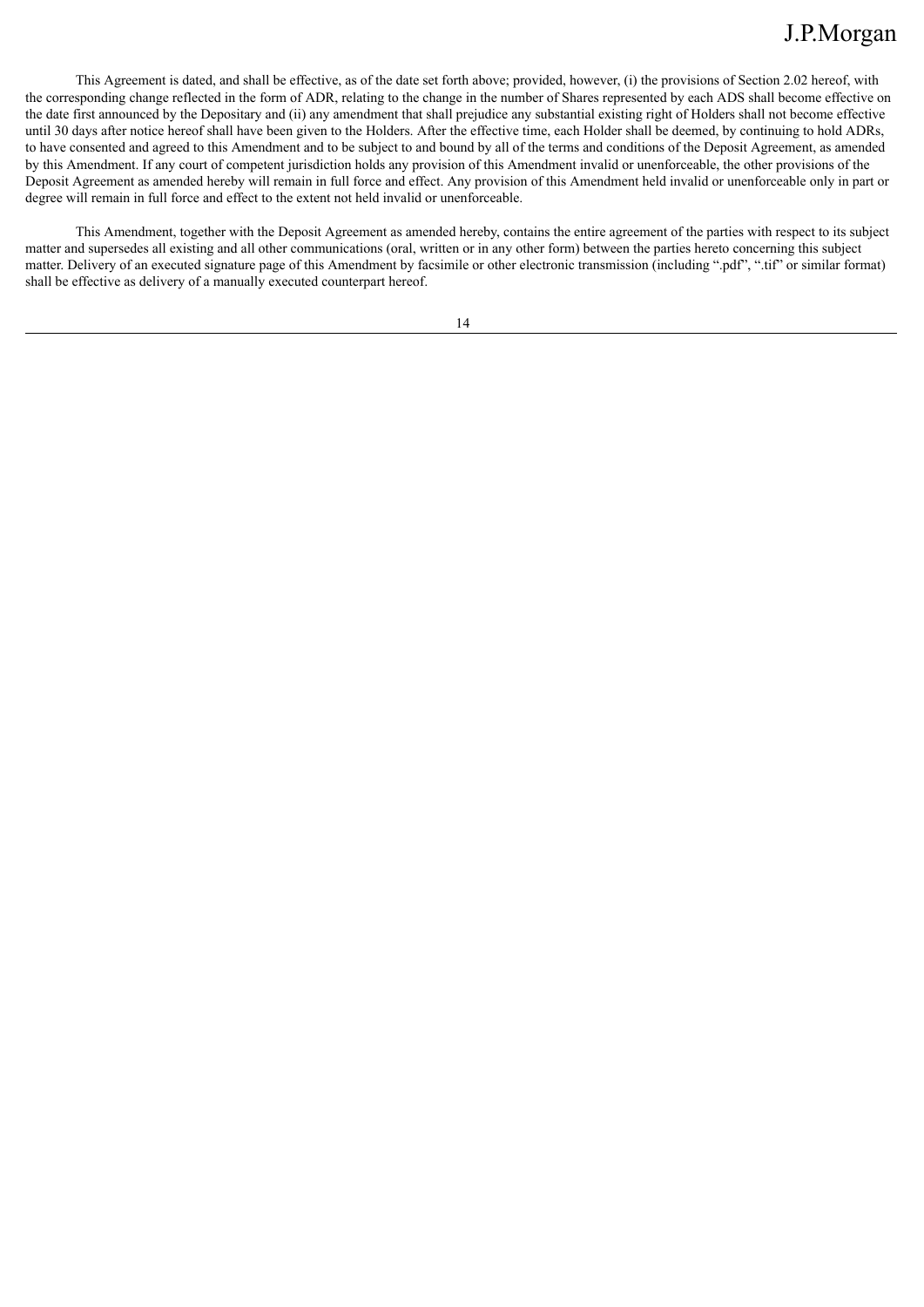IN WITNESS WHEREOF, RISE EDUCATION CAYMAN LTD and JPMORGAN CHASE BANK, N.A. have duly executed this Amendment No. 1 to the Deposit Agreement as of the day and year first above set forth and all holders of ADRs shall become parties hereto by continuing to hold ADRs after the date hereof.

## RISE EDUCATION CAYMAN LTD

| By:    |  |  |
|--------|--|--|
| Name:  |  |  |
| Title: |  |  |

JPMORGAN CHASE BANK, N.A.

By:  $\angle$ Name: Title: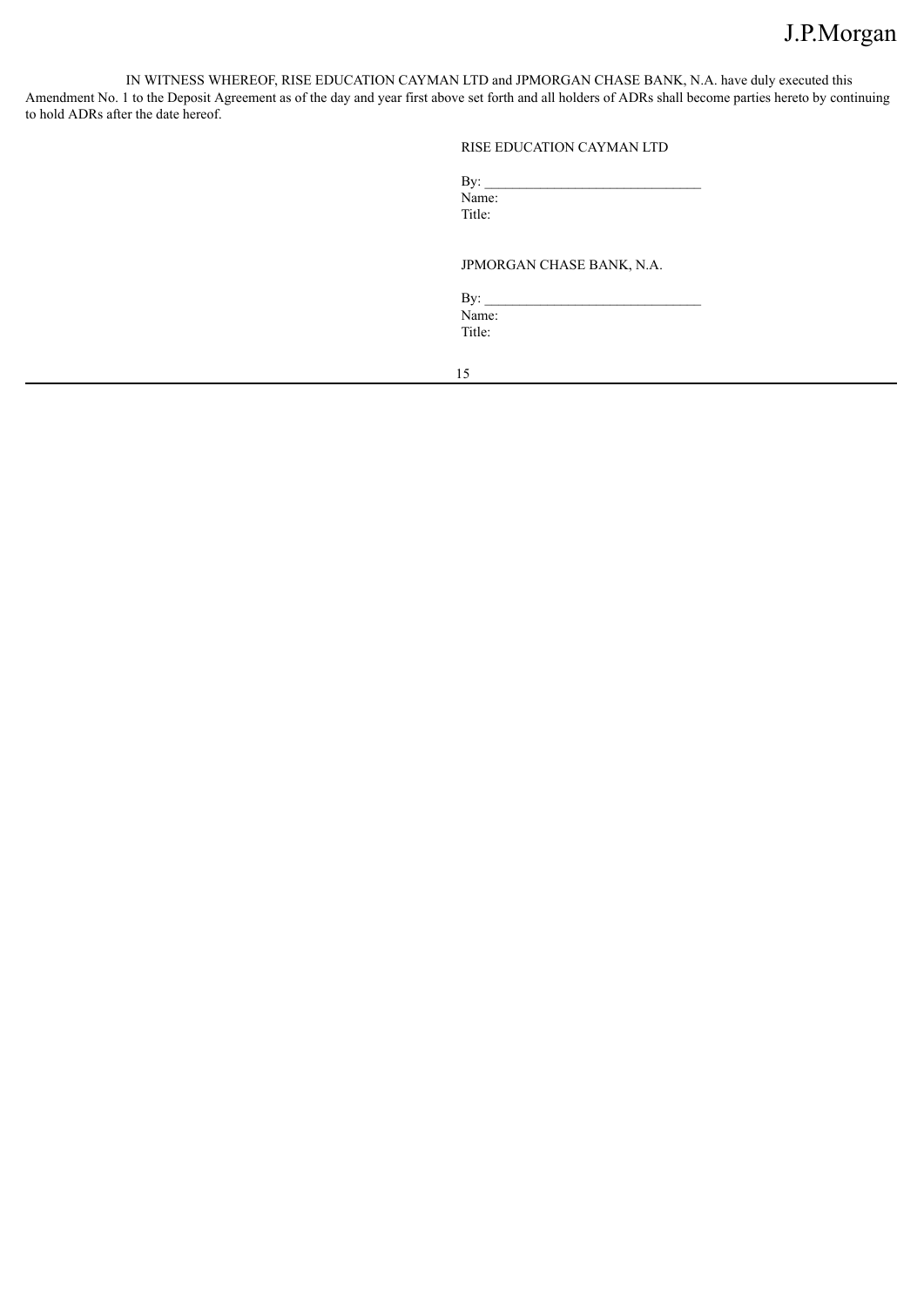### EXHIBIT A ANNEXED TO AND INCORPORATED IN AMENDMENT NO. 1 TO DEPOSIT AGREEMENT

### [FORM OF FACE OF ADR]

No. of ADSs:

Each ADS represents Ten (10) Shares

CUSIP:

## AMERICAN DEPOSITARY RECEIPT

### evidencing

### AMERICAN DEPOSITARY SHARES

### representing

### ORDINARY SHARES

of

#### RISE EDUCATION CAYMAN LTD

#### (Incorporated under the laws of the Cayman Islands)

JPMORGAN CHASE BANK, N.A., a national banking association organized under the laws of the United States of America, as der (the "Depositary"), hereby certifies that \_\_\_\_\_\_\_\_\_\_\_\_ is the registered owner (a "Holder") of Amer depositary hereunder (the "**Depositary**"), hereby certifies that  $\qquad$  is the registered owner (a "**Holder**") of American Depositary Shares ("**ADSs**"), each (subject to paragraph (13) (*Changes Af ecting Deposited Securities*)) representing ten (10) ordinary shares (including the rights to receive Shares described in paragraph (1) (*Issuance and Pre-Release of ADSs*), "**Shares**" and, together with any other securities, cash or property from time to time held by the Depositary in respect or in lieu of deposited Shares, the "**Deposited Securities**"), of RISE Education Cayman Ltd, a corporation organized under the laws of the Cayman Islands (the "**Company**"), deposited under the Deposit Agreement, dated as of October 19, 2017 (as amended from time to time, the "**Deposit Agreement**"), among the Company, the Depositary and all Holders from time to time of American Depositary Receipts issued thereunder ("**ADRs**"), each of whom by accepting an ADR becomes a party thereto. The Deposit Agreement and this ADR (which includes the provisions set forth on the reverse hereof) shall be governed by and construed in accordance with the internal laws of the State of New York without giving effect to the application of the conflict of law principles thereof. All capitalized terms used herein, and not defined herein, shall have the meanings ascribed to such terms in the Deposit Agreement.

A-1

Number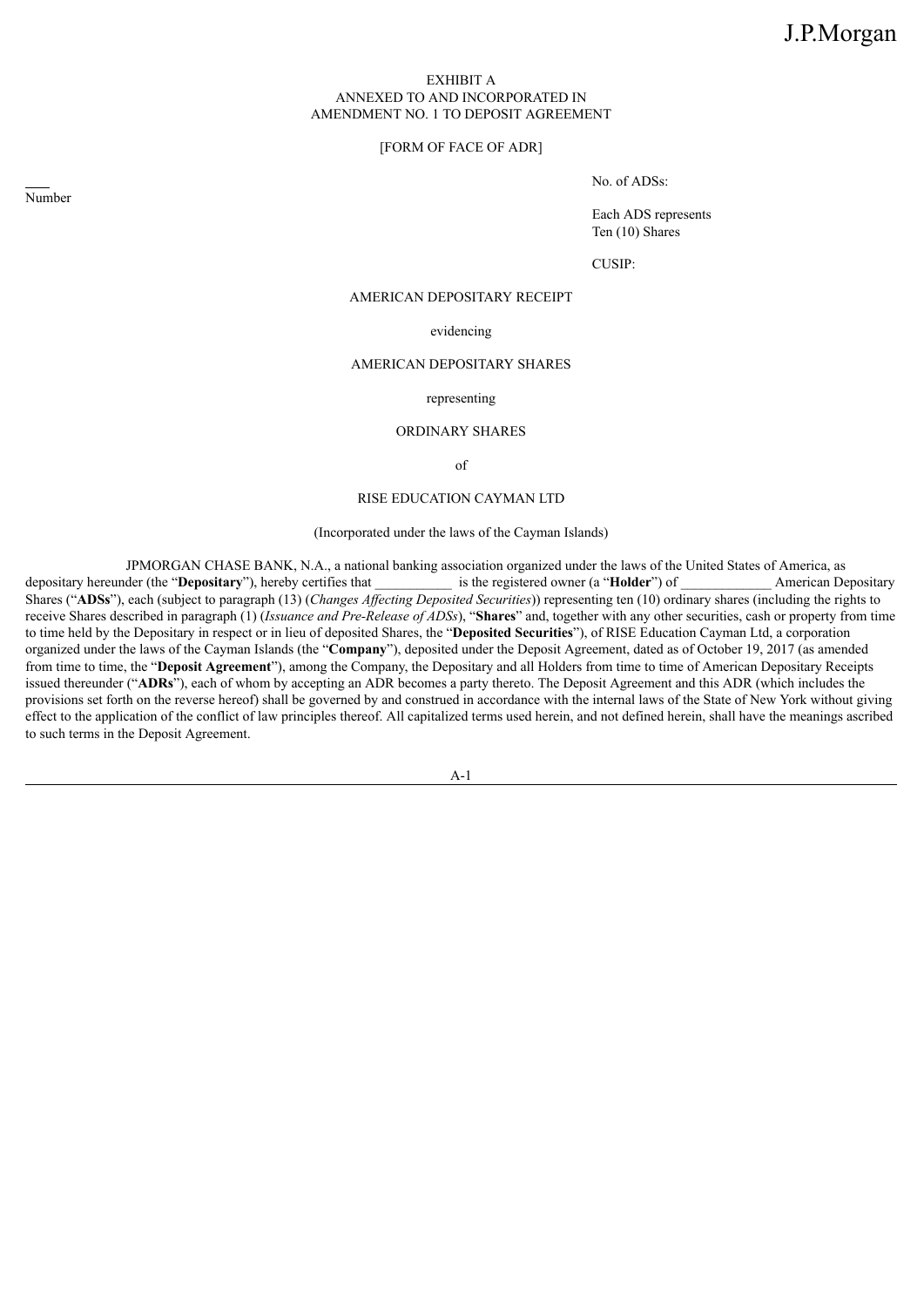### (1) **Issuance of ADSs**.

(a) *Issuance*. This ADR is one of the ADRs issued under the Deposit Agreement. Subject to the other provisions hereof, the Depositary may so issue ADRs for delivery at the Transfer Office (as hereinafter defined) only against deposit of: (i) Shares in a form satisfactory to the Custodian; or (ii) rights to receive Shares from the Company or any registrar, transfer agent, clearing agent or other entity recording Share ownership or transactions.

(b) Notwithstanding anything else contained in the Deposit Agreement, in this ADR and/or in any outstanding ADSs, the Depositary, the Custodian and their respective nominees are intended to be and shall at all times during the term of the Deposit Agreement be, the record holder(s) only of the Deposited Securities represented by the ADSs for the benefit of the Holders. The Depositary, on its own behalf and on behalf of the Custodian and their respective nominees, disclaims any beneficial ownership interest in the Deposited Securities held on behalf of the Holders.

(c) *Representations and Warranties of Depositors*. Every person depositing Shares under the Deposit Agreement represents and warrants that: (i)such Shares and the certificates therefor are duly authorized, validly issued and outstanding, fully paid, nonassessable and legally obtained by such person, (ii) all pre-emptive and comparable rights, if any, with respect to such Shares have been validly waived or exercised, (iii) the person making such deposit is duly authorized so to do, (iv) the Shares presented for deposit are free and clear of any lien, encumbrance, security interest, charge, mortgage or adverse claim, and (iv) such Shares (A) are not "restricted securities" as such term is defined in Rule 144 under the Securities Act of 1933 ("**Restricted Securities**") unless at the time of deposit the requirements of paragraphs (c), (e), (f) and (h) of Rule 144 shall not apply and such Shares may be freely transferred and may otherwise be offered and sold freely in the United States or (B) have been registered under the Securities Act of 1933. To the extent the person depositing Shares is an "affiliate" of the Company as such term is defined in Rule 144, the person also represents and warrants that upon the sale of the ADSs, all of the provisions of Rule 144 which enable the Shares to be freely sold (in the form of ADSs) will be fully complied with and, as a result thereof, all of the ADSs issued in respect of such Shares will not be on the sale thereof, Restricted Securities. Such representations and warranties shall survive the deposit and withdrawal of Shares and the issuance and cancellation of ADSs in respect thereof and the transfer of such ADSs. The Depositary may refuse to accept for such deposit any Shares identified by the Company in order to facilitate compliance with the requirements of the securities laws, rules and regulations in the United States.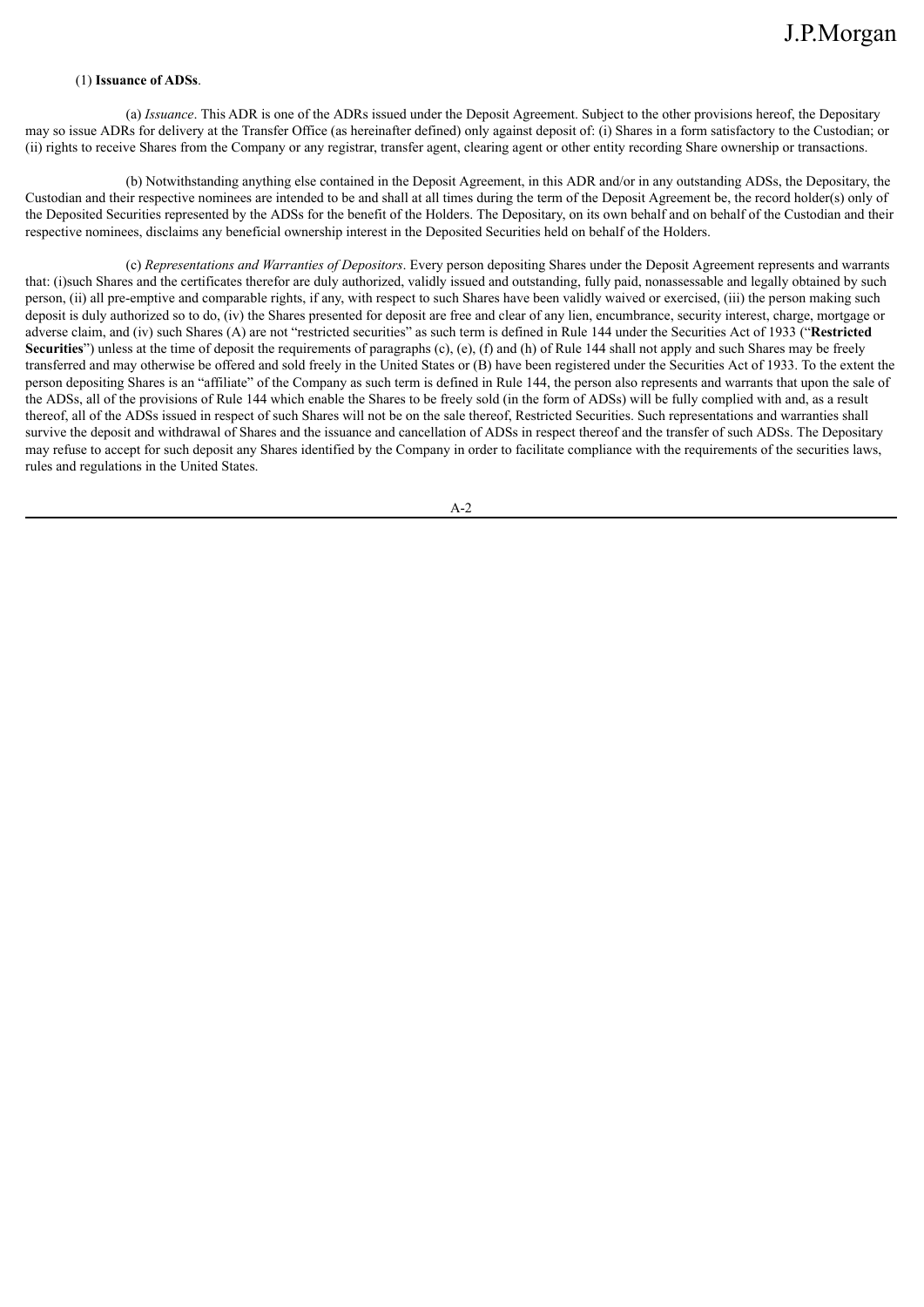(2) **Withdrawal of Deposited Securities**. Subject to paragraphs (4) (*Certain Limitations to Registration, Transfer etc.)* and (5) (*Liability of Holder for Taxes, Duties and Other Charges*), upon surrender of (a) a certificated ADR in a form satisfactory to the Depositary at the Transfer Office or (b) proper instructions and documentation in the case of a Direct Registration ADR, the Holder hereof is entitled to delivery at, or to the extent in dematerialized form from, the Custodian's office of the Deposited Securities at the time represented by the ADSs evidenced by this ADR. At the request, risk and expense of the Holder hereof, the Depositary may deliver such Deposited Securities at such other place as may have been requested by the Holder. Notwithstanding any other provision of the Deposit Agreement or this ADR, the withdrawal of Deposited Securities may be restricted only for the reasons set forth in General Instruction I.A.(1) of Form F-6 (as such instructions may be amended from time to time) under the Securities Act of 1933.

(3) **Transfers, Split-Ups and Combinations of ADRs**. The Depositary or its agent will keep, at a designated transfer office (the "**Transfer Office**"), (a) a register (the "**ADR Register**") for the registration, registration of transfer, combination and split-up of ADRs, and, in the case of Direct Registration ADRs, shall include the Direct Registration System, which at all reasonable times will be open for inspection by Holders and the Company for the purpose of communicating with Holders in the interest of the business of the Company or a matter relating to the Deposit Agreement and (b) facilities for the delivery and receipt of ADRs. The term ADR Register includes the Direct Registration System. Title to this ADR (and to the Deposited Securities represented by the ADSs evidenced hereby), when properly endorsed (in the case of ADRs in certificated form) or upon delivery to the Depositary of proper instruments of transfer, is transferable by delivery with the same effect as in the case of negotiable instruments under the laws of the State of New York; provided that the Depositary, notwithstanding any notice to the contrary, may treat the person in whose name this ADR is registered on the ADR Register as the absolute owner hereof for all purposes and neither the Depositary nor the Company will have any obligation or be subject to any liability under the Deposit Agreement to any holder of an ADR, unless such holder is the Holder thereof. Subject to paragraphs (4) and (5), this ADR is transferable on the ADR Register and may be split into other ADRs or combined with other ADRs into one ADR, evidencing the aggregate number of ADSs surrendered for split-up or combination, by the Holder hereof or by duly authorized attorney upon surrender of this ADR at the Transfer Office properly endorsed (in the case of ADRs in certificated form) or upon delivery to the Depositary of proper instruments of transfer and duly stamped as may be required by applicable law; provided that the Depositary may close the ADR Register at any time or from time to time when deemed expedient by it. Additionally, at the reasonable request of the Company, the Depositary may close the issuance book portion of the ADR Register solely in order to enable the Company to comply with applicable law; provided, further, that the Depositary shall have no liability and shall be indemnified by the Company in such event. At the request of a Holder, the Depositary shall, for the purpose of substituting a certificated ADR with a Direct Registration ADR, or vice versa, execute and deliver a certificated ADR or a Direct Registration ADR, as the case may be, for any authorized number of ADSs requested, evidencing the same aggregate number of ADSs as those evidenced by the certificated ADR or Direct Registration ADR, as the case may be, substituted.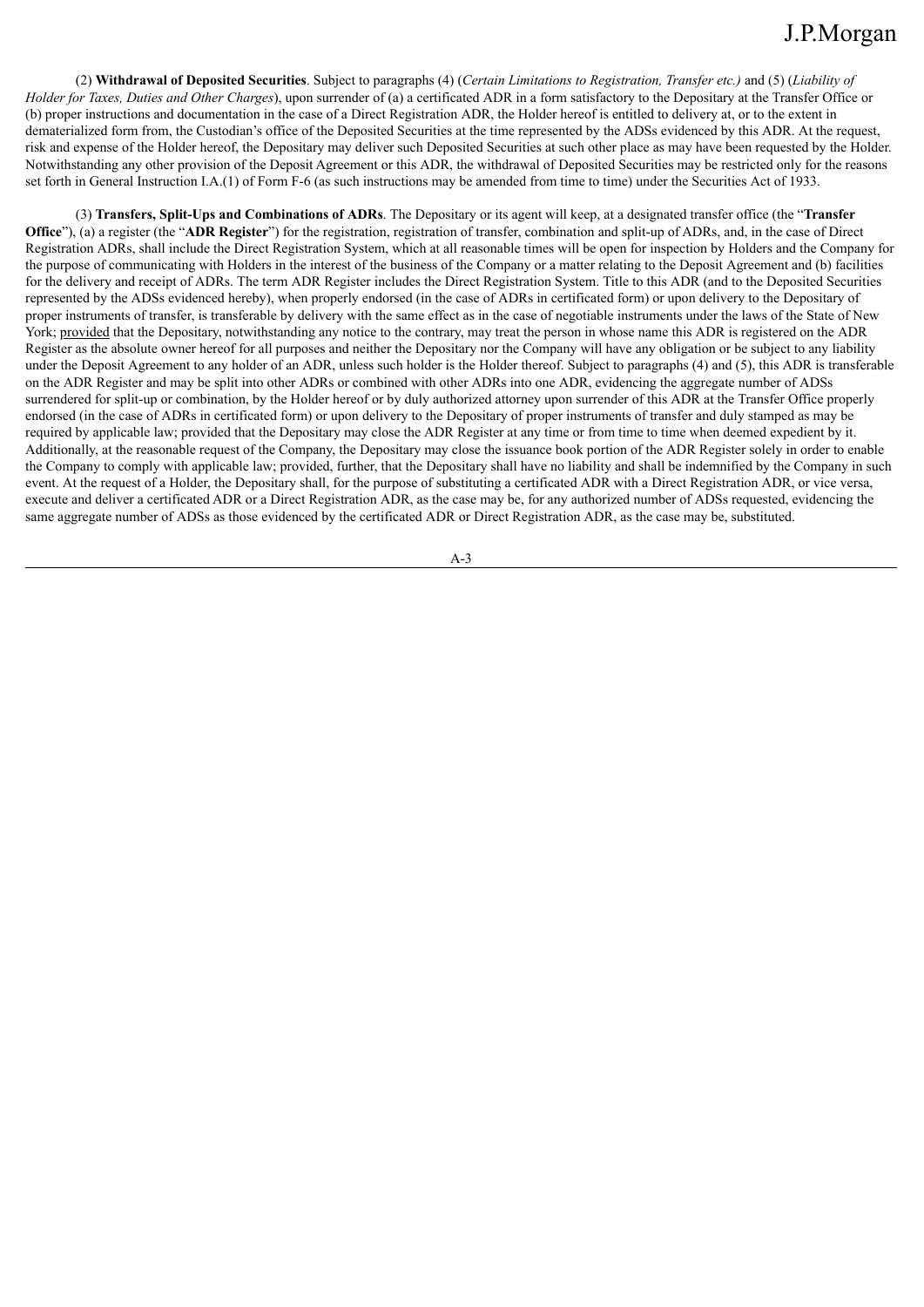(4) **Certain Limitations to Registration, Transfer etc.** Prior to the issue, registration, registration of transfer, split-up or combination of any ADR, the delivery of any distribution in respect thereof, or, subject to the last sentence of paragraph (2) (*Withdrawal of Deposited Securities*), the withdrawal of any Deposited Securities, and from time to time in the case of clause (b)(ii) of this paragraph (4), the Company, the Depositary or the Custodian may require: (a) payment with respect thereto of (i) any stock transfer or other tax or other governmental charge, (ii) any stock transfer or registration fees in effect for the registration of transfers of Shares or other Deposited Securities upon any applicable register, and (iii) any applicable charges as provided in paragraph (7) (*Charges of Depositary*) of this ADR; (b) the production of proof satisfactory to it of (i) the identity of any signatory and genuineness of any signature and (ii) such other information, including without limitation, information as to citizenship, residence, exchange control approval, beneficial or other ownership of, or interest in, any securities, compliance with applicable law, regulations, provisions of or governing Deposited Securities and terms of the Deposit Agreement and this ADR, as it may deem necessary or proper; and (c) compliance with such regulations as the Depositary may establish consistent with the Deposit Agreement.

The issuance of ADRs, the acceptance of deposits of Shares, the registration, registration of transfer, split-up or combination of ADRs or, subject to the last sentence of paragraph (2) (*Withdrawal of Deposited Securities*), the withdrawal of Deposited Securities may be suspended, generally or in particular instances, when the ADR Register or any register for Deposited Securities is closed or when any such action is deemed advisable by the Depositary.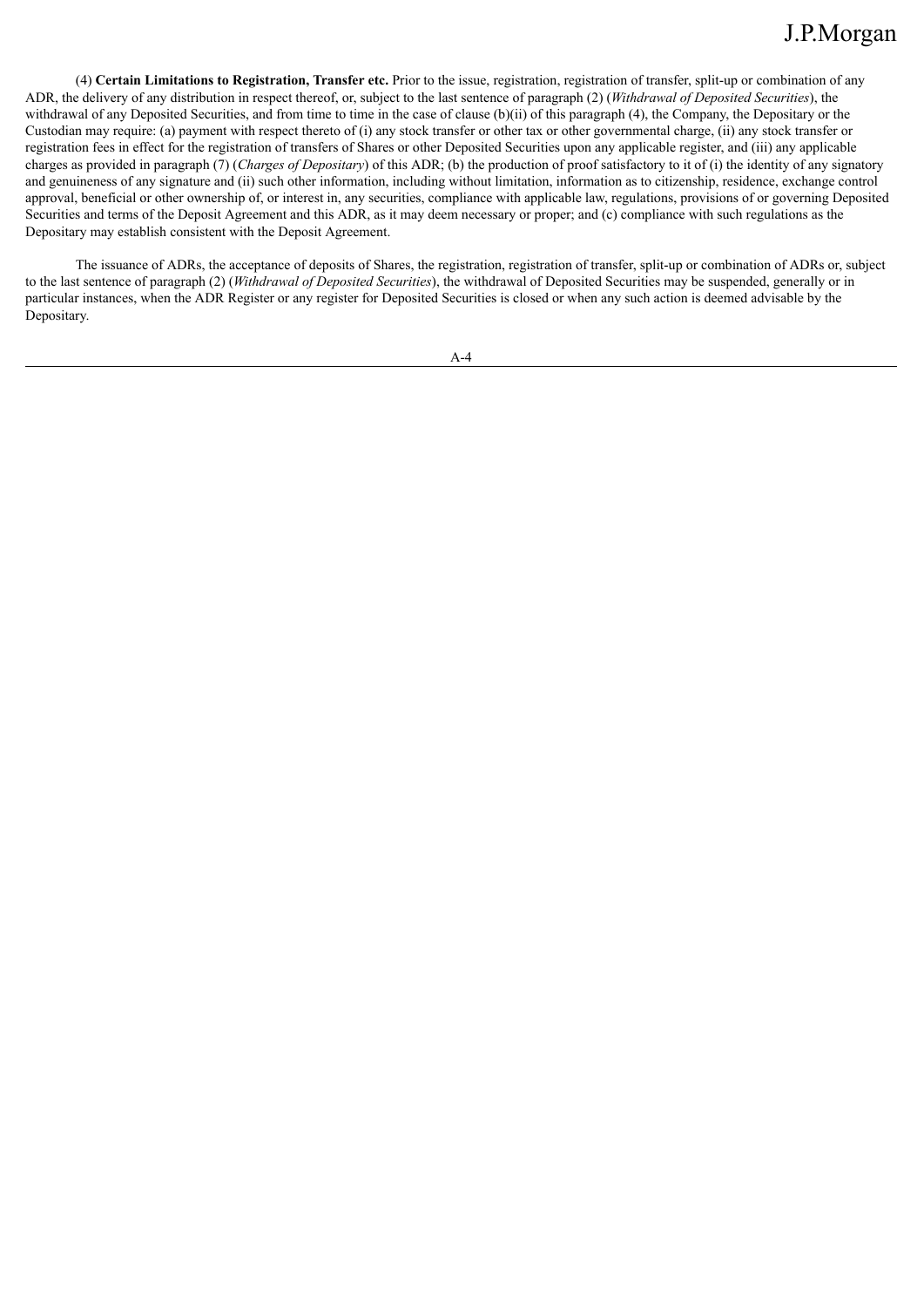(5) **Liability of Holder for Taxes, Duties and Other Charges**. If any tax or other governmental charges (including any penalties and/or interest) shall become payable by or on behalf of the Custodian or the Depositary with respect to this ADR, any Deposited Securities represented by the ADSs evidenced hereby or any distribution thereon, including, without limitation, any Chinese enterprise income tax owed if the Circular Guoshuifa [2009] No. 82 issued by the Chinese State Administration of Taxation (SAT) or any other circular, edict, order or ruling, as issued and as from time to time amended, is applied or otherwise, such tax or other governmental charge shall be paid by the Holder hereof to the Depositary and by holding or having held an ADR the Holder and all prior Holders hereof, jointly and severally, agree to indemnify, defend and save harmless each of the Depositary and its agents in respect thereof. Neither the Depositary, nor any of its agents, shall be liable to Holders or beneficial owners of the ADSs and ADRs for failure of any of them to comply with applicable tax laws, rules and/or regulations. Notwithstanding the Depositary's right to seek payment from current and former beneficial owners of ADSs, the Holders hereof (and all prior Holders hereof) acknowledge and agree that the Depositary has no obligation to seek payment of amounts owing under this paragraph (5) from any current or former beneficial owner of ADSs. The Depositary may refuse to effect any registration, registration of transfer, split-up or combination hereof or, subject to the last sentence of paragraph (2) (*Withdrawal of Deposited Securities*), any withdrawal of such Deposited Securities until such payment is made. The Depositary may also deduct from any distributions on or in respect of Deposited Securities, or may sell by public or private sale for the account of the Holder hereof any part or all of such Deposited Securities, and may apply such deduction or the proceeds of any such sale in payment of such tax or other governmental charge, the Holder hereof remaining liable for any deficiency, and shall reduce the number of ADSs evidenced hereby to reflect any such sales of Shares. In connection with any distribution to Holders, the Company will remit to the appropriate governmental authority or agency all amounts (if any) required to be withheld and owing to such authority or agency by the Company; and the Depositary and the Custodian will remit to the appropriate governmental authority or agency all amounts (if any) required to be withheld and owing to such authority or agency by the Depositary or the Custodian. If the Depositary determines that any distribution in property other than cash (including Shares or rights) on Deposited Securities is subject to any tax that the Depositary or the Custodian is obligated to withhold, the Depositary may dispose of all or a portion of such property in such amounts and in such manner as the Depositary deems necessary and practicable to pay such taxes, by public or private sale, and the Depositary shall distribute the net proceeds of any such sale or the balance of any such property after deduction of such taxes to the Holders entitled thereto. Each Holder of an ADR or an interest therein agrees to indemnify the Depositary, the Company, the Custodian and any of their respective officers, directors, employees, agents and affiliates against, and hold each of them harmless from, any claims by any governmental authority with respect to taxes, additions to tax, penalties or interest arising out of any refund of taxes, reduced rate of withholding at source or other tax benefit obtained which obligations shall survive any transfer or surrender of ADSs or the termination of the Deposit Agreement.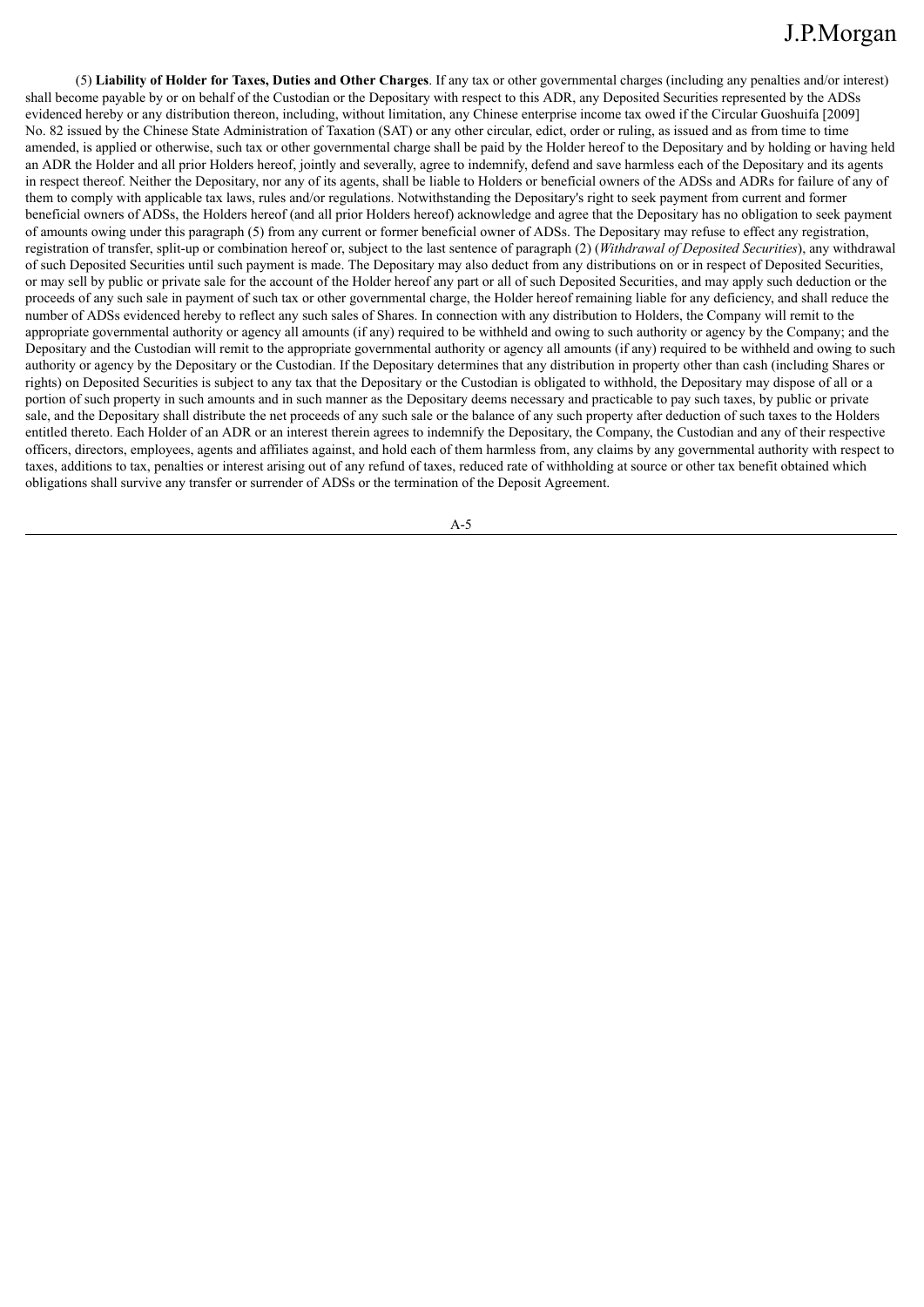(6) **Disclosure of Interests**. To the extent that the provisions of or governing any Deposited Securities may require disclosure of or impose limits on beneficial or other ownership of, or interest in, Deposited Securities, other Shares and other securities and may provide for blocking transfer, voting or other rights to enforce such disclosure or limits, Holders and all persons holding ADRs agree to comply with all such disclosure requirements and ownership limitations and to comply with any reasonable Company instructions in respect thereof. The Company reserves the right to instruct Holders to deliver their ADSs for cancellation and withdrawal of the Deposited Securities so as to permit the Company to deal directly with the Holder thereof as a holder of Shares and Holders agree to comply with such instructions. The Depositary agrees to cooperate with the Company in its efforts to inform Holders of the Company's exercise of its rights under this paragraph, and to consult with, and provide reasonable assistance, without risk, liability or expense on the part of the Depositary, the Company on the manner or manners in which it may enforce such rights with respect to any Holder.

### (7) **Charges of Depositary**.

(a) *Rights of the Depositary*. The Depositary may charge, and collect from, (i) each person to whom ADSs are issued, including, without limitation, issuances against deposits of Shares, issuances in respect of Share Distributions, Rights and Other Distributions (as such terms are defined in paragraph (10) (*Distributions on Deposited Securities*)), issuances pursuant to a stock dividend or stock split declared by the Company, or issuances pursuant to a merger, exchange of securities or any other transaction or event affecting the ADSs or the Deposited Securities, and (ii) each person surrendering ADSs for withdrawal of Deposited Securities or whose ADSs are cancelled or reduced for any other reason, U.S.\$5.00 for each 100 ADSs (or portion thereof) issued, delivered, reduced, cancelled or surrendered (as the case may be). The Depositary may sell (by public or private sale) sufficient securities and property received in respect of Share Distributions, Rights and Other Distributions prior to such deposit to pay such charge.

(b) *Additional Charges by the Depositary*. The following additional charges shall be incurred by the Holders, by any party depositing or withdrawing Shares or by any party surrendering ADSs and/or to whom ADSs are issued (including, without limitation, issuances pursuant to a stock dividend or stock split declared by the Company or an exchange of stock regarding the ADSs or the Deposited Securities or a distribution of ADSs pursuant to paragraph (10) (*Distributions on Deposited Securities*), whichever is applicable: (i) a fee of U.S.\$0.05 or less per ADS for any Cash distribution made pursuant to the Deposit Agreement, (ii) a fee for the distribution or sale of securities pursuant to paragraph (10) hereof, such fee being in an amount equal to the fee for the execution and delivery of ADSs referred to above which would have been charged as a result of the deposit of such securities (for purposes of this paragraph (7) treating all such securities as if they were Shares) but which securities or the net cash proceeds from the sale thereof are instead distributed by the Depositary to Holders entitled thereto, (iii) an aggregate fee of U.S.\$0.05 per ADS per calendar year (or portion thereof) for services performed by the Depositary in administering the ADRs (which fee may be charged on a periodic basis during each calendar year and shall be assessed against Holders as of the record date or record dates set by the Depositary during each calendar year and shall be payable at the sole discretion of the Depositary by billing such Holders or by deducting such charge from one or more cash dividends or other cash distributions), and (iv) a fee for the reimbursement of such fees, charges and expenses as are incurred by the Depositary and/or any of its agents (including, without limitation, the Custodian and expenses incurred on behalf of Holders in connection with compliance with foreign exchange control regulations or any law or regulation relating to foreign investment) in connection with the servicing of the Shares or other Deposited Securities, the sale of securities (including, without limitation, Deposited Securities), the delivery of Deposited Securities or otherwise in connection with the Depositary's or its Custodian's compliance with applicable law, rule or regulation (which fees and charges shall be assessed on a proportionate basis against Holders as of the record date or dates set by the Depositary and shall be payable at the sole discretion of the Depositary by billing such Holders or by deducting such charge from one or more cash dividends or other cash distributions).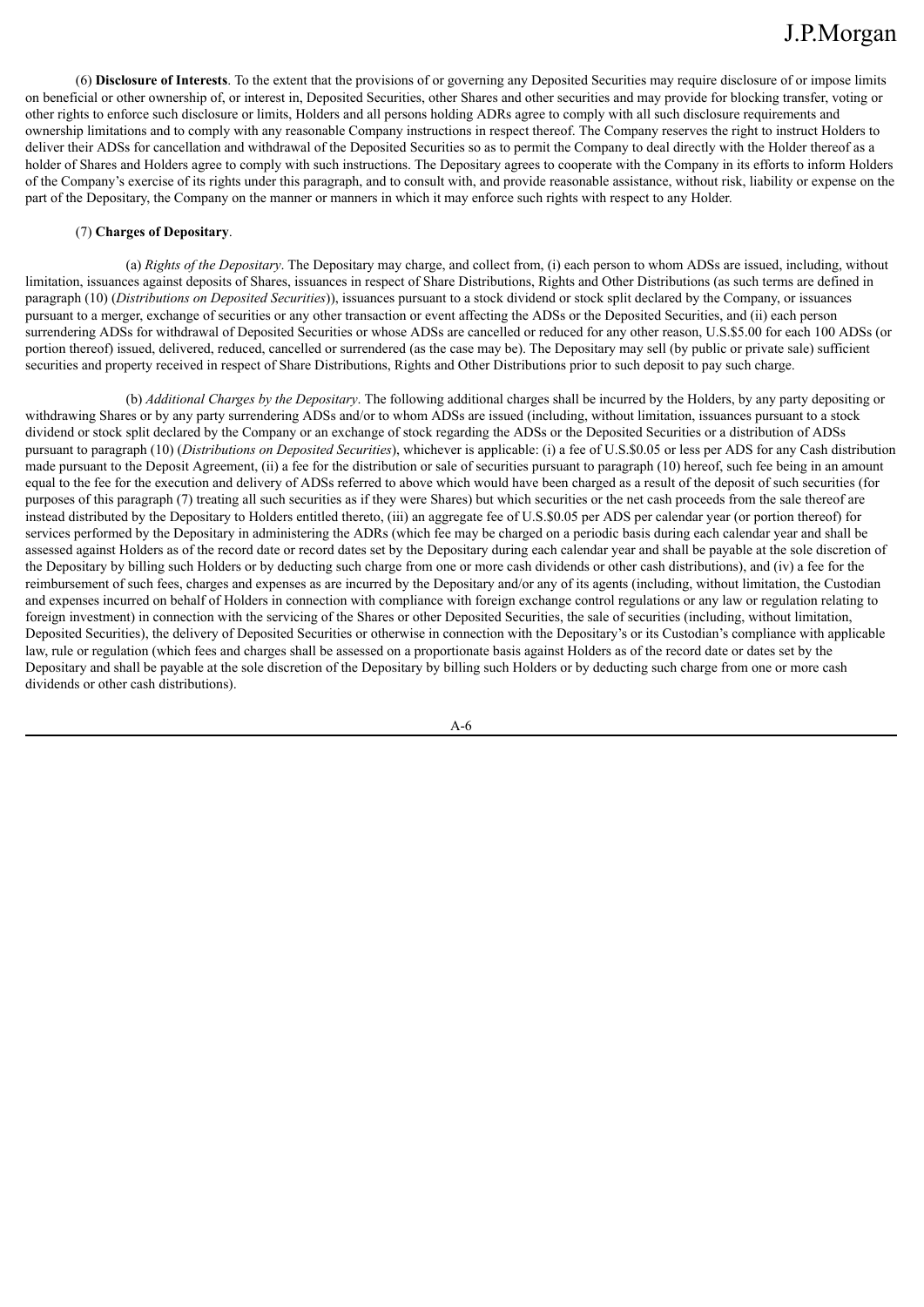(c) *Obligations of the Company*. The Company will pay all other charges and expenses of the Depositary and any agent of the Depositary (except the Custodian) pursuant to agreements from time to time between the Company and the Depositary, except: (i) stock transfer or other taxes and other governmental charges (which are payable by Holders or persons depositing Shares); (ii) a transaction fee per cancellation request (including through SWIFT, telex and facsimile transmission) as disclosed on the "Disclosures" page (or successor page) of www.adr.com (as updated by the Depositary from time to time, "**ADR.com**") and any applicable delivery expenses (which are payable by such persons or Holders); and (iii) transfer or registration fees for the registration or transfer of Deposited Securities on any applicable register in connection with the deposit or withdrawal of Deposited Securities (which are payable by persons depositing Shares or Holders withdrawing Deposited Securities.

(d) All of the above-referenced charges may at any time and from time to time be changed by agreement between the Company and the

## Depositary.

(e) To facilitate the administration of various depositary receipt transactions, including disbursement of dividends or other cash distributions and other corporate actions, the Depositary may engage the foreign exchange desk within JPMorgan Chase Bank, N.A. (the "**Bank**") and/or its affiliates in order to enter into spot foreign exchange transactions to convert foreign currency into U.S. dollars ("**FX Transactions**"). For certain currencies, FX Transactions are entered into with the Bank or an affiliate, as the case may be, acting in a principal capacity. For other currencies, FX Transactions are routed directly to and managed by an unaffiliated local custodian (or other third-party local liquidity provider), and neither the Bank nor any of its affiliates is a party to such FX Transactions.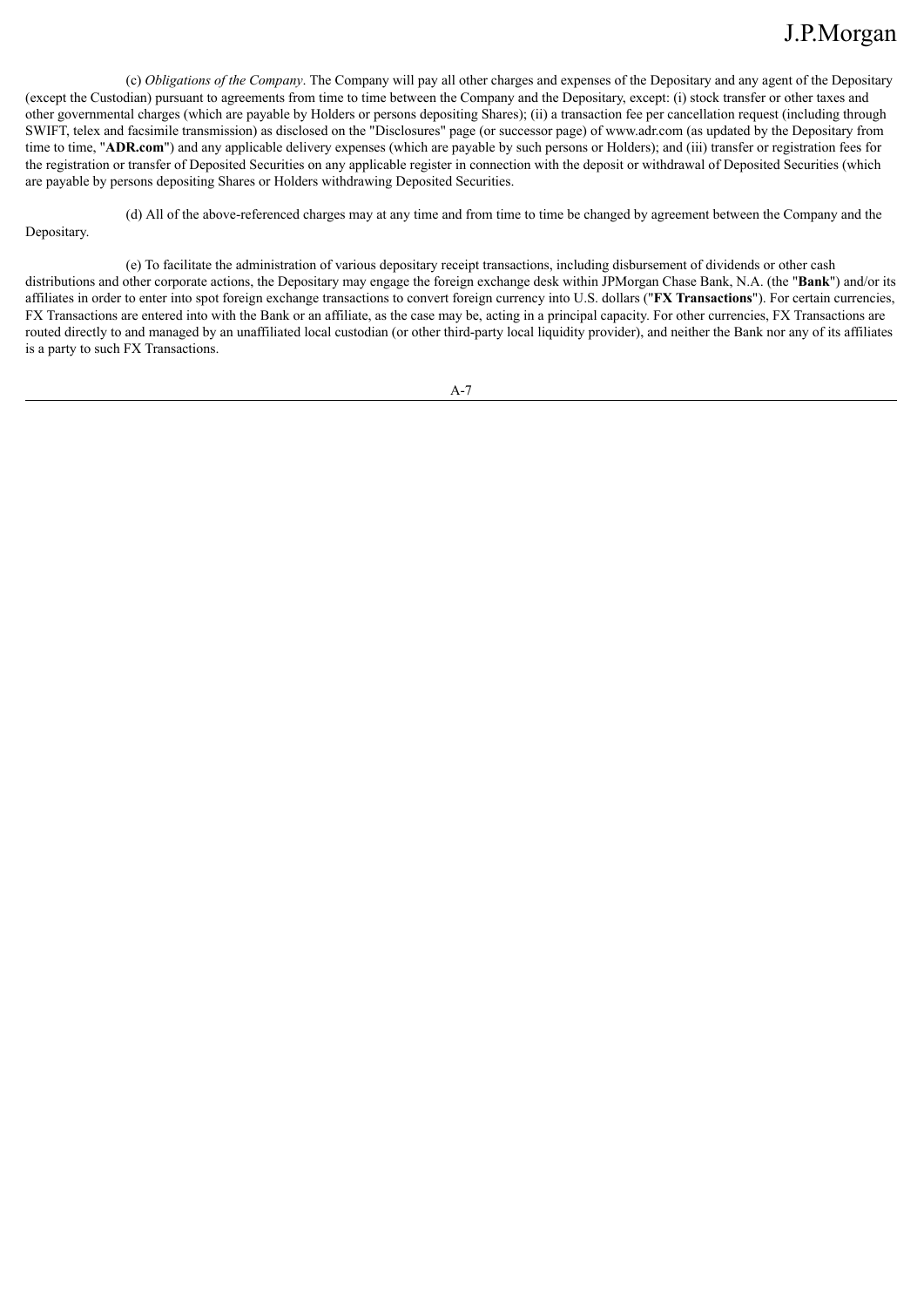The foreign exchange rate applied to an FX Transaction will be either (i) a published benchmark rate, or (ii) a rate determined by a thirdparty local liquidity provider, in each case plus or minus a spread, as applicable. The Depositary will disclose which foreign exchange rate and spread, if any, apply to such currency on the "Disclosures" page (or successor page) of ADR.com. Such applicable foreign exchange rate and spread may (and neither the Depositary, the Bank nor any of their affiliates is under any obligation to ensure that such rate does not) differ from rates and spreads at which comparable transactions are entered into with other customers or the range of foreign exchange rates and spreads at which the Bank or any of its affiliates enters into foreign exchange transactions in the relevant currency pair on the date of the FX Transaction. Additionally, the timing of execution of an FX Transaction varies according to local market dynamics, which may include regulatory requirements, market hours and liquidity in the foreign exchange market or other factors. Furthermore, the Bank and its affiliates may manage the associated risks of their position in the market in a manner they deem appropriate without regard to the impact of such activities on the Company, the Depositary, Holders or beneficial owners of ADSs. The spread applied does not reflect any gains or losses that may be earned or incurred by the Bank and its affiliates as a result of risk management or other hedging related activity.

Notwithstanding the foregoing, to the extent the Company provides U.S. dollars to the Depositary, neither the Bank nor any of its affiliates will execute an FX Transaction as set forth herein. In such case, the Depositary will distribute the U.S. dollars received from the Company.

Further details relating to the applicable foreign exchange rate, the applicable spread and the execution of FX Transactions will be provided by the Depositary on ADR.com. The Company, Holders and beneficial owners of ADSs each acknowledge and agree that the terms applicable to FX Transactions disclosed from time to time on ADR.com will apply to any FX Transaction executed pursuant to the Deposit Agreement.

(f) The right of the Depositary to receive payment of fees, charges and expenses as provided above shall survive the termination of the Deposit Agreement. As to any Depositary, upon the resignation or removal of such Depositary, such right shall extend for those fees, charges and expenses incurred prior to the effectiveness of such resignation or removal.

(g) *Reimbursement by the Depositary*. The Depositary anticipates reimbursing the Company for certain expenses incurred by the Company that are related to the establishment and maintenance of the ADR program upon such terms and conditions as the Company and the Depositary may agree from time to time. The Depositary may make available to the Company a set amount or a portion of the Depositary fees charged in respect of the ADR program or otherwise upon such terms and conditions as the Company and the Depositary may agree from time to time.

(8) **Available Information**. The Deposit Agreement, the provisions of or governing Deposited Securities and any written communications from the Company, which are both received by the Custodian or its nominee as a holder of Deposited Securities and made generally available to the holders of Deposited Securities, are available for inspection by Holders at the offices of the Depositary and the Custodian and at the Transfer Office, on the website of the United States Securities and Exchange Commission (the "**Commission**"), or upon request from the Depositary (which request may be refused by the Depositary at its discretion). The Depositary will distribute copies of such communications (or English translations or summaries thereof) to Holders when furnished by the Company. The Company is subject to the periodic reporting requirements of the Securities Exchange Act of 1934 and accordingly files certain reports with the Commission. Such reports and other information may be inspected and copied through the Commission's EDGAR system or at public reference facilities maintained by the Commission located at the date hereof at 100 F Street, NE, Washington, DC 20549.

 $A - R$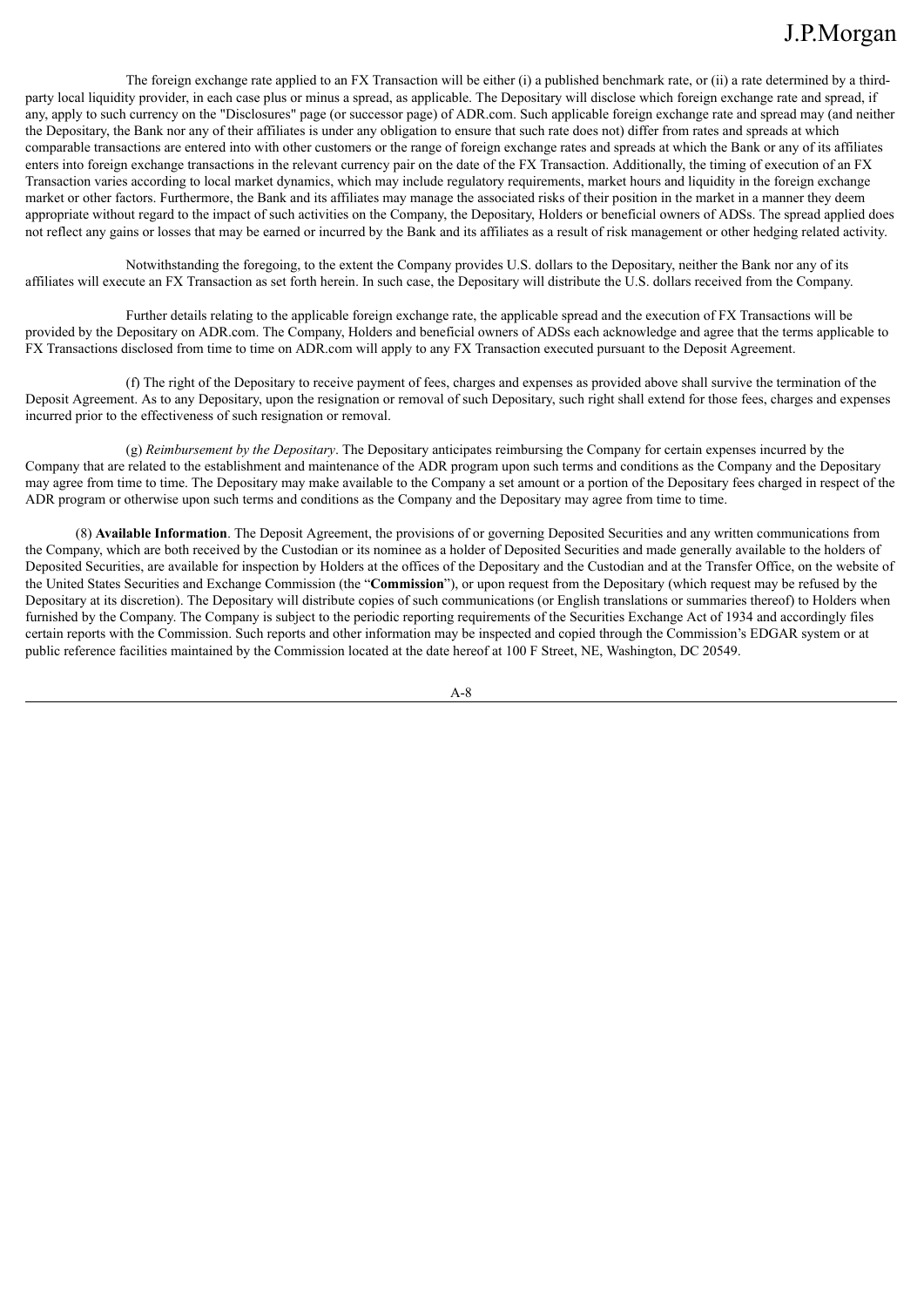(9) **Execution**. This ADR shall not be valid for any purpose unless executed by the Depositary by the manual or facsimile signature of a duly authorized officer of the Depositary.

Dated:

JPMORGAN CHASE BANK, N.A., as Depositary

By .................................................. Authorized Officer

The Depositary's office is located at 383 Madison Avenue, Floor 11, New York, New York 10179.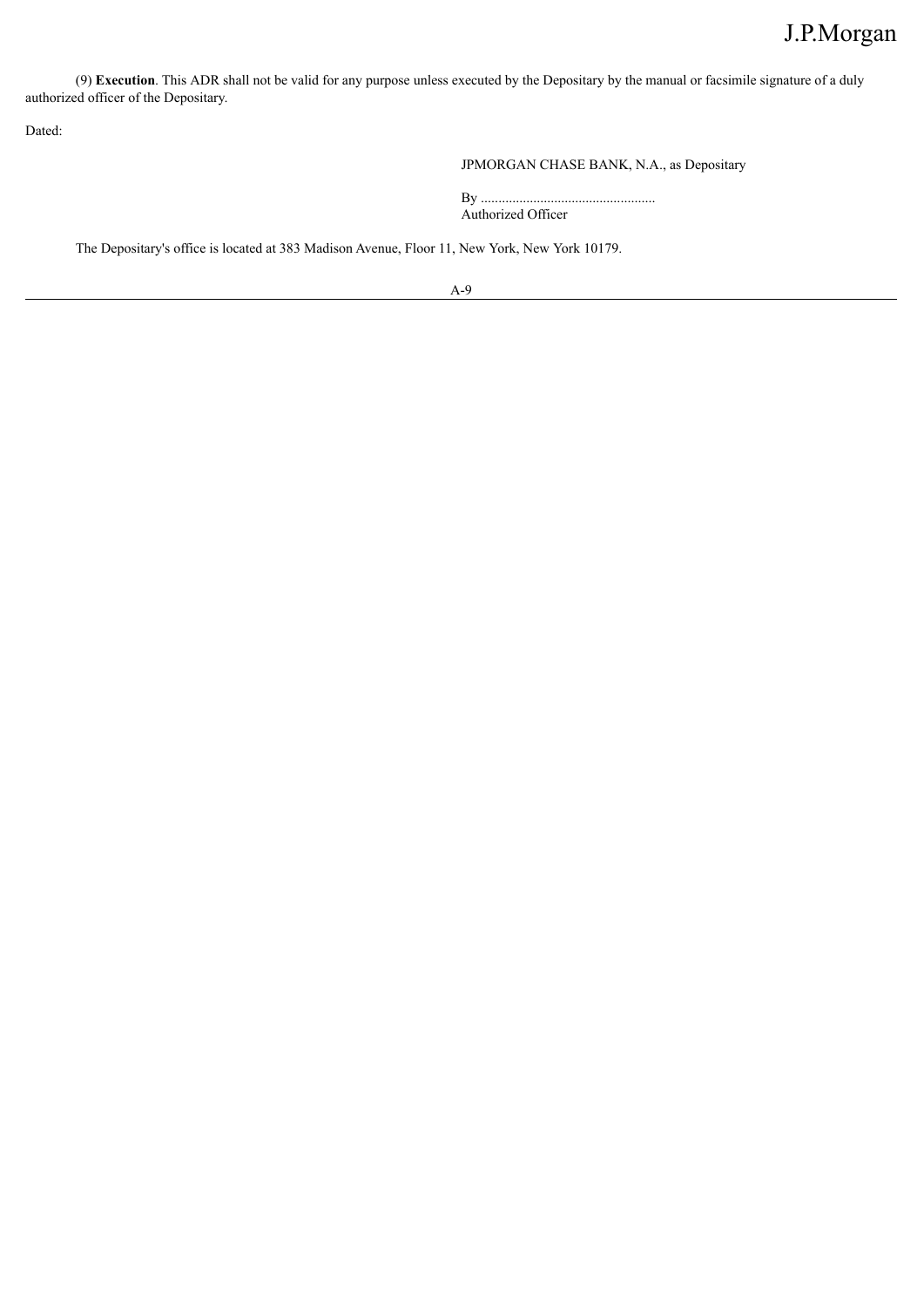## [FORM OF REVERSE OF ADR]

(10) Distributions on Deposited Securities. Subject to paragraphs (4) (Certain Limitations to Registration, Transfer etc.) and (5) (Liability of *Holder for Taxes, Duties and Other Charges*), to the extent practicable, the Depositary will distribute to each Holder entitled thereto on the record date set by the Depositary therefor at such Holder's address shown on the ADR Register, in proportion to the number of Deposited Securities (on which the following distributions on Deposited Securities are received by the Custodian) represented by ADSs evidenced by such Holder's ADRs:

(a) *Cash*. Any U.S. dollars available to the Depositary resulting from a cash dividend or other cash distribution or the net proceeds of sales of any other distribution or portion thereof authorized in this paragraph (10) ("**Cash**"), on an averaged or other practicable basis, subject to (i) appropriate adjustments for taxes withheld, (ii) such distribution being impermissible or impracticable with respect to certain Holders, and (iii) deduction of the Depositary's and/or its agents' fees and expenses in (1) converting any foreign currency to U.S. dollars by sale or in such other manner as the Depositary may determine to the extent that it determines that such conversion may be made on a reasonable basis, (2) transferring foreign currency or U.S. dollars to the United States by such means as the Depositary may determine to the extent that it determines that such transfer may be made on a reasonable basis, (3) obtaining any approval or license of any governmental authority required for such conversion or transfer, which is obtainable at a reasonable cost and within a reasonable time and (4) making any sale by public or private means in any commercially reasonable manner.

(b) *Shares*. (i) Additional ADRs evidencing whole ADSs representing any Shares available to the Depositary resulting from a dividend or free distribution on Deposited Securities consisting of Shares (a "**Share Distribution**") and (ii) U.S. dollars available to it resulting from the net proceeds of sales of Shares received in a Share Distribution, which Shares would give rise to fractional ADSs if additional ADRs were issued therefor, as in the case of Cash.

(c) *Rights*. (i) Warrants or other instruments in the discretion of the Depositary representing rights to acquire additional ADRs in respect of any rights to subscribe for additional Shares or rights of any nature available to the Depositary as a result of a distribution on Deposited Securities ("**Rights**"), to the extent that the Company timely furnishes to the Depositary evidence satisfactory to the Depositary that the Depositary may lawfully distribute the same (the Company has no obligation to so furnish such evidence), or (ii) to the extent the Company does not so furnish such evidence and sales of Rights are practicable, any U.S. dollars available to the Depositary from the net proceeds of sales of Rights as in the case of Cash, or (iii) to the extent the Company does not so furnish such evidence and such sales cannot practicably be accomplished by reason of the nontransferability of the Rights, limited markets therefor, their short duration or otherwise, nothing (and any Rights may lapse).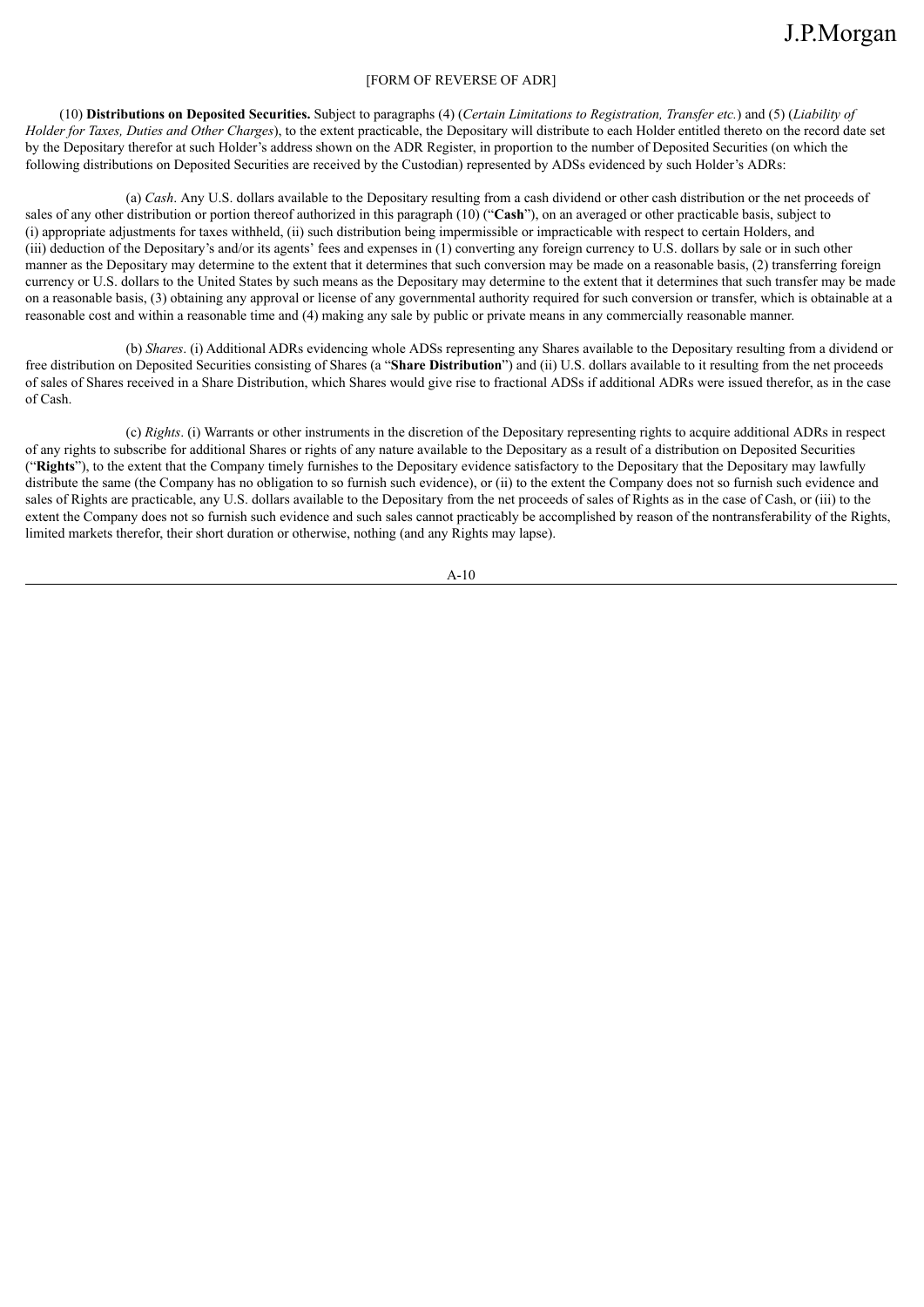(d) *Other Distributions*. (i) Securities or property available to the Depositary resulting from any distribution on Deposited Securities other than Cash, Share Distributions and Rights ("**Other Distributions**"), by any means that the Depositary may deem equitable and practicable, or (ii) to the extent the Depositary deems distribution of such securities or property not to be equitable and practicable, any U.S. dollars available to the Depositary from the net proceeds of sales of Other Distributions as in the case of Cash. The Depositary reserves the right to utilize a division, branch or affiliate of JPMorgan Chase Bank, N.A. to direct, manage and/or execute any public and/or private sale of securities hereunder. Such division, branch and/or affiliate may charge the Depositary a fee in connection with such sales, which fee is considered an expense of the Depositary contemplated above and/or under paragraph (7) (*Charges of Depositary*). Any U.S. dollars available will be distributed by checks drawn on a bank in the United States for whole dollars and cents. Fractional cents will be withheld without liability and dealt with by the Depositary in accordance with its then current practices. All purchases and sales of securities will be handled by the Depositary in accordance with its then current policies, which are currently set forth on the "Disclosures" page (or successor page) of ADR.com, the location and contents of which the Depositary shall be solely responsible for.

(11) **Record Dates**. The Depositary may, after consultation with the Company if practicable, fix a record date (which, to the extent applicable, shall be as near as practicable to any corresponding record date set by the Company) for the determination of the Holders who shall be responsible for the fee assessed by the Depositary for administration of the ADR program and for any expenses provided for in paragraph (7) hereof as well as for the determination of the Holders who shall be entitled to receive any distribution on or in respect of Deposited Securities, to give instructions for the exercise of any voting rights, to receive any notice or to act in respect of other matters and only such Holders shall be so entitled or obligated.

### (12) **Voting of Deposited Securities**.

(a) *Notice of Any Meeting or Solicitation*. Subject to the next sentence, as soon as practicable after receipt of notice of any meeting at which the holders of Shares are entitled to vote, or of solicitation of consents or proxies from holders of Shares or other Deposited Securities, the Depositary shall fix the ADS record date in accordance with paragraph (11) above in respect of such meeting or solicitation of consent or proxy. The Depositary shall, if requested by the Company in writing in a timely manner (the Depositary having no obligation to take any further action if the request shall not have been received by the Depositary at least 30 days prior to the date of such vote or meeting) and at the Company's expense and provided no legal prohibitions exist, distribute to Holders a notice stating (i) such information as is contained in such notice and any solicitation materials, (ii) that each Holder on the record date set by the Depositary therefor will, subject to any applicable provisions of Cayman Islands law, be entitled to instruct the Depositary as to the exercise of the voting rights, if any, pertaining to the Deposited Securities represented by the ADSs evidenced by such Holder's ADRs and (iii) the manner in which such instructions may be given, including instructions to give a discretionary proxy to a person designated by the Company. There is no guarantee that Holders generally or any Holder in particular will receive the notice described above with sufficient time to enable such Holder to return any voting instructions to the Depositary in a timely manner.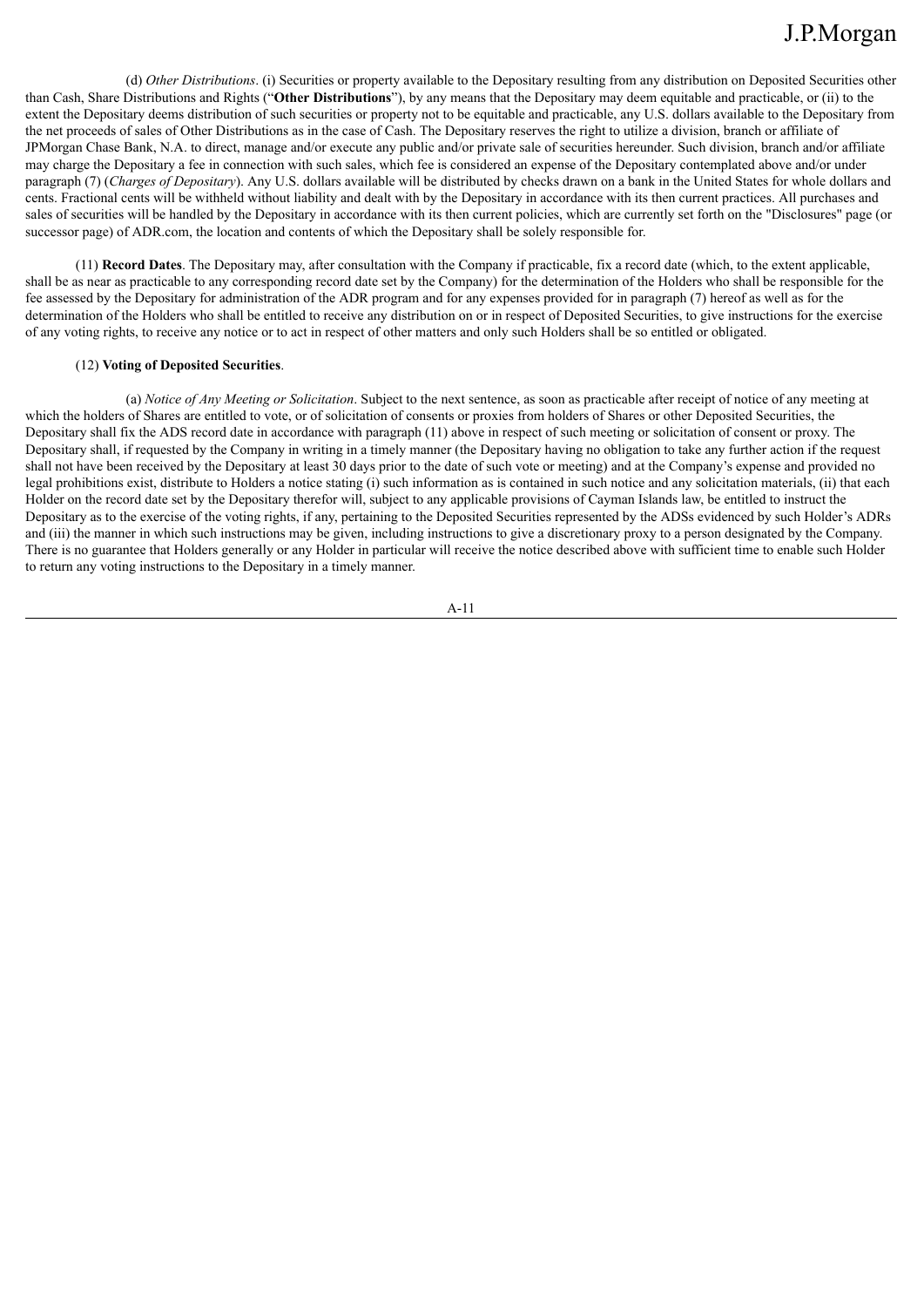(b) *Voting of Deposited Securities*. Upon actual receipt by the ADR department of the Depositary of instructions of a Holder on such record date in the manner and on or before the time established by the Depositary for such purpose, the Depositary shall endeavor insofar as practicable and permitted under the provisions of or governing Deposited Securities to vote or cause to be voted the Deposited Securities represented by the ADSs evidenced by such Holder's ADRs in accordance with such instructions. The Depositary will not itself exercise any voting discretion in respect of any Deposited Securities. Notwithstanding anything contained in the Deposit Agreement or any ADR, the Depositary may, to the extent not prohibited by law or regulations, or by the requirements of the stock exchange on which the ADSs are listed, in lieu of distribution of the materials provided to the Depositary in connection with any meeting of, or solicitation of consents or proxies from, holders of Deposited Securities, distribute to the Holders a notice that provides Holders with, or otherwise publicizes to Holders, instructions on how to retrieve such materials or receive such materials upon request (*i.e.*, by reference to a website containing the materials for retrieval or a contact for requesting copies of the materials). Holders are strongly encouraged to forward their voting instructions as soon as possible. Voting instructions will not be deemed received until such time as the ADR department responsible for proxies and voting has received such instructions notwithstanding that such instructions may have been physically received by JPMorgan Chase Bank, N.A., as Depositary, prior to such time.

The Depositary has been advised by the Company that under the Cayman Islands law and the Memorandum and Articles of Association of the Company, each as in effect as of the date of the Deposit Agreement, voting at any meeting of shareholders of the Company is by show of hands unless a poll is (before or on the declaration of the results of the show of hands or on the withdrawal of any other demand for a poll) demanded. In the event that voting on any resolution or matter is conducted on a show of hands basis in accordance with the Memorandum and Articles of Association, the Depositary will refrain from voting and the voting instructions received by the Depositary from Holders shall lapse. The Depositary will not demand a poll or join in demanding a poll, whether or not requested to do so by Holders of ADSs.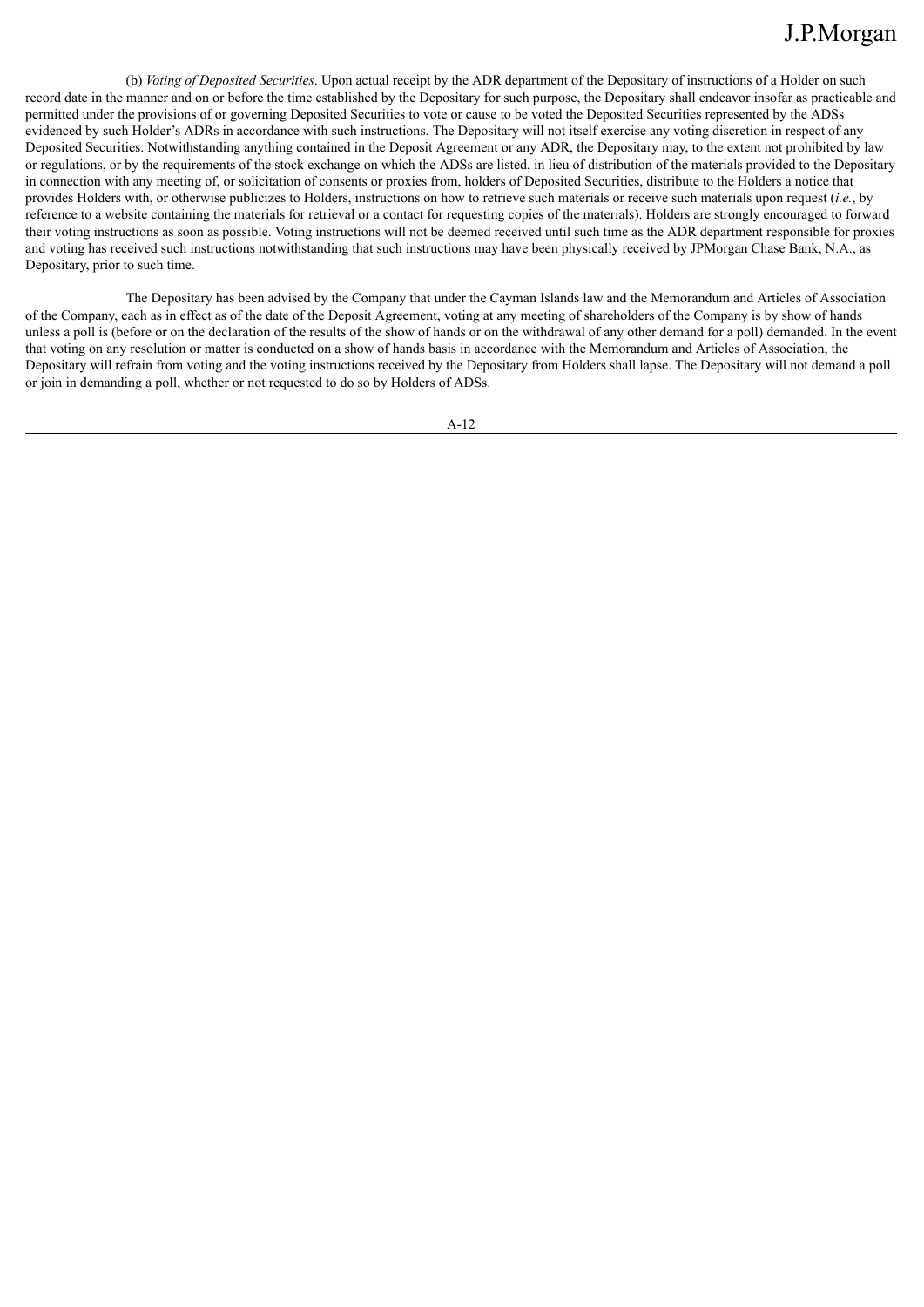### (13) **Changes Affecting Deposited Securities.**

(a) Subject to paragraphs (4) (Certain Limitations to Registration, Transfer etc.) and (5) (Liability of Holder to Taxes, Duties and Other *Charges*), the Depositary may, in its discretion, and shall if reasonably requested by the Company, amend this ADR or distribute additional or amended ADRs (with or without calling this ADR for exchange) or cash, securities or property on the record date set by the Depositary therefor to reflect any change in par value, split-up, consolidation, cancellation or other reclassification of Deposited Securities, any Share Distribution or Other Distribution not distributed to Holders or any cash, securities or property available to the Depositary in respect of Deposited Securities from (and the Depositary is hereby authorized to surrender any Deposited Securities to any person and, irrespective of whether such Deposited Securities are surrendered or otherwise cancelled by operation of law, rule, regulation or otherwise, to sell by public or private sale any property received in connection with) any recapitalization, reorganization, merger, consolidation, liquidation, receivership, bankruptcy or sale of all or substantially all the assets of the Company.

(b) To the extent the Depositary does not so amend this ADR or make a distribution to Holders to reflect any of the foregoing, or the net proceeds thereof, whatever cash, securities or property results from any of the foregoing shall constitute Deposited Securities and each ADS evidenced by this ADR shall automatically represent its pro rata interest in the Deposited Securities as then constituted.

(c) Promptly upon the occurrence of any of the aforementioned changes affecting Deposited Securities, the Company shall notify the Depositary in writing of such occurrence and as soon as practicable after receipt of such notice from the Company, may instruct the Depositary to give notice thereof, at the Company's expense, to Holders in accordance with the provisions hereof. Upon receipt of such instruction, the Depositary shall give notice to the Holders in accordance with the terms thereof, as soon as reasonably practicable.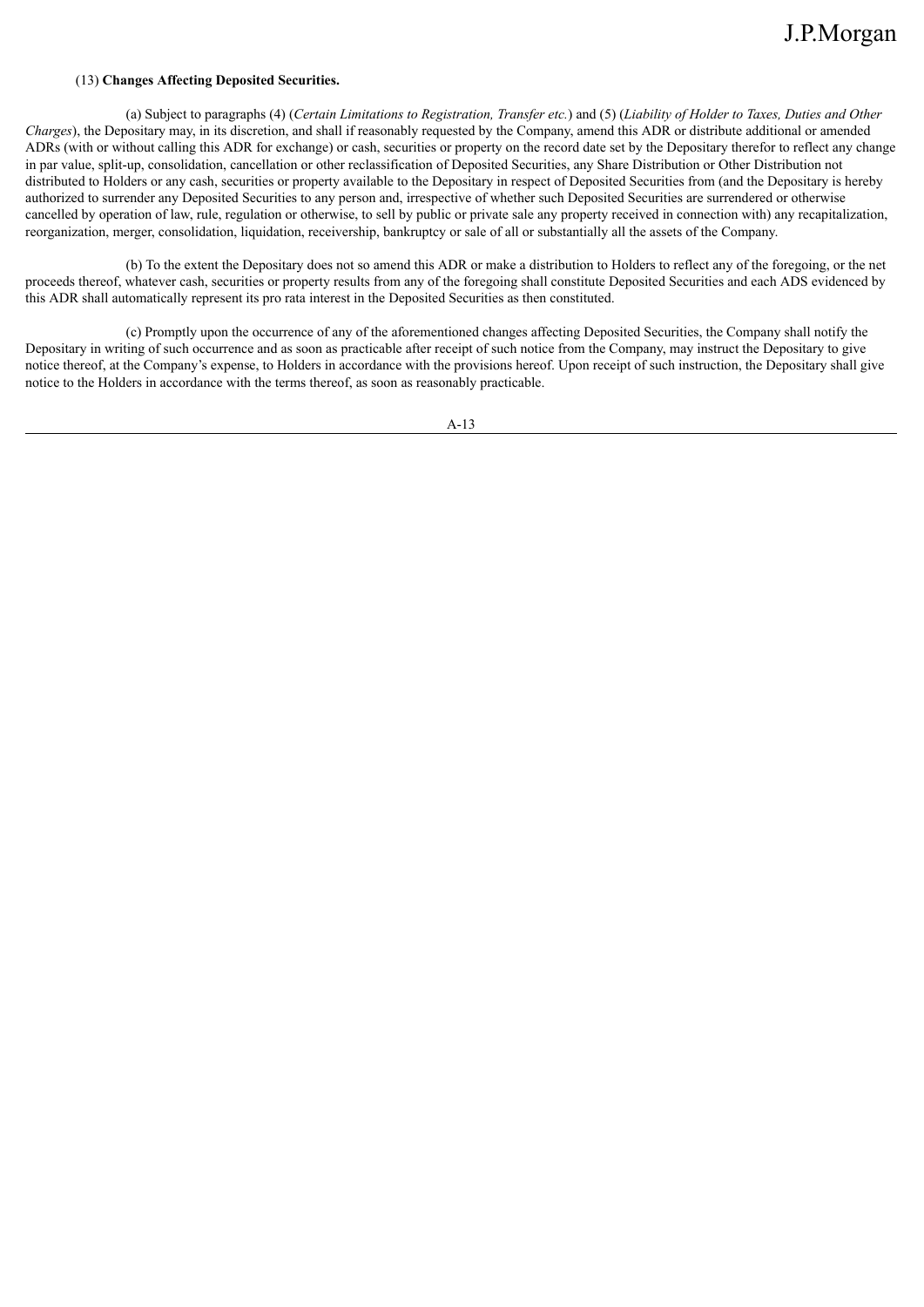### (14) **Exoneration**.

(a)The Depositary, the Company, and each of their respective directors, officers, employees, agents and affiliates and each of them shall: (i) incur or assume no liability (including, without limitation, to Holders or beneficial owners of ADSs (A) if any present or future law, rule, regulation, fiat, order or decree of the Cayman Islands, Hong Kong, the People's Republic of China, the United States or any other country or jurisdiction, or of any governmental or regulatory authority or any securities exchange or market or automated quotation system, the provisions of or governing any Deposited Securities, any present or future provision of the Company's charter, any act of God, war, terrorism, epidemic, pandemic, nationalization, expropriation, currency restrictions, work stoppage, strike, civil unrest, revolutions, rebellions, explosions, computer failure or circumstance beyond its direct and immediate control shall prevent or delay, or shall cause any of them to be subject to any civil or criminal penalty in connection with, any act which the Deposit Agreement or this ADR provides shall be done or performed by it or them (including, without limitation, voting pursuant to paragraph (12) hereof), or (B) by reason of any non-performance or delay, caused as aforesaid, in the performance of any act or things which by the terms of the Deposit Agreement it is provided shall or may be done or performed or any exercise or failure to exercise any discretion given it in the Deposit Agreement or this ADR (including, without limitation, any failure to determine that any distribution or action may be lawful or reasonably practicable); (ii) incur or assume no liability (including, without limitation, to Holders or beneficial owners of ADSs) except to perform its obligations to the extent they are specifically set forth in this ADR and the Deposit Agreement without gross negligence or willful misconduct and the Depositary shall not be a fiduciary or have any fiduciary duty to Holders or beneficial owners; (iii) in the case of the Depositary and its agents, be under no obligation to appear in, prosecute or defend any action, suit or other proceeding in respect of any Deposited Securities, the ADSs or this ADR; (iv) in the case of the Company and its agents hereunder be under no obligation to appear in, prosecute or defend any action, suit or other proceeding in respect of any Deposited Securities, the ADSs or this ADR, which in its opinion may involve it in expense or liability, unless indemnity satisfactory to it against all expense (including fees and disbursements of counsel) and liability be furnished as often as may be required; and (v) not be liable (including, without limitation, to Holders or beneficial owners of ADSs) for any action or inaction by it in reliance upon the advice of or information from any legal counsel, any accountant, any person presenting Shares for deposit, any Holder, or any other person believed by it to be competent to give such advice or information and/or, in the case of the Depositary, the Company. The Depositary shall not be liable for the acts or omissions made by, or the insolvency of, any securities depository, clearing agency or settlement system.

(b)The Depositary shall not be responsible for, and shall incur no liability in connection with or arising from, the insolvency of any Custodian that is not a branch or affiliate of JPMorgan Chase Bank, N.A. The Depositary shall not have any liability for the price received in connection with any sale of securities, the timing thereof or any delay in action or omission to act nor shall it be responsible for any error or delay in action, omission to act, default or negligence on the part of the party so retained in connection with any such sale or proposed sale. Notwithstanding anything to the contrary contained in the Deposit Agreement (including the ADRs), subject to the penultimate sentence of this paragraph (14), the Depositary shall not be responsible for, and shall incur no liability in connection with or arising from, any act or omission to act on the part of the Custodian except to the extent that any Holder has incurred liability directly as a result of the Custodian having (i) committed fraud or willful misconduct in the provision of custodial services to the Depositary or (ii) failed to use reasonable care in the provision of custodial services to the Depositary as determined in accordance with the standards prevailing in the jurisdiction in which the Custodian is located.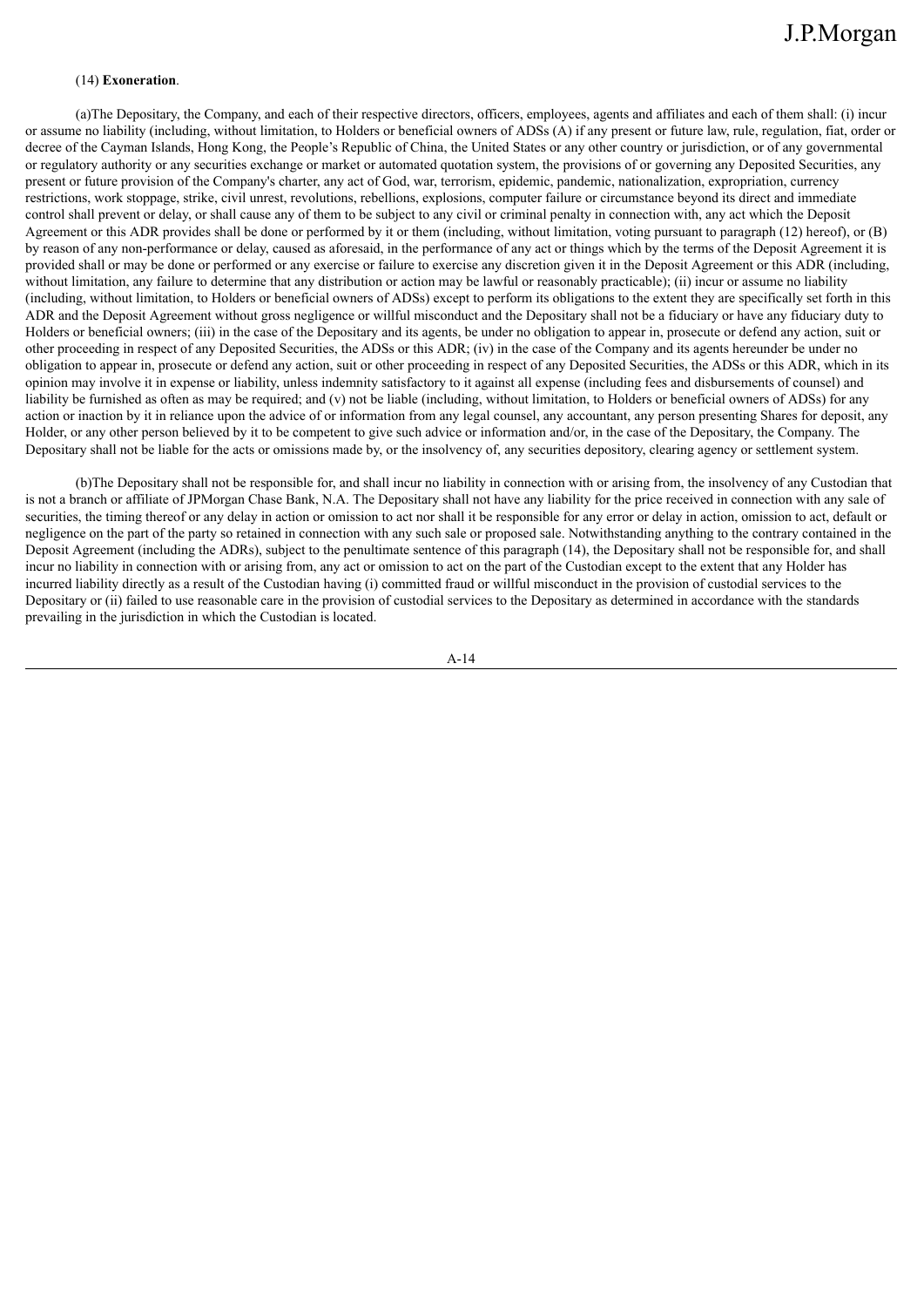(c) The Depositary, its agents and the Company may rely and shall be protected in acting upon any written notice, request, direction, instruction or document believed by them to be genuine and to have been signed, presented or given by the proper party or parties.

(d) The Depositary shall be under no obligation to inform Holders or beneficial owners of, or any other holders of an interest in any ADSs about the requirements of the laws, rules or regulations or any changes therein or thereto of any country or jurisdiction or of any governmental or regulatory authority or any securities exchange or market or automated quotation system.

(e) The Depositary and its agents will not be responsible for any failure to carry out any instructions to vote any of the Deposited Securities, for the manner in which any voting instructions are given or deemed to be given in accordance with paragraph (12) hereof, including instructions to give a discretionary proxy to a person designated by the Company, for the manner in which any vote is cast, including, without limitation, any vote cast by a person to whom the Depositary is instructed to grant a discretionary proxy pursuant to paragraph (12) hereof or deemed to have been instructed, or for the effect of any such vote.

(f) The Depositary may rely upon instructions from the Company or its counsel in respect of any approval or license required for any currency conversion, transfer or distribution.

(g) The Depositary and its agents may own and deal in any class of securities of the Company and its affiliates and in ADRs.

(h) Notwithstanding anything to the contrary set forth in the Deposit Agreement or an ADR, the Depositary and its agents may fully respond to any and all demands or requests for information maintained by or on its behalf in connection with the Deposit Agreement, any Holder or Holders, any ADR or ADRs or otherwise related hereto or thereto to the extent such information is requested or required by or pursuant to any lawful authority, including without limitation laws, rules, regulations, administrative or judicial process, banking, securities or other regulators.

(i) None of the Depositary, the Custodian or the Company, or any of their respective directors, officers, employees, agents or affiliates shall be liable for the failure by any Holder or beneficial owner to obtain the benefits of credits or refunds of non-U.S. tax paid against such Holder's or beneficial owner's income tax liability.

(j) The Depositary is under no obligation to provide the Holders and beneficial owners of ADSs, or any of them, with any information about the tax status of the Company.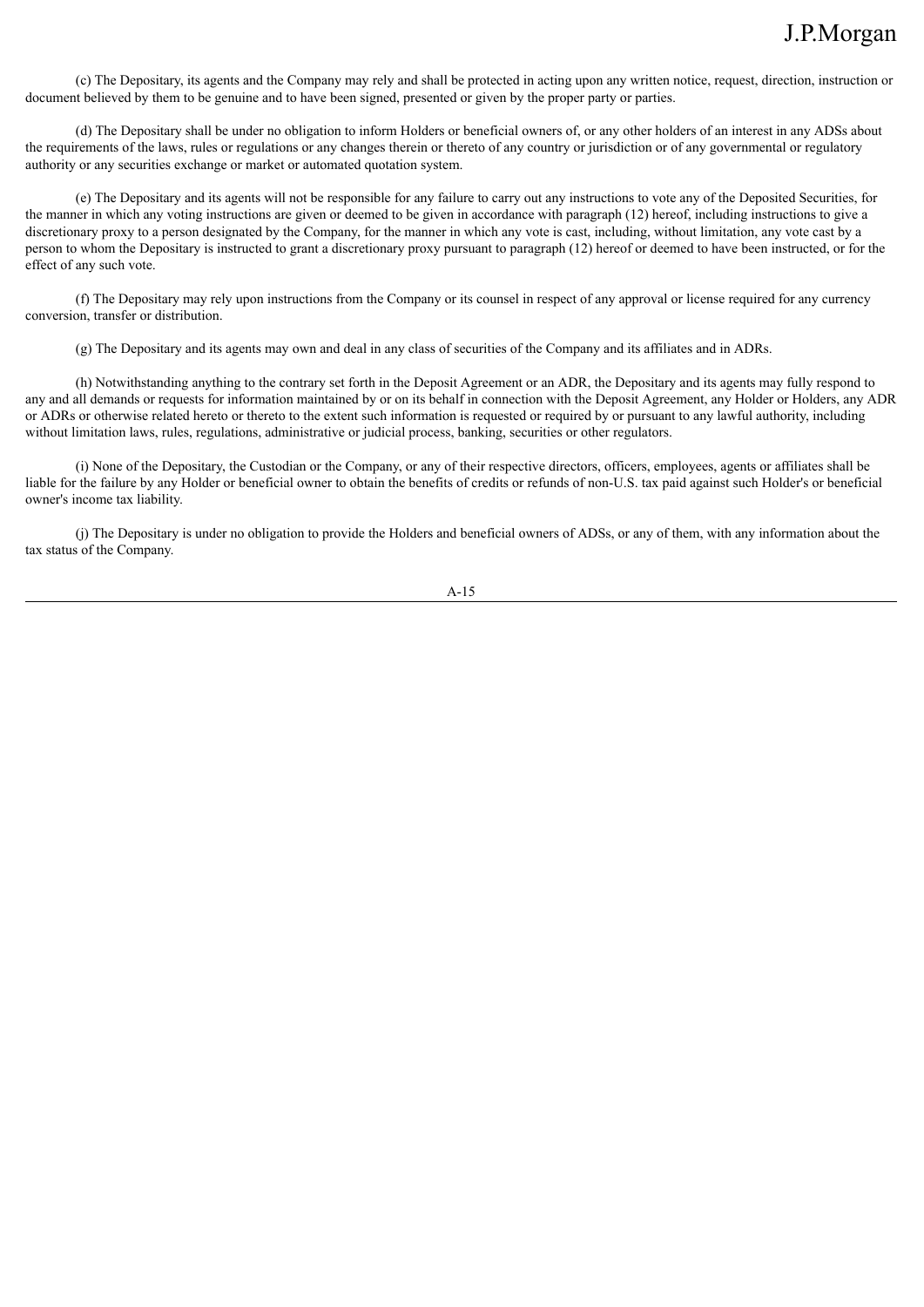(k) None of the Depositary, the Custodian or the Company, or any of their respective directors, officers, employees, agents and affiliates, shall incur any liability for any tax or tax consequences that may be incurred by Holders and/or beneficial owners of, or other holders of interests in, ADSs or ADRs on account of their ownership or disposition of the ADSs or ADRs.

(l) The Depositary shall not incur any liability for the content of any information submitted to it by or on behalf of the Company for distribution to the Holders or for any inaccuracy of any translation thereof, for any investment risk associated with acquiring an interest in the Deposited Securities, for the validity or worth of the Deposited Securities, for the credit-worthiness of any third party, for allowing any rights to lapse upon the terms of the Deposit Agreement or for the failure or timeliness of any notice from the Company.

(m) Notwithstanding anything herein or in the Deposit Agreement to the contrary, the Depositary and the Custodian(s) may use third-party delivery services and providers of information regarding matters such as, but not limited to, pricing, proxy voting, corporate actions, class action litigation and other services in connection herewith and the Deposit Agreement, and use local agents to provide services such as, but not limited to, attendance at any meetings of security holders of issuers. Although the Depositary and the Custodian will use reasonable care (and cause their agents to use reasonable care) in the selection and retention of such third-party providers and local agents, they will not be responsible for any errors or omissions made by them in providing the relevant information or services.

(n) The Depositary shall not be liable for any acts or omissions made by a successor depositary.

(o) The Company has agreed to indemnify the Depositary and its agents under certain circumstances and the Depositary has agreed to indemnify the Company under certain circumstances.

(p) Neither the Company nor the Depositary nor any of their respective agents shall be liable to Holders or beneficial owners of interests in ADSs for any indirect, special, punitive or consequential damages (including, without limitation, legal fees and expenses) or lost profits, in each case of any form incurred by any person or entity, whether or not foreseeable and regardless of the type of action in which such a claim may be brought.

(q) No provision of the Deposit Agreement or this ADR is intended to constitute a waiver or limitation of any rights which Holders or beneficial owners of interests in ADSs may have under the Securities Act of 1933 or the Securities Exchange Act of 1934, to the extent applicable.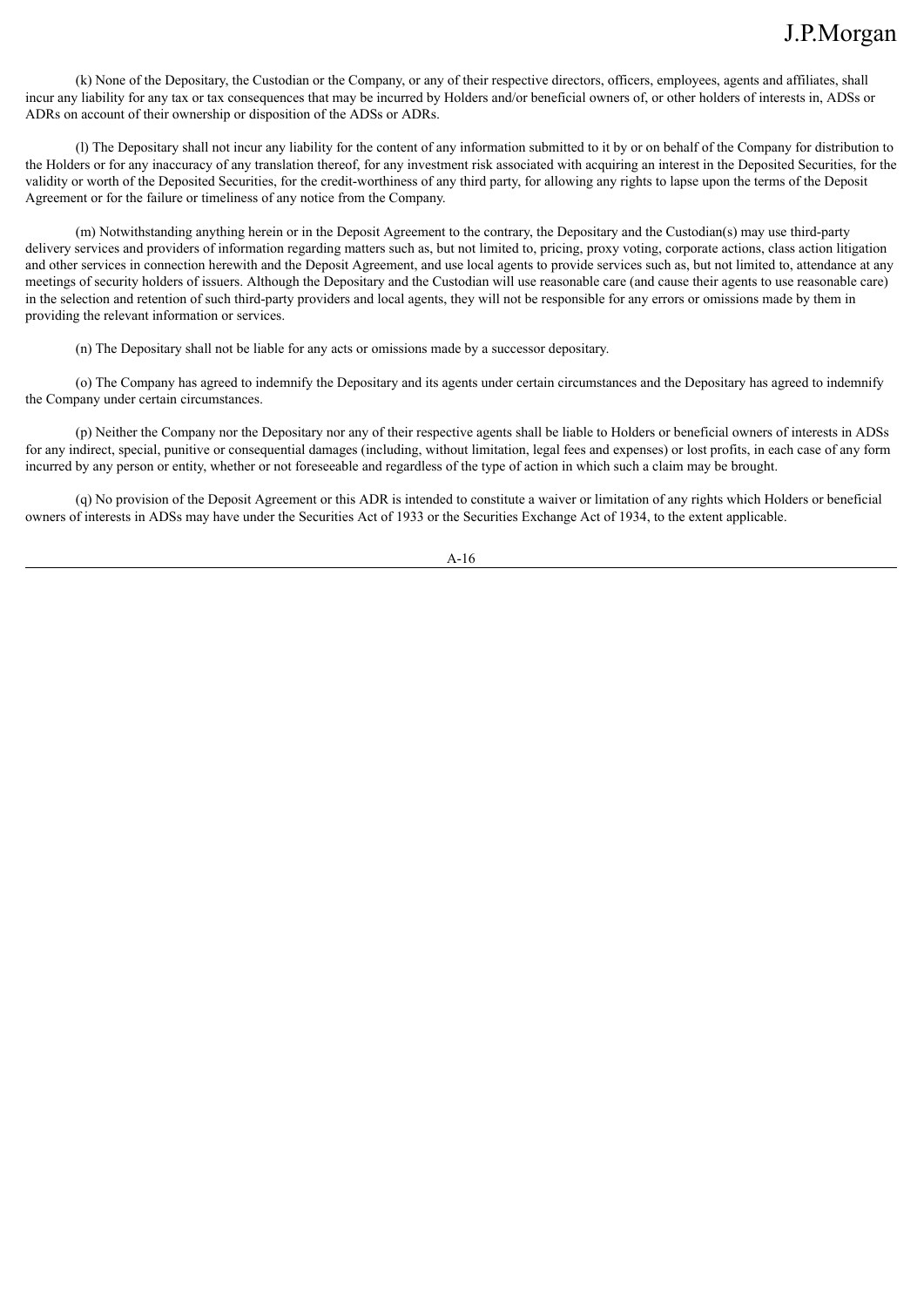### (15) **Resignation and Removal of Depositary; the Custodian**.

(a) *Resignation*. The Depositary may resign as Depositary by written notice of its election so to do so delivered to the Company, such resignation to take effect upon the appointment of a successor depositary and its acceptance of such appointment as provided in the Deposit Agreement.

(b) *Removal*. The Depositary may at any time be removed by the Company by no less than 60 days prior written notice of such removal, to become effective upon the later of (i) the 60th day after delivery of the notice to the Depositary and (ii) the appointment of a successor depositary and its acceptance of such appointment as provided in the Deposit Agreement.

(c) *The Custodian*. The Depositary may appoint substitute or additional Custodians and the term "**Custodian**" refers to each Custodian or all Custodians as the context requires.

(16) **Amendment**. Subject to the last sentence of paragraph (2) (*Withdrawal of Deposited Securities*), the ADRs and the Deposit Agreement may be amended by the Company and the Depositary, provided that any amendment that imposes or increases any fees, charges or expenses on a per ADS basis (other than stock transfer or other taxes and other governmental charges, transfer or registration fees, a transaction fee per cancellation request (including through SWIFT, telex or facsimile transmission), applicable delivery expenses or other such fees, charges or expenses), or that shall otherwise prejudice any substantial existing right of Holders or beneficial owners of interests in ADSs , shall become effective 30 days after notice of such amendment shall have been given to the Holders. Every Holder of an ADR at the time any amendment to the Deposit Agreement so becomes effective shall be deemed, by continuing to hold such ADR, to consent and agree to such amendment and to be bound by the Deposit Agreement as amended thereby. In no event shall any amendment impair the right of the Holder of any ADR to surrender such ADR and receive the Deposited Securities represented thereby, except in order to comply with mandatory provisions of applicable law. Any amendments or supplements which (i) are reasonably necessary (as agreed by the Company and the Depositary) in order for (a) the ADSs to be registered on Form F-6 under the Securities Act of 1933 or (b) the ADSs or Shares to be traded solely in electronic book-entry form and (ii) do not in either such case impose or increase any fees or charges to be borne by Holders, shall be deemed not to prejudice any substantial rights of Holders. Notwithstanding the foregoing, if any governmental body or regulatory body should adopt new laws, rules or regulations which would require amendment or supplement of the Deposit Agreement or the form of ADR to ensure compliance therewith, the Company and the Depositary may amend or supplement the Deposit Agreement and the ADR at any time in accordance with such changed laws, rules or regulations. Such amendment or supplement to the Deposit Agreement in such circumstances may become effective before a notice of such amendment or supplement is given to Holders or within any other period of time as required for compliance. Notice of any amendment to the Deposit Agreement or form of ADRs shall not need to describe in detail the specific amendments effectuated thereby, and failure to describe the specific amendments in any such notice shall not render such notice invalid, provided, however, that, in each such case, the notice given to the Holders identifies a means for Holders to retrieve or receive the text of such amendment (i.e., upon retrieval from the Commission's, the Depositary's or the Company's website or upon request from the Depositary).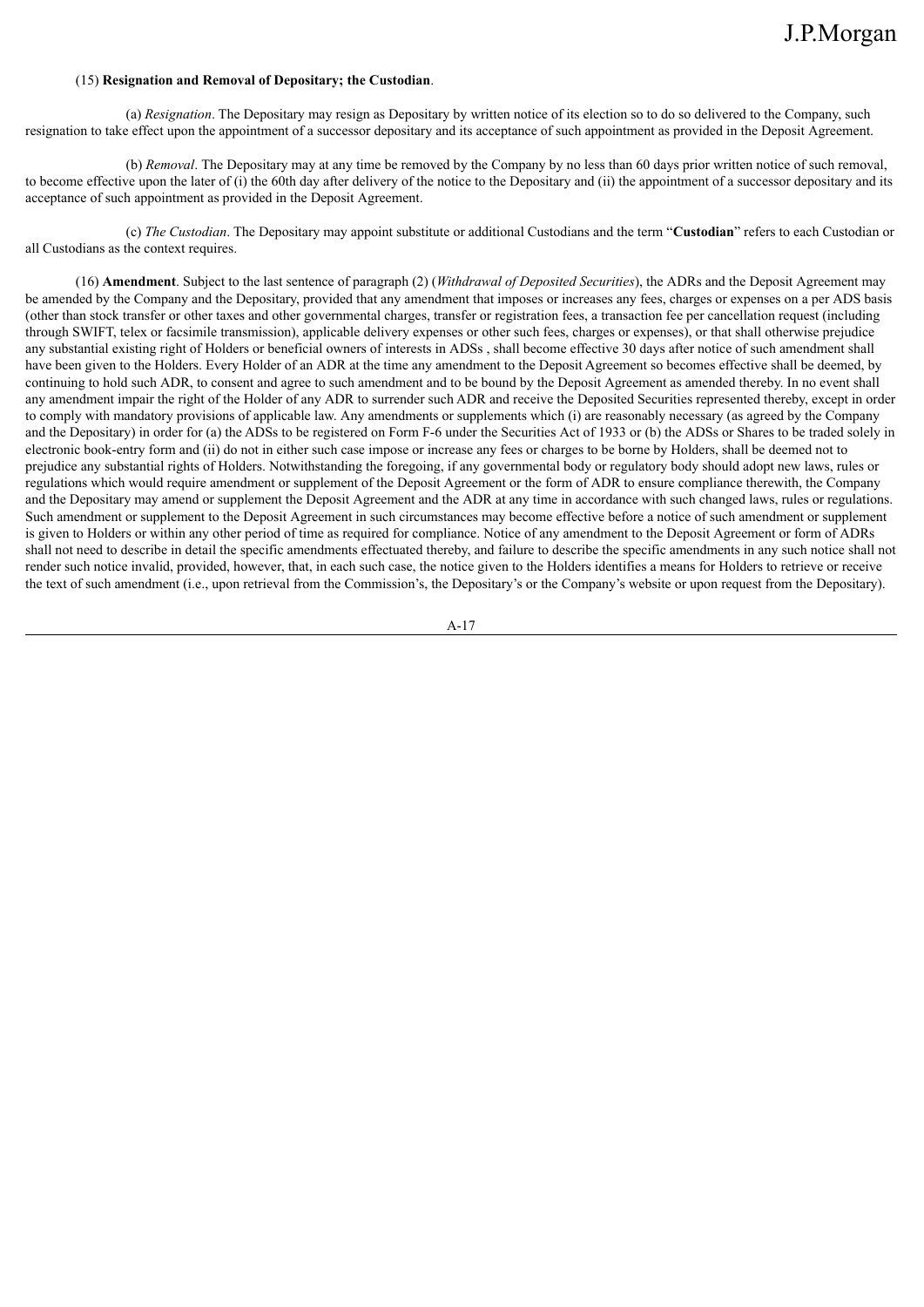(17) **Termination**. The Depositary may, and shall at the written direction of the Company, terminate the Deposit Agreement and this ADR by mailing notice of such termination to the Holders at least 30 days prior to the date fixed in such notice for such termination; provided, however, if the Depositary shall have (i) resigned as Depositary hereunder, notice of such termination by the Depositary shall not be provided to Holders unless a successor depositary shall not be operating hereunder within 60 days of the date of such resignation, or (ii) been removed as Depositary hereunder, notice of such

termination by the Depositary shall not be provided to Holders unless a successor depositary shall not be operating hereunder on the 60<sup>th</sup> day after the Company's notice of removal was first provided to the Depositary. Notwithstanding anything to the contrary herein, the Depositary may terminate the Deposit Agreement (a) without notice to the Company, but subject to giving 30 days' notice to the Holders, under the following circumstances: (i) in the event of the Company's bankruptcy or insolvency, (ii) if the Company's shares are de-listed, (iii) if the Company effects (or will effect) a redemption of all or substantially all of the Deposited Securities, or a cash or share distribution representing a return of all or substantially all of the value of the Deposited Securities, or (iv) there occurs a merger, consolidation, sale of assets or other transaction as a result of which securities or other property are delivered in exchange for or in lieu of Deposited Securities and (b) immediately without prior notice to the Company, any Holder or beneficial owner of ADSs or any other person if required by any law, rule or regulation or any governmental authority or body, or the Depositary would be subject to liability under or pursuant to any law, rule or regulation, or by any governmental authority or body, in each case as determined by the Depositary in its reasonable discretion.

After the date so fixed for termination, (a) all Direct Registration ADRs shall cease to be eligible for the Direct Registration System and shall be considered ADRs issued on the ADR Register and (b) the Depositary shall use its reasonable efforts to ensure that the ADSs cease to be DTC eligible so that neither DTC nor any of its nominees shall thereafter be a Holder. At such time as the ADSs cease to be DTC eligible and/or neither DTC nor any of its nominees is a Holder, the Depositary shall (a) instruct its Custodian to deliver all Deposited Securities to the Company along with a general stock power that refers to the names set forth on the ADR Register and (b) provide the Company with a copy of the ADR Register (which copy may be sent by email or by any means permitted under the notice provisions of the Deposit Agreement). Upon receipt of such Deposited Securities and the ADR Register, the Company shall use its best efforts to issue to each Holder a Share certificate representing the Shares represented by the ADSs reflected on the ADR Register in such Holder's name and to deliver such Share certificate to the Holder at the address set forth on the ADR Register. After providing such instruction to the Custodian and delivering a copy of the ADR Register to the Company, the Depositary and its agents will perform no further acts under the Deposit Agreement and this ADR and shall cease to have any obligations under the Deposit Agreement and/or the ADRs. After the Company receives the copy of the ADR Register and the Deposited Securities, the Company shall be discharged from all obligations under the Deposit Agreement except (i) to distribute the Shares to the Holders entitled thereto and (ii) for its obligations to the Depositary and its agents.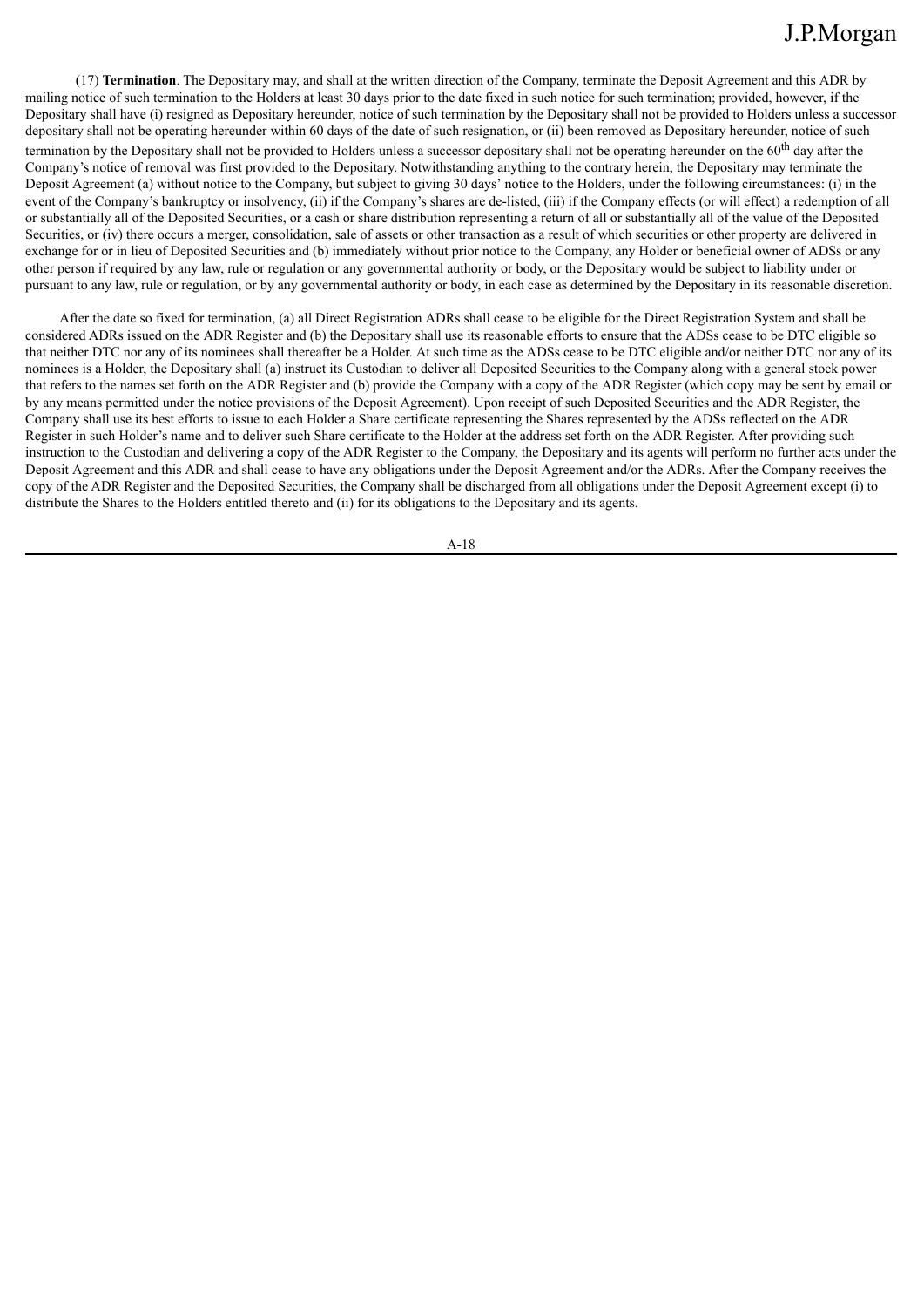(18) **Appointment.** Each Holder and each owner and person holding an interest in ADSs or ADRs, upon acceptance of any ADSs or ADRs (or any interest therein) issued in accordance with the terms and conditions of the Deposit Agreement shall be deemed for all purposes to (a) be a party to and bound by the terms of the Deposit Agreement and the applicable ADR(s), (b) appoint the Depositary its attorney-in-fact, with full power to delegate, to act on its behalf and to take any and all actions contemplated in the Deposit Agreement and the applicable ADR(s), to adopt any and all procedures necessary to comply with applicable law and to take such action as the Depositary in its sole discretion may deem necessary or appropriate to carry out the purposes of the Deposit Agreement and the applicable ADR(s), the taking of such actions to be the conclusive determinant of the necessity and appropriateness thereof and (c) acknowledge and agree that (i) nothing in the Deposit Agreement or any ADR shall give rise to a partnership or joint venture among the parties thereto, nor establish a fiduciary or similar relationship among such parties, (ii) the Depositary, its divisions, branches and affiliates, and their respective agents, may from time to time be in the possession of non-public information about the Company, Holders, beneficial owners of ADSs and/or their respective affiliates, (iii) the Depositary and its divisions, branches and affiliates may at any time have multiple banking relationships with the Company, Holders, beneficial owners of ADSs and/or the affiliates of any of them, (iv) the Depositary and its divisions, branches and affiliates may, from time to time, be engaged in transactions in which parties adverse to the Company or the Holders or beneficial owners of ADSs and/or their respective affiliates may have interests, (v) nothing contained in the Deposit Agreement or any ADR(s) shall (A) preclude the Depositary or any of its divisions, branches or affiliates from engaging in any such transactions or establishing or maintaining any such relationships, or (B) obligate the Depositary or any of its divisions, branches or affiliates to disclose any such transactions or relationships or to account for any profit made or payment received in any such transactions or relationships, (vi) the Depositary shall not be deemed to have knowledge of any information held by any branch, division or affiliate of the Depositary and (vii) notice to a Holder shall be deemed, for all purposes of the Deposit Agreement and this ADR, to constitute notice to any and all beneficial owners of the ADSs evidenced by such Holder's ADRs. For all purposes under the Deposit Agreement and this ADR, the Holder hereof shall be deemed to have all requisite authority to act on behalf of any and all beneficial owners of the ADSs evidenced by this ADR.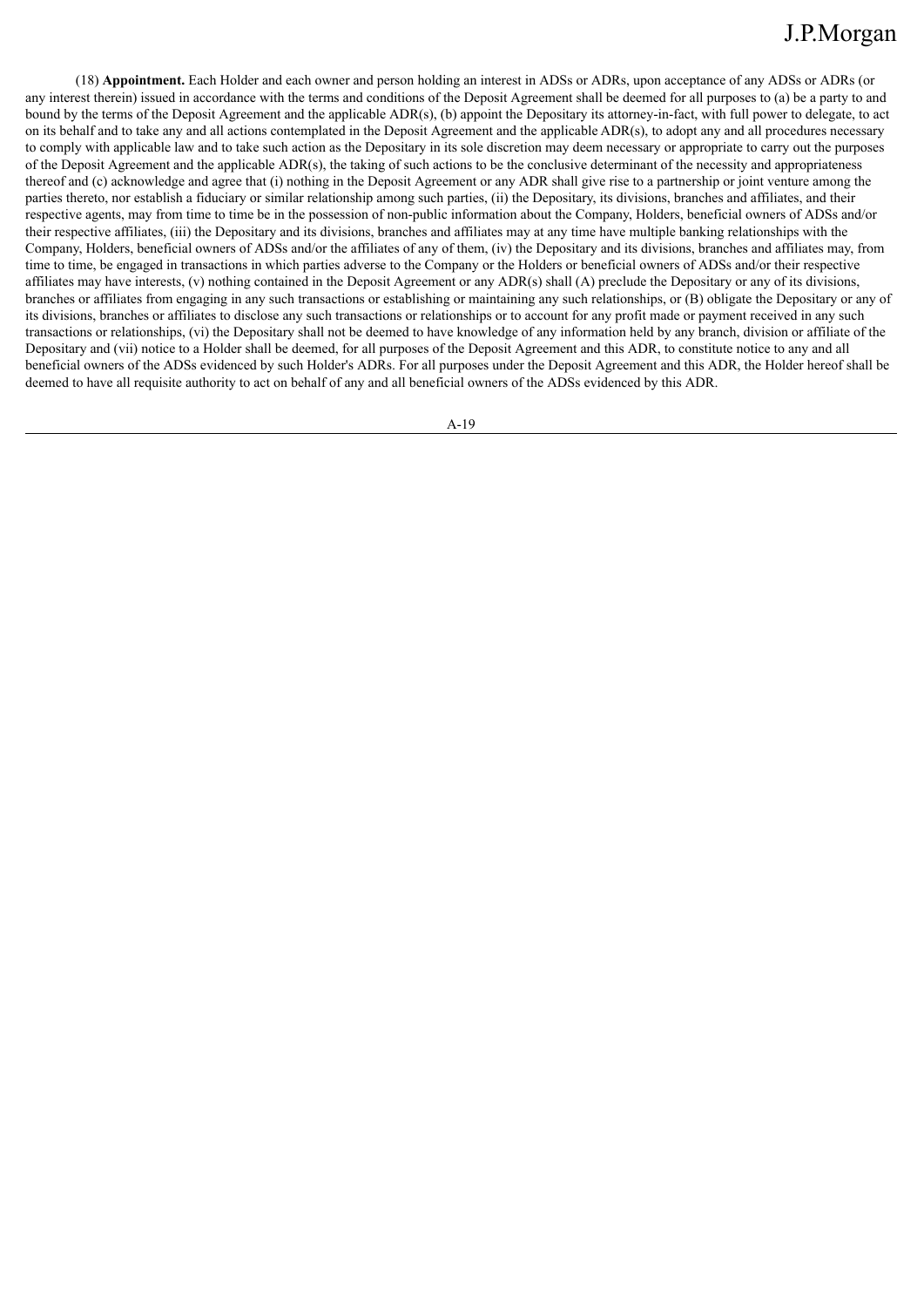(19) **Waiver**. EACH PARTY TO THIS DEPOSIT AGREEMENT (INCLUDING, FOR AVOIDANCE OF DOUBT, EACH HOLDER AND BENEFICIAL OWNER OF, AND/OR HOLDER OF INTERESTS IN, ADSS OR ADRS) HEREBY IRREVOCABLY WAIVES, TO THE FULLEST EXTENT PERMITTED BY APPLICABLE LAW, ANY RIGHT IT MAY HAVE TO A TRIAL BY JURY IN ANY SUIT, ACTION OR PROCEEDING AGAINST THE DEPOSITARY AND/OR THE COMPANY DIRECTLY OR INDIRECTLY ARISING OUT OF, BASED ON OR RELATING IN ANY WAY TO THE SHARES OR OTHER DEPOSITED SECURITIES, THE ADSs OR THE ADRs, THE DEPOSIT AGREEMENT OR ANY TRANSACTION CONTEMPLATED HEREIN OR THEREIN, OR THE BREACH HEREOF OR THEREOF (WHETHER BASED ON CONTRACT, TORT, COMMON LAW OR ANY OTHER THEORY). No provision of this Deposit Agreement or any ADR is intended to constitute a waiver or limitation of any rights which a Holder or any beneficial owner may have under the Securities Act of 1933 or the Securities Exchange Act of 1934, to the extent applicable.

(20) **Jurisdiction.** By holding an ADS or an interest therein, Holders and owners of interests in ADSs each irrevocably agree that any legal suit, action or proceeding against or involving the Company or the Depositary, arising out of or based upon the Deposit Agreement, the ADSs or the ADRs or the transactions contemplated thereby or hereby, may only be instituted in a state or federal court in New York, New York, and by holding an ADS or an interest therein each irrevocably waives any objection which it may now or hereafter have to the laying of venue of any such proceeding, and irrevocably submits to the exclusive jurisdiction of such courts in any such suit, action or proceeding. Notwithstanding the above or anything in the Deposit Agreement to the contrary, in the Deposit Agreement each of the parties thereto (i.e. the Company, the Depositary and all Holders from time to time of ADRs issued thereunder (and any persons owning or holding interests in ADSs)) have agreed that: (i) the Depositary may, in its sole discretion, elect to institute any dispute, suit, action, controversy, claim or proceeding directly or indirectly based on, arising out of or relating to the Deposit Agreement, the ADSs or the ADRs or the transactions contemplated thereby or hereby, including without limitation any question regarding its or their existence, validity, interpretation, performance or termination (a "**Dispute**") against any other party or parties (including, without limitation, Disputes, suits, actions or proceedings brought against Holders and owners of interests in ADSs), by having the Dispute referred to and finally resolved by an arbitration conducted under the terms set out below, and (ii) the Depositary may in its sole discretion require, by written notice to the relevant party or parties, that any Dispute, suit, action, controversy, claim or proceeding brought by any party or parties (including, without limitation, Disputes, suits, actions or proceedings brought by Holders and owners of interests in ADSs) against the Depositary shall be referred to and finally settled by an arbitration conducted under the terms set out in the Deposit Agreement: provided however, notwithstanding the Depositary's written notice under this (ii), to the extent there are specific federal securities law violation aspects to any claims against the Company and/or the Depositary brought by any Holder, the federal securities law violation aspects of such claims brought by a Holder against the Company and/or the Depositary may, at the option of such Holder, remain in state or federal court in New York, New York and all other aspects, claims, Disputes, legal suits, actions and/or proceedings brought by such Holder against the Company and/or the Depositary, including those brought along with, or in addition to, federal securities law violation claims, would be referred to arbitration in accordance herewith. Any such arbitration shall at the Depositary's election be conducted either in New York, New York in accordance with the Commercial Arbitration Rules of the American Arbitration Association or in Hong Kong following the arbitration rules of the United Nations Commission on International Trade Law (UNCITRAL) with the Hong Kong International Arbitration Centre serving as the appointing authority, and the language of any such arbitration shall be English, in each case as provided in the Deposit Agreement.